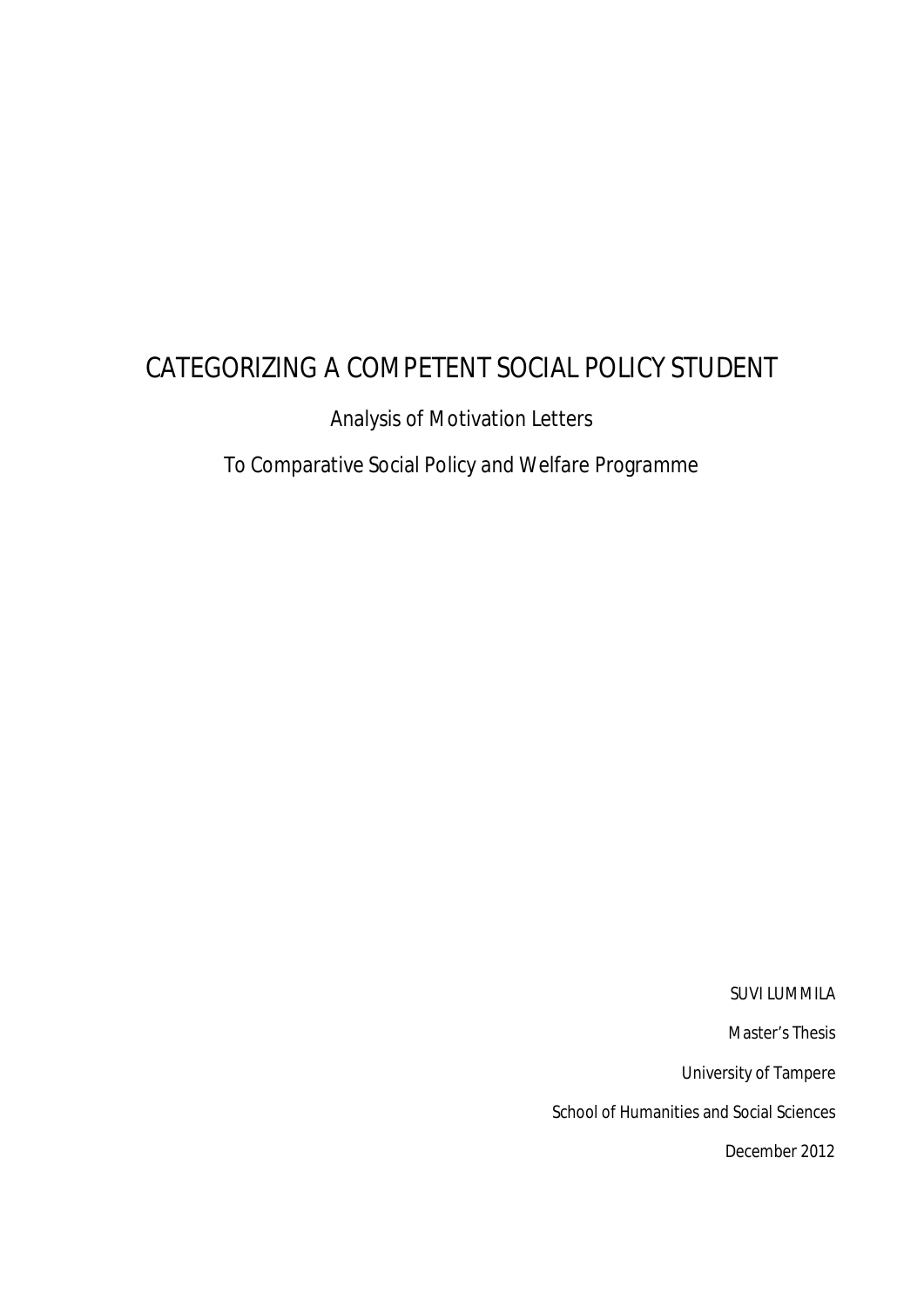### University of Tampere

School of Humanities and Social Sciences

Suvi Lummila: Categorizing a Competent Social Policy Student – Analysis of Motivation Letters to Comparative Social Policy and Welfare programme

\_\_\_\_\_\_\_\_\_\_\_\_\_\_\_\_\_\_\_\_\_\_\_\_\_\_\_\_\_\_\_\_\_\_\_\_\_\_\_\_\_\_\_\_\_\_\_\_\_\_\_\_\_\_\_\_\_\_\_\_\_\_\_\_\_\_\_\_\_\_\_\_\_\_\_\_\_\_\_\_\_\_\_\_\_\_\_

Master's Thesis, 65 pages, 2 appendices

Supervisors: Liisa Häikiö and Pertti Koistinen

### **ABSTRACT**

People face different transitions during their life. One particularly significant transition that young people face during their life is when they are applying to education. The thesis investigates how young people reflect transitions and life-course in their motivation letters at the moment they are applying to a university. The thesis examines how applicants are categorizing a competent social policy student, how they are representing it in their motivation letters, what kind of an image they create in their motivation letters, and how do they take up a position in that model they have created. This research is a case study. It is based on a data collected from 16 motivation letters from 2008 and 2010 from young applicants applying for the Comparative Social Policy and Welfare – programme, both to the University of Tampere and Johannes Kepler Universität. Categorical analysis is the method for the analysis.

The main findings were that applicants categorize a competent social policy student to be someone who has social ideas and ideals. In addition, a competent student is someone whose personal trajectories, such as life course or individual choices, will affect the competent social policy student. Furthermore, they are creating an image of a competent social policy student, who has good language skills and a lot of international experience. In addition, they are creating an image of an active student. Finally, they create an image of a competent student who is interested about other cultures and societies. Motivation letters are one way to test the motivation of a student to study in a certain programme. Although, as the competition between students is brutal and they might exaggerate themselves in their letters. In addition, after getting accepted to the programme, they might realize how expensive it is to study abroad and decide not to take the position. Furthermore, the motivation letter only tests the motivation while applying, as when the studies start the motivation might be something very different.

**Key words**: Life course, transition, individualism, competent student, image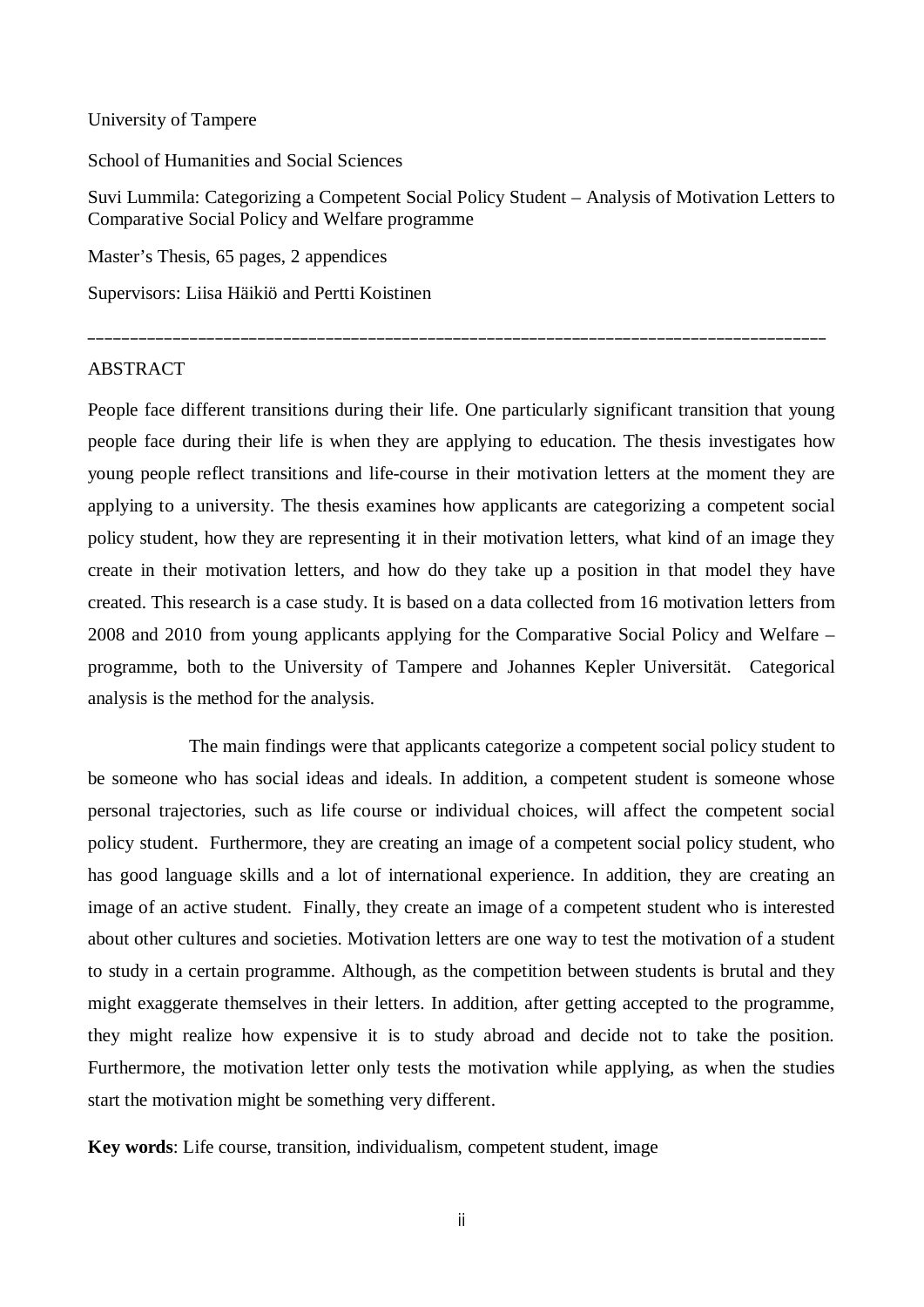# CONTENTS

| $1_{-}$ |  |
|---------|--|
| 2.      |  |
|         |  |
|         |  |
|         |  |
|         |  |
|         |  |
|         |  |
| 3.      |  |
|         |  |
|         |  |
|         |  |
|         |  |
|         |  |
|         |  |
|         |  |
|         |  |
|         |  |
|         |  |
|         |  |
| 5.      |  |
|         |  |
|         |  |
|         |  |
|         |  |
|         |  |
|         |  |
|         |  |
|         |  |
| 6.      |  |
|         |  |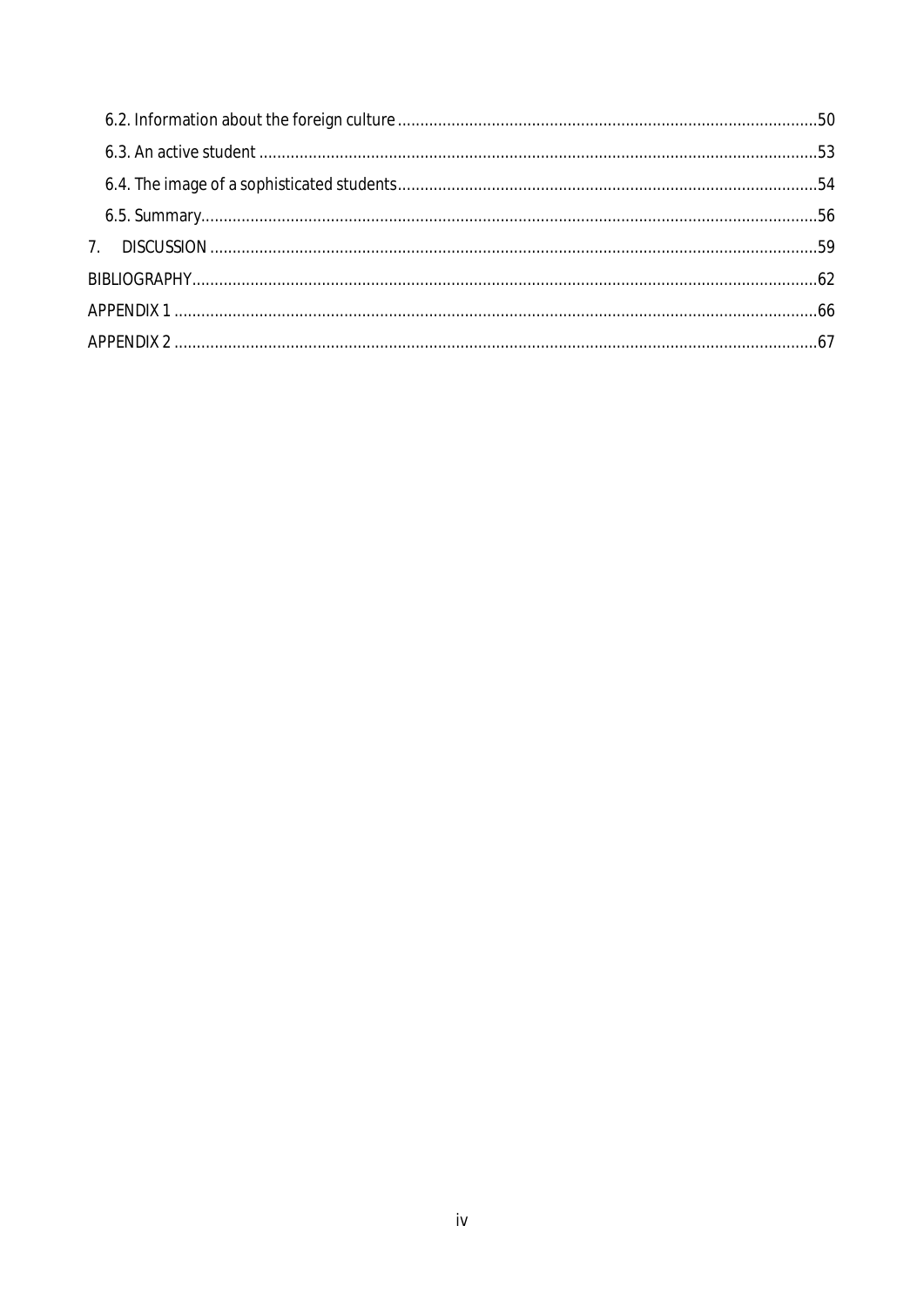## <span id="page-4-0"></span>**1. INTRODUCTION**

Recently there has been a growing interest in the transition from adolescence towards adulthood. One of the main reasons is because the transition to adulthood has become prolonged and got various individual paths in 21st Century (Biggart & Walther, 2006 43-44). The media has noticed the phenomenon all around the world and reported about it from time to time. For instance, The *New York Times* wrote a broad article about youth's long transition to adulthood in August 2010. The article dealt with several contemporary issues that youth faced. Young adults in the 21st Century are changing their study plans and their study places. Furthermore, they are moving from one city to another, and sometimes from one country to another. In addition, it has become normal that they move back and forth to their parents' house during their twenties, because they cannot find a work after graduation or during the summer break. *The New York* Times argue that the normal cycle of life course has become imbalanced, because youth are graduating and entering labour markets much later than they should. Furthermore, they are starting their own life, such as becoming independent and getting married later than previous generations, which makes them dependent on their parents for longer than before. For the article, The New York Times also interviewed Jeffrey Jensen Arnett, who was describing the emerging adulthood on the news. (The New York Times, 18.8.2010.)

During recent years in the trend has been that young students have a year off after graduating from upper secondary school. *Helsingin Sanomat* interviewed new young graduates at the beginning of June 2012 and all three adolescents were planning to have a year off from their postgraduate studies to do something different, such as raising their grades to get to the university programme they want to do, or going to the army or gaining work experience. Young adolescents did not see the year off as a mistake, but rather as a possibility to experience new things such as working and travelling. However, the interviewees did have future plans; all of them had plans to continue their studies to university or starting their own company. (Helsingin Sanomat, 3.6.2012.)

Many recent studies have focused on the individual paths youth have when growing into adults. Scholars have created several terms for this 'new youth' and their way of living. For instance, Andreas Walther (2006) is using the term "de-standardized" to describe the new situation for the youth. It means that there are no homogenous paths for the youth anymore and the possibilities in society are diverse. However, there is always the cultural and historical background affects the paths and life choices that young adults are making in their lives. (Walther, 2006, 121-122, 124.) Another good term to describe the phenomenon is "emerging adulthood", which was originally used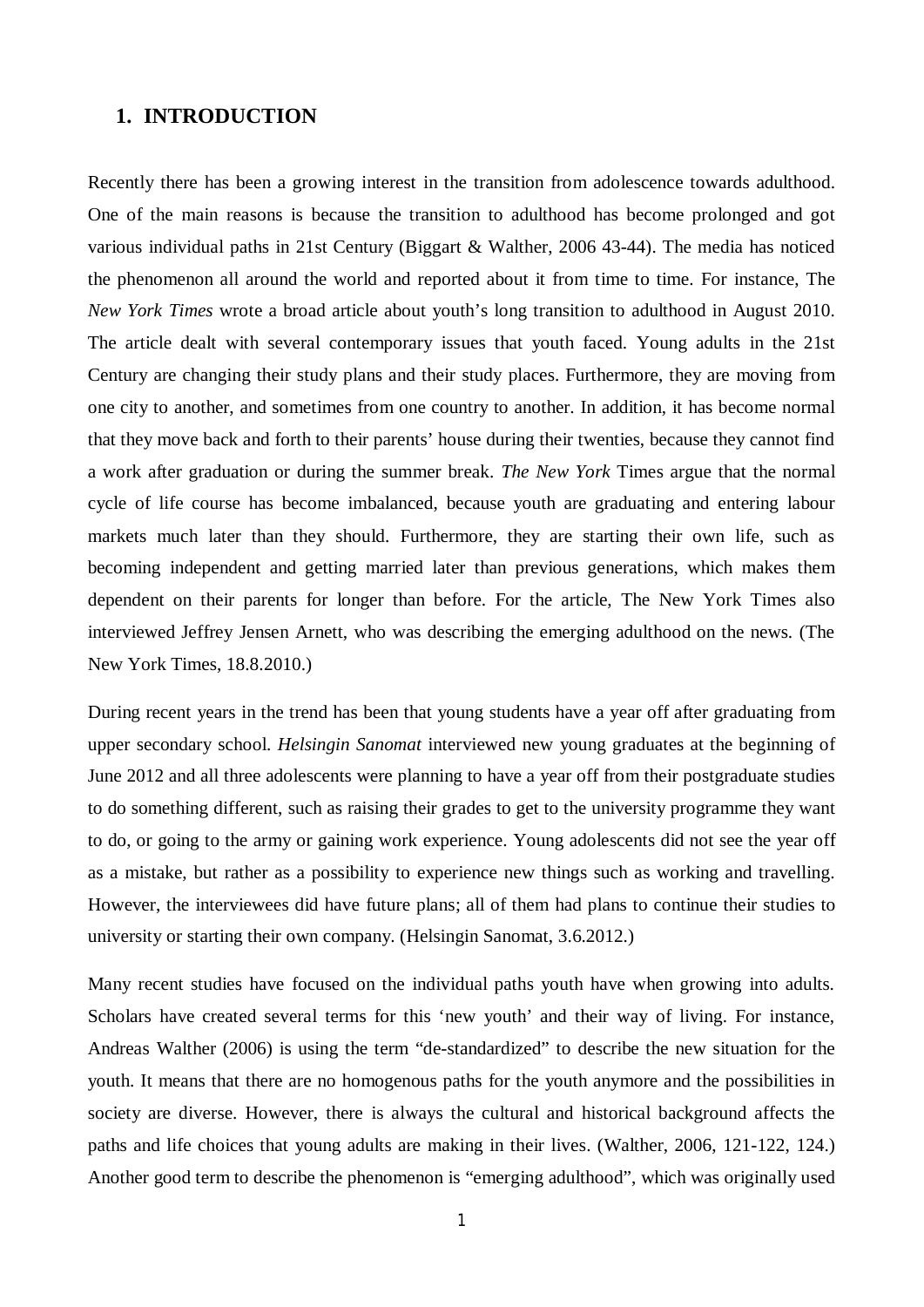by Jeffrey Jensen Arnett. "Emerging adulthood" is a phrase that Arnett uses to describe the time between teenage and adulthood. It is usually the time, when people are trying to discover who they are and what they want to do with their lives. Furthermore, they have many options and possibilities in their lives, for instance different school options. (Arnett, 2004, 8.)

There are other several topics related to the transition to adulthood, such as the increasing individualization of young people, whilst they are getting older ( Roberts, 1996, 227). Moreover, there are individualized paths among youth, and they have freedom to choose when they want to get married, have children and choose their field of study and where to work. (Roberts, 1996, 228, Beck & Beck-Gernsheim, 2001.) By being individualistic, people have the freedom to choose what to do (Bauman, 2001). In addition, many researchers have been doing extensive research about the transition from adolescence to adulthood. For instance, McAdams, et al ( 2006, 1379) were asking in their narrative research from youth participants what are their turning points in their life. One point of the research, examinees were describing that for instance getting into a certain school was a turning point in their life. (McAdams, et al, 2006, 1379.) Furthermore, a recently published PHD study, by Mary Aurelie (2012) researched young female students from Finnish and French universities, who were about to graduate and enter the labour markets. Because of the different backgrounds, such as cultural and societal, the interviewees' they had very different ideas about the transition to adulthood and transition from studying to working life. (Aurelie, 2012, 15.) Aurelie's study showed the cultural differences, for instance in Finland the young women felt that they were losing their freedom when they were graduating, because studying in Finland is very flexible and it can be organized very individualistic way (Aurelie, 2012, 261).

Little research has been done on studying what kind of individual paths and life choices lead young people to apply to certain post-secondary schools or in this case, Master's degree programmes. Even though McAdams et al were researching turning points, they were focusing on how narratives change during the four years of studies and how the personalities develop. (McAdams, et al, 2006, 1371-1372.) In addition, Irma Garam (2009) has been studying international degree programmes in Finnish universities and applied universities. However, the research tended to focus on the university staff point of view, such as how do they elect international students into their schools, what are the methods and the tools for the application process rather than studying the paths to the international degree programmes. (Garam, 2009, 45-47.) In addition, even though there are more and more studies about international degree programmes, they are a very general overlook for the programmes and mostly quantitative studies. For instance, most of the CIMO reports have focused on where the international students come from, to which cities and universities they go to, what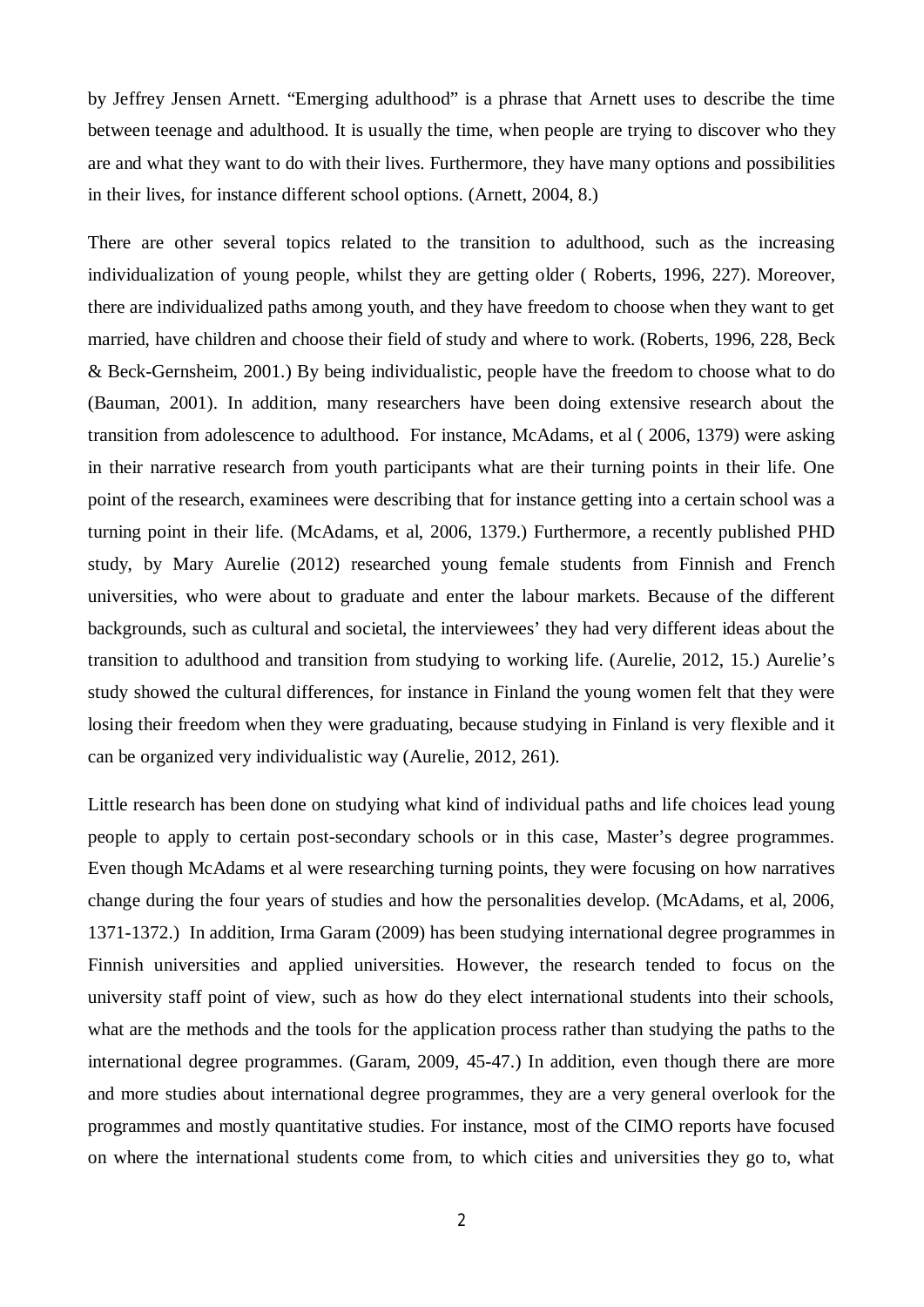kind of problems there might be during the time in Finland etcetera. In CIMO reports, there are involved both students who are studying in Finland for a shorter period and students who are doing a degree in Finland. (For instance, Garam Irma, 2010.) Therefore, none of these studies have been focusing on what is lying behind the process of applying to a programme and what we can really find from motivation letters.

The purpose of the master thesis is to study how young adults are representing transitions, lifecourse and individual choices and how the phenomenon can be identified from the motivation letters. By analyzing the motivation letters the applicants of Comparative Social Policy and Welfare –programme have sent to apply to the programme, I will investigate how they represent themselves in motivation letters and how do they categorize themselves as a competent social policy student. Moreover, I am studying how do they categorize an active student and take up a position in that model they have categorizes. For the data, I have 16 motivation letters, which the applicants had sent to the university when applying to the programme.

The Master thesis has been organized in the following way. This thesis continues in chapter two with a literature review. I examine deeper the concepts of individualism, individualization and life choices, yo-yo-transitions and images as well as the ideal student from the university staff point of view. In chapter three, I will look closer at the Comparative Social Policy and Welfare programme as a whole, and then international degree programmes in general. It will then go on to chapter four, where I will first present my research question. I will then describe more about the study objectives and the method, which have been chosen. In addition, I will do an example analysis where I analyse two motivation letters to see, whether the method I have chosen, will fit into the data. After that, I will continue doing the analysis, which is seen in chapters five and six. Finally, there are the discussions in chapter seven where I will discuss about the findings. In the end, there are bibliography and appendix.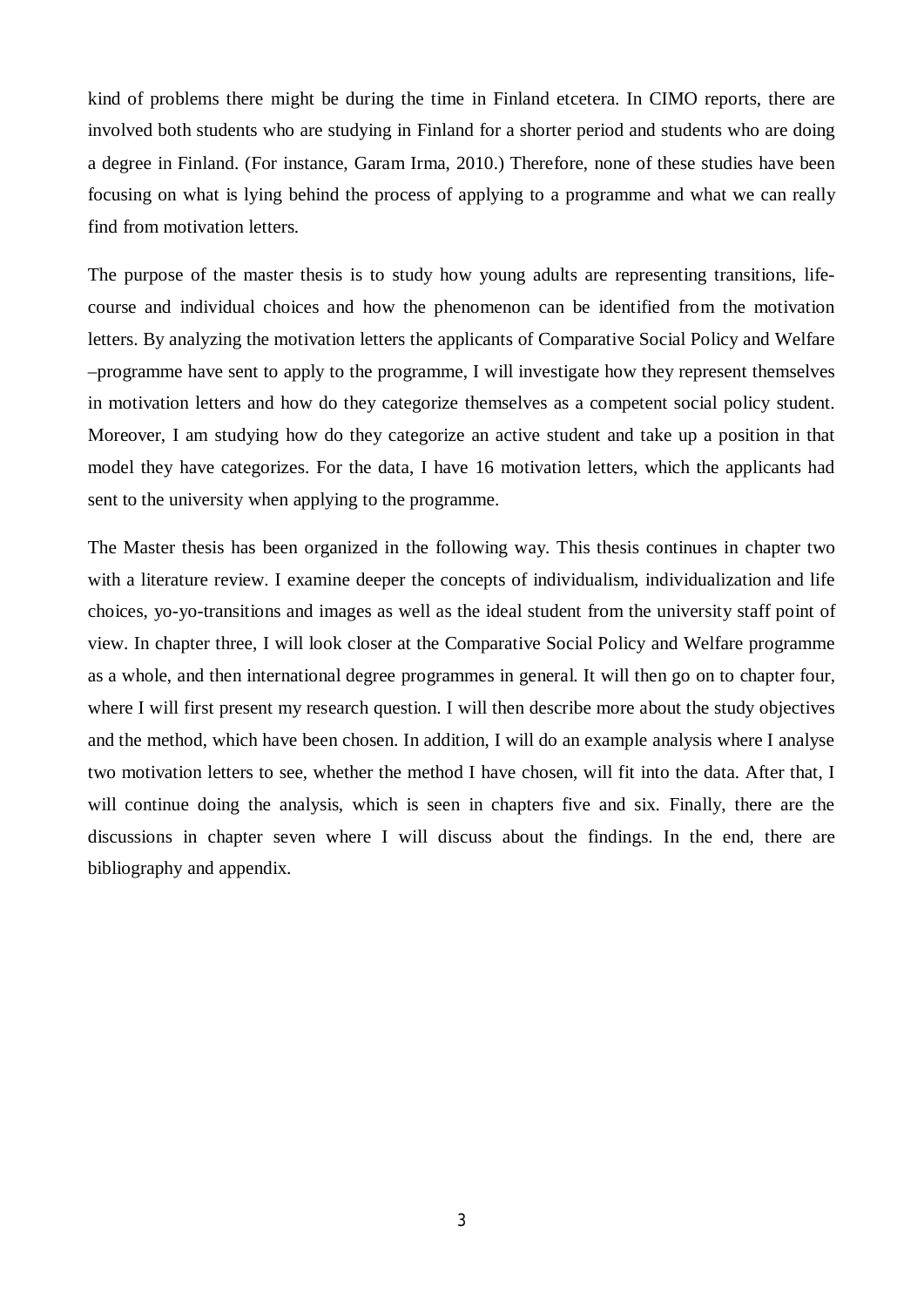## <span id="page-7-0"></span>**2. TRANSITION FROM ADOLESCENT TO ADULTHOOD**

In chapter two I will focus on the background literature, which is related to my research. The chapter focuses on five different areas that are represented in my analysis part. They are mostly about transition from adolescence to adulthood, which contains different features of life course such as individualism, yo-yo-transitions and emerging adulthood. In addition, there is a discussion about images and what kind of features university staff would like the students to have. To conclude, I will present my research questions and describe the Comparative Social Policy and Welfare – programme, and international degree programmes in general.

### <span id="page-7-1"></span>**2.1. Individualism and individualization**

The values and behavioral patterns of the society have become more individualistic over the past decades. This means that society is individualistic, and that people in society try to be as individual and unique as possible. The other side of this paradox is that people start to resemble each other and the uniqueness somewhat disappears. (Bauman, 2005.) Zygmunt Bauman states in his book "Liquid Life" (2005) that the life choices individuals make always affects to the others. In fact, people start to imitate each other's life choices and as a result to this effect, Bauman is stating that there is no such thing as individual human being because everyone is exactly the same, even though people are desperately trying to be different from each other's. (Bauman, 2005.) In addition, Bauman explains that individualism means freedom to choose out of different things. However, at the same time, the individuals are seen as a threat to the society and citizens. Individuals are described as a cold and cynical about the healthy society or common citizenship, as individualism always comes as a first priority to citizens. (Bauman, 2001.)

Individualism has a specific role in young people's life choices. Especially the paths from childhood to adulthood have become very individual. Firstly, the transition from youth to adulthood has become prolonged, for instance people are older when they get married for the first time and the fertility rate has declined in Western countries. (Roberts, 1996, 227.) Unemployment amongst young people might be one reason for these causes. However, Ken Roberts (1996, 227), argues that there is a certain trend to educate the next generation better than the earlier generations, and parents and children, believe that better education is a gateway to better job possibilities and better life (Roberts, 1996, 227).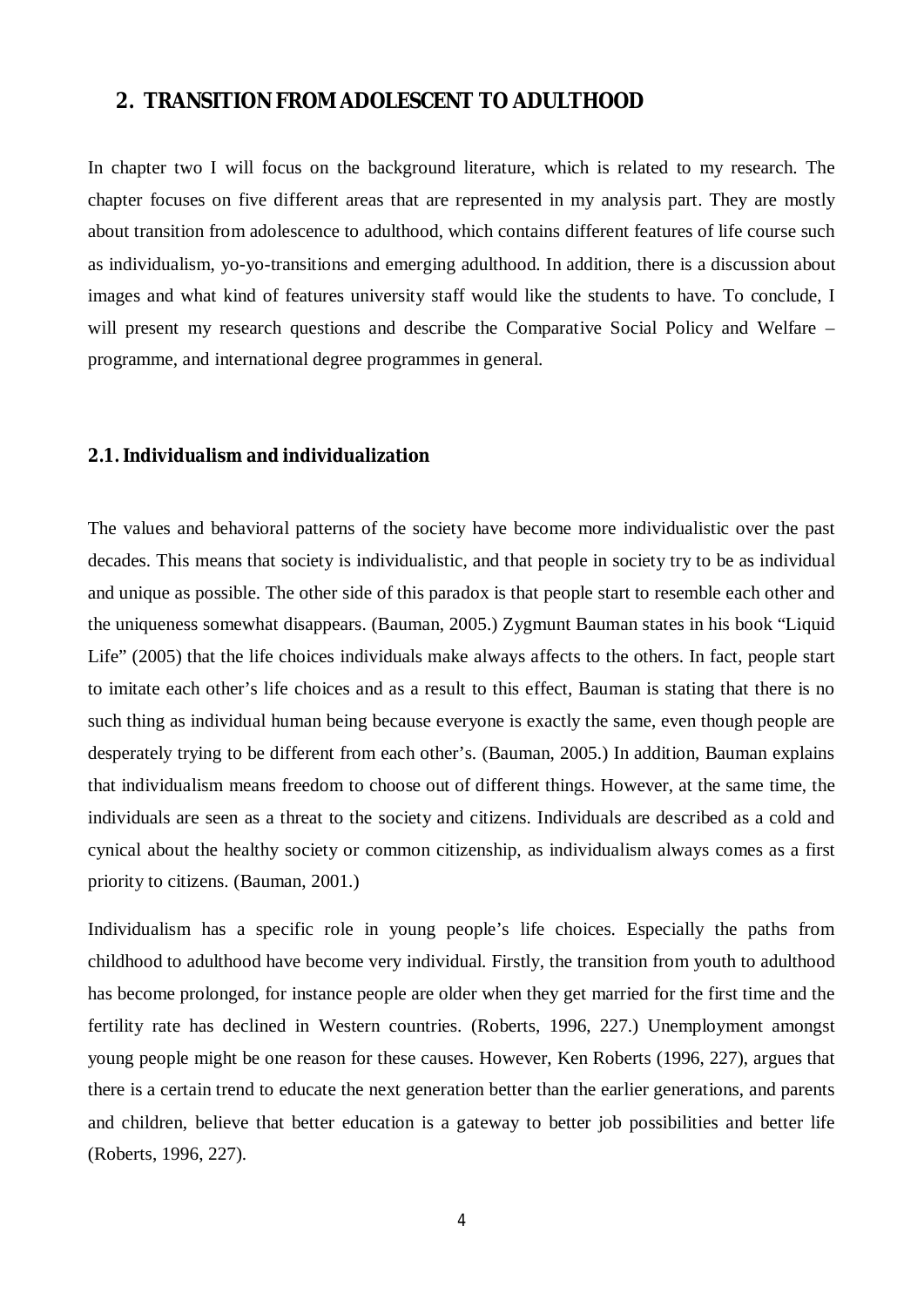As a part of the individualization, young people have different individualized routes to working life. Especially, women and the images of modern women have become more individual in a postmodern Western world. They have freedom to decide when to get married and when to have children. In addition, women study longer and at higher educational levels. (Roberts, 1996, 228, Beck & Beck-Gernsheim, 2001.) In fact, individualization has accelerated competitiveness among applicants and students because there are fewer places available in the schools, but on the other hand more applicants than there used to be. The pressure is high to win over the other applicants and students. (Beck & Beck-Gernsheim, 2001.)

Before the concept of individualization of the life cycle has changed, children and young were supposed to work full time and get married, have children and eventually retire. Contemporary, life cycle has become more like life-course, because people can study several professions during their life-time; they can get married and divorced several times. (Roberts, 1996, 231.) Zygmunt Bauman (2001), states that the meaning of word "individualism" has changed over the time. In its early stage, the word individualism had a very different meaning. The reason for this is the changes in society. Society is changing and reformulating itself all the time and therefore the meaning of individualism is changing as well. (Bauman, 2001.)

Individualism and individualization sound similar and they are easily confused. Ulrich Beck has tried to clarify the meaning of the term individualization in her interview in 1999 with Jonathan Rutherford. According to Beck & Beck-Gernsheim (2001), individualization is a concept and therefore it is different from individualism, or individual. As a term, individualization is not a new one; it has been used since the Renaissance. (Beck & Beck-Gernsheim, 2001.)

Beck & Beck-Gernsheim (2001) uses the term individualization to describe how patterns of lifestyles have changed in the twentieth century. In addition, individualization has released people from the roles we have used to see them. For instance, housing conditions have changed dramatically; there is a freedom of education, a freedom to movement and family structures have changed. In addition, social classes have been reorganized. (Beck & Beck-Gernsheim, 2001.) Moreover, women are no longer dependent on men, which mean that they can educate themselves, work and earn their own money. Another interesting aspect is reorganization of working life. Working life has become more flexible and there is more unemployment than there used to be, for instance. (Beck & Beck-Gernsheim, 2001.)As a conclusion, Beck & Beck-Gernsheim (2001), states that individualization means that there is no model which one can copy to his or hers own life. Instead, one has the freedom to do his or hers own decisions concerning studying, work, and family choices. (Beck & Beck-Gernsheim, 2001.)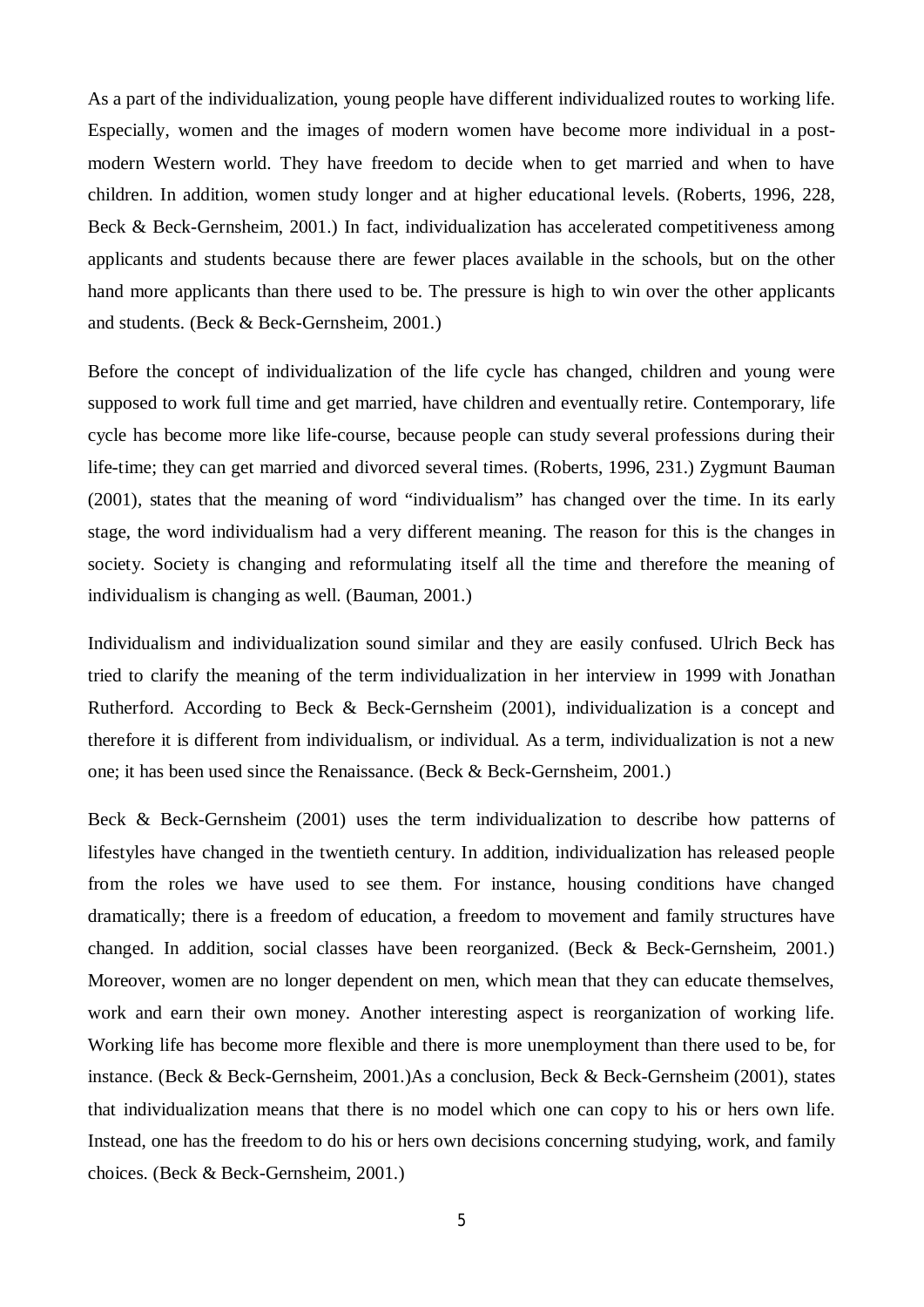Valentina Cuzzocrea (2009) has also clarified the different terms in her article about career propaganda in England and Italy. In Cuzzocreas clarification individualism means that individuals' ideas and career prospects comes first and society and society's need comes after that. The key words are individual choice and individual freedom. People are responsible only for themselves. Contrary to individualism, individualization means that one must find his or her own path, and unique way in life course. It does not include only work but other life courses as well, such as education and family. (Cuzzocrea, 2009, 44.)

### <span id="page-9-0"></span>**2.2. Transitions and life choices**

From the motivation letters, it is possible to find out what kind of background knowledge these applicants did have about the COSOPO programme, whether they had previous working experiences from the field and on the other hand why did they choose this programme. Lea Henriksson and Sanni Tiitinen have studied Finnish practical nursery students. One part of their broad study was to find out what kind of expectations these practical nurses had when they applied to the school. The study was made through theme interviews and describing life-courses. There were 15 interviewees; ages between 21 and 60 years old, only one of them was a man. The interviews were conducted during 2004-2005. (Henriksson & Tiitinen, 2011, 122-123.)

Henriksson and Tiitinen discovered several reasons why practical nurses had chosen the specific life-course of their own and they have categorized these reasons into four different groups. In the first group, there are students who have no particular reasons for why they applied to the practical nursery programme. The options have been seen as a phase in life and after the study might come something very different. In addition, they have no clear image of what kind of opportunities practical nurses have after graduation or what their real work is. (Henriksson & Tiitinen, 2011, 123.) The second reason for applying and choosing this life course was that they had some experience of field of practical nursery or from the hospital in general. For instance, the interviewees might have been doing a practical or a summer job in the hospital and they wanted to continue following their ambitions and having an education from that field. (Henriksson & Tiitinen, 2011, 125-126.) Thirdly, some interviewees thought that educational possibilities were so attractive that they decided to study a profession. Compared to the second category, third category has more experience from the field of practical nursery. However, they do not have the adequate education. In addition, they have good skills and positive image of the work. (Henriksson & Tiitinen, 2011, 126.) In the fourth category, there are people who want to change their careers. Usually they have been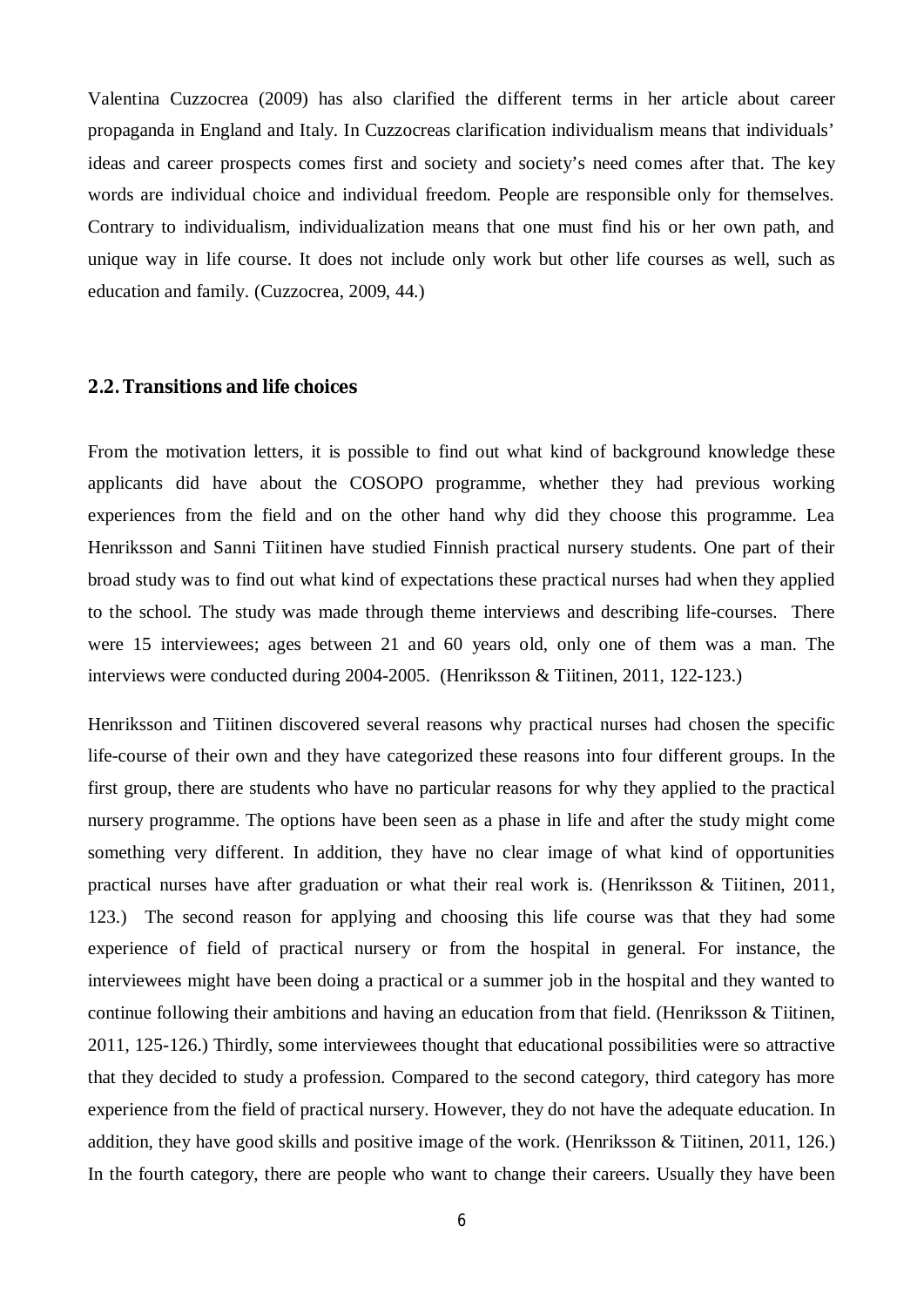working in a completely different field. However, they have decided to change the careers and life courses too. There can be several reasons for changing a career, such as allergies, dissatisfaction, and better job opportunities, to name a few. (Henriksson & Tiitinen, 2011, 127-128.) Henriksson & Tiitinen (2011, 125), point out that sometimes there are no clear lines which group one belongs to, as interviewees can belong to several categories in the same time.

Transitions can be a very narrow or very broad (Ecclestone, Blackmore, Biesta, Colley, Hughes, 2005 7). Kathryn Ecclestone, Theo Blackmore, Gert Biesta, Helen Colley and Martin Hughes (2005), have studied the transitions through lifetime in their conference paper. Scholars have examined transitions from a broad point of view. In their seminar paper published in 2005, they discuss the different transitions during the lifetime, what kind of characteristics of transitions involve, and how individuals make their choices. (Ecclestone et al, 2005, 5-7.) According to Eccestone et al (2005, 7) one person has several transitions during his or her lifetime because the way of living has changed from just having one profession towards lifelong learning. Scholars have argued that different transitions involve various emotions, such as anger, confusion, happiness and fear. (Eccestone et al, 2005, 6.) Mary Aurelie's research (2012) about Finnish and French young university female students entering labour markets, results were similar, they had both positive and negative emotions about the transition.

Studies show that young people rely on other people when they make decisions, even though they are more and more independent. For instance, studies from London, United Kingdom shows, that young people make decisions by themselves, but at the same time have external influences from their family and friends. In addition, their unique cultural background effects their decision making, which means that there can be some class, racial or gender issues in the background. (Eccestone et al 2005, 9, citing Ball et al, 2000.)

There have been critical discussions, whether women have the same rights and opportunities in lifecourse and in transitions. Especially, with regard to, transitions in education, working life and parenthood are seen crucial for women. This is because all the fields are very favourable for men but women have to make the decisions very carefully, and it has been discussed whether women can have them all, in the same way than men can have. (Eccestone et al 2005, 12 citing for example Hughes 2002.) However, the transitions and changes in the life-course have become everyday life for many employees in working life. Working life, which has a very strong impact on one's lifecourse, has changed dramatically and researchers are claiming that there are only precarious careers. By this, they mean that traditional career paths are disappearing and replaced by precarious, flexible, and changing careers. Even though people do have their individual career choices, some of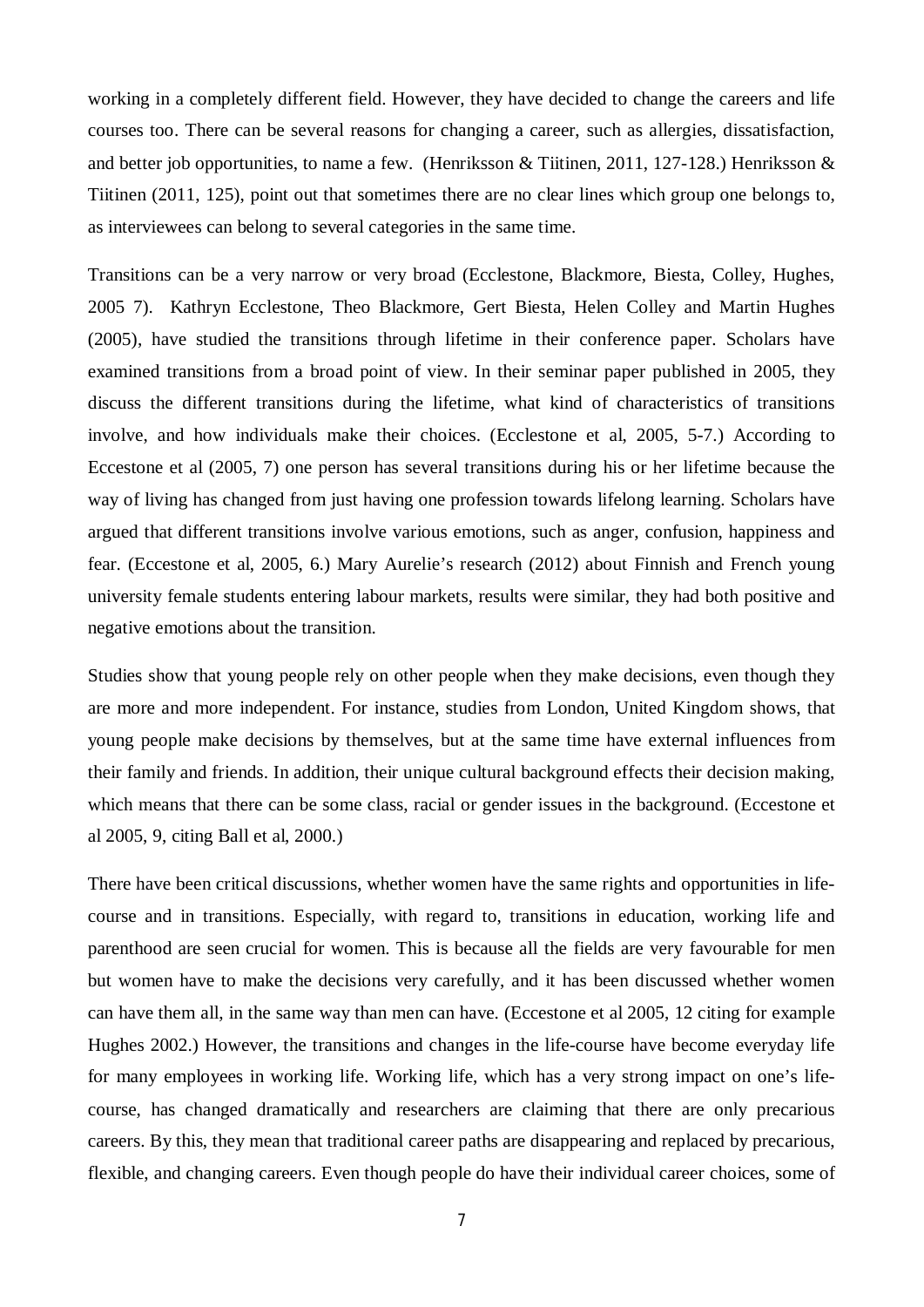them could be forced to change career and life-course. For instance, people need to create social networks, which is even more important than it was ten years ago when the article was written. We have Facebook, Twitter and other networks which have even replaced other procedures of meeting new people, making new connections, and networks. Furthermore, people are forced to change their jobs more frequently and even study towards a new profession. In addition, employees, employers and entrepreneurs have to take risks, even though they know that it might be a bad choice and end up in failure. ( Littleton, Arthur & Rousseau, 2000, 101.)

Anthony Giddens (1991) has another angle for the life-course. Giddens (1991) describes life- course more like a lifestyle. Even though the word lifestyle has a very glamorous sound to it, according to Giddens (1991) it is more than that. Despite this perhaps misleading word, we do make life choices every day. Even though the decisions sound small and meaningless in the grander scheme of things, they all create our lifestyle and life-course. Moreover, they define ourselves and answer the questions: who we are and how we are acting. Therefore, we are formulating our life-courses every day and it is possible to shape it in an individual way and direct it to the way we want it to go. On the other hand, everyone does not have the same possibilities to shape the life-course. Societal background or economical background could be an obstacle, to name a few. (Giddens, 1991.) Contemporary, people are planning their lives, such as what they are going to do next summer, next semester next day or next hour. Everybody has their own calendars, and with mobile phones and other electric reminders it is difficult to forget what to do next. Planning for life is planning for the future life course. On the other hand the 'life-plan calendars' as Giddens (1991) is calling them, are helping people to remember the important events in peoples past lives as well. Therefore it has a double meaning. Giddens (1991) is pointing out, however, that not everybody has the same options to plan their lives and reformulating it towards their wishes and desires, because everybody comes from different backgrounds.

### <span id="page-11-0"></span>**2.3. Yo-yo transitions inEuropean level**

In the previous subtitle there was a general discussion about transitions, however, Andy Biggart and Andreas Walther has done research about youth transitions in Europe. In their article "Coping with Yo-Yo-Transitions - Young Adults' Struggle for Support, between Family and State in Comparative perspective" (2006) authors look at the transitions in a comparative perspective and as a theory they use Gösta Esping-Andersen's regimes to understand young adults' transitions across Europe. (Biggart & Walther, 2006, 41, 46.)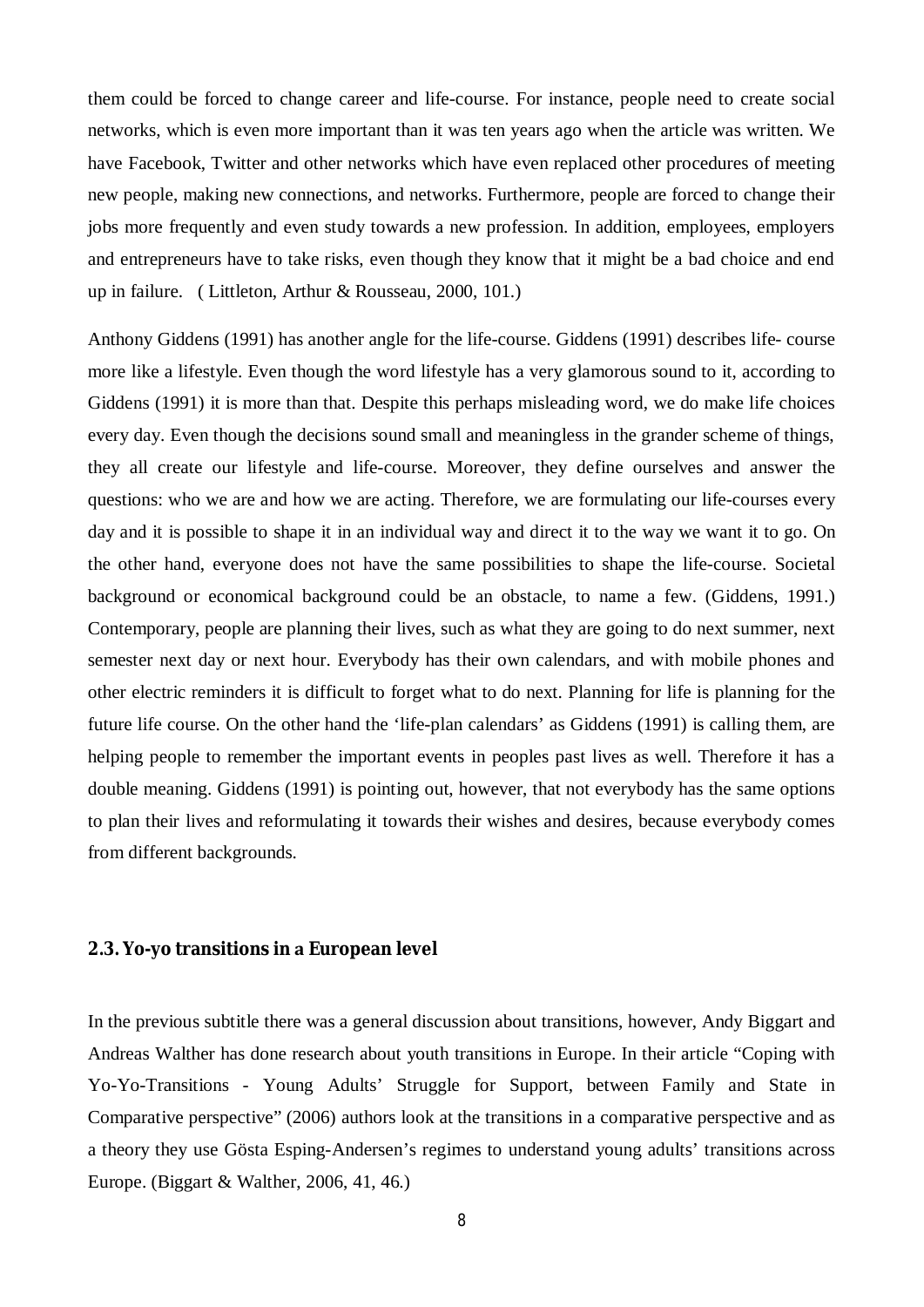Biggart and Walther ( 2006) ,as well as previous authors, state that youth's transition to adulthood is prolonged and it has become more complex. The reason for such complexity is because young people experience various transitions at the same time but in many levels of life, such as work, family, education and sexuality. In addition, transitions from youth to adulthood can change back and forward, depending on how autonomous or dependent young people are. This is called yo-yotransitions. Moreover, authors argue that gender do not play a role in decision-making. However, in some transitions women are guided differently from men. (Biggart & Walther, 2006 43-44.)

Biggart and Walther (2006) use a term yo-yo-ization to describe the phenomenon of contemporary youth and their changes in life-courses. Yo-yo-ization means that after the reorganization of labour markets, people need to be more flexible and individualized at the same time to be able to move from one type of work to another, or from education to working life, for example. However, some people are forced to experience yo-yo-trajectories, which mean that they have to live an uncertain life. On the other hand, some young people choose to live uncertain life and to change working conditions occasionally. Even though the life courses have changed, according to authors, the labour markets are still normative and the concept of full working hours and full employment is still very highly appreciated in the European level, which means that there can be mismatches in the labour market, because labour policies and traditions do not change quickly enough. (Biggart and Walther, 2006, 44.)

In a comparative analysis, Biggart and Walther (2006) used Gösta Esping-Andersen's three different regimes (Scandinavian, Continental, Anglo-Saxon), as a basis to describe the transition regimes in Europe. In the Authors regimes, there was also included sub-protective regime, which describes Italy, Portugal or Spain the best. (Biggart & Walther, 2006, 46, Walther, 2006, 129.) In sub-protective the female employment is very low and the families are supporting the young adulthood. However, the youth do not get any entitlements from the government. In these countries higher education is a gateway to a better life. However, whilst studying students have to do informal work and they are dependent on their family support. Therefore many of them drop out from school before graduation. (Walther, 2006, 129.) In the analysis, Biggart and Walther used example countries from each regime, United Kingdom (Liberal/minimal), Denmark (Universalistic), Germany (Employment- centred) and Italy (Sub-protective). Quantitative indicators were collected from the Study on Youth and Youth Policy in Europe (IARD 2001). The idea of the study was to research how in different regimes autonomy and independency affect across different transitions among young people. (Biggart & Walther, 2006, 51.)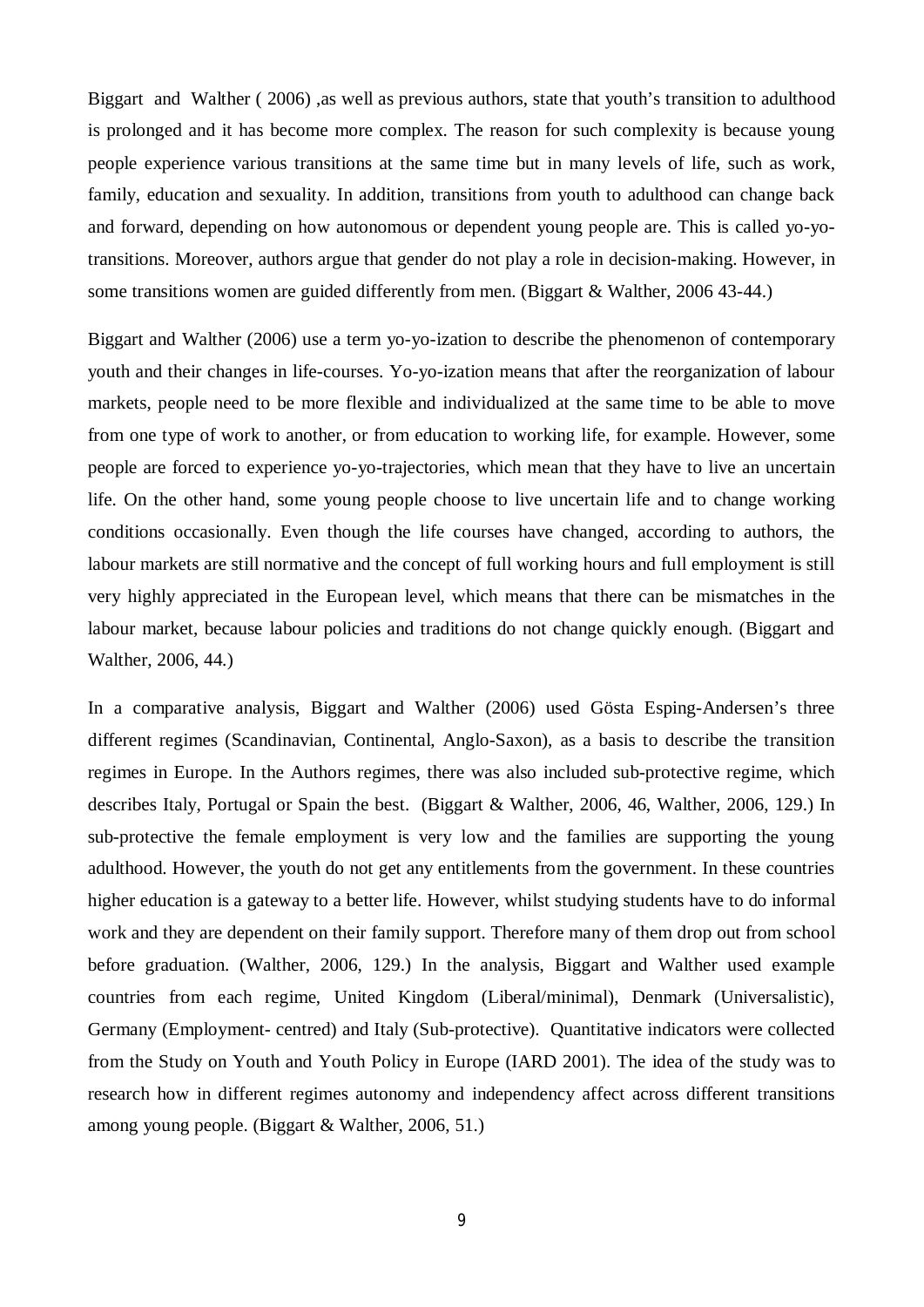The findings of the research were interesting to the reader but at the same time the findings were somehow predictable. In Italy young people rely on their parents more, even if they have finished their studies and are working, and in fact in Italy prolonged youth is rather normal because unemployment rates are high for young graduates and usually young people tend to live with their parents for a long time. However, there are local differences, in Southern Italy this is typical because they lack of other alternatives and they are forced to stay at home. In Northern Italy, young people might find a job but they still have to choose to stay at home or they are still dependent from their parents. (Biggart & Walther, 2006, 54.)

In Denmark, the youth become independent from their parents at a very early stage of their life. This is partly because of the good opportunities in education, training and employment. In addition, there are good state benefits even though they do not cover all the costs of living. However, they are good surplus for everything else and it will encourage young people to be autonomous and independent. With good educational choices and possibilities, the Danish youth are free to make their own decisions and parents play a minor role in their actions. Moreover, because of the good childcare in Denmark, young women have better options in working life and education. (Biggart & Walther, 2006, 55.)

In the United Kingdom, young people get independence at a rather early stage compared with Italy. In the United Kingdom it is expected that when young people graduate they start to act more independently, find a job and move out from their parents, because of the traditional expectations of young people becoming independent rather soon, it seems like youth thinks education as an instrument or a gateway to the employment. However, because of the high costs of education and the rush to become independent, there are several subjective risks hiding behind the transitions. (Biggart & Walther, 2006, 53.)

In Germany, it is very usual to approach employment or training as soon as possible, whilst unemployment and social benefits have been seen as a stigmatizing option for young people. Therefore, young people in Germany try to find higher education or a job, even if the qualification of the programme is not that high. Compared to United Kingdom, the young people from Germany are not expected to achieve independence from their parents that soon. In Germany, parents still provide the life of their children, after their children have gotten into the education or found the job. (Biggart & Walther, 2006, 54-55.)

As a conclusion to Biggart and Walthers (2006) research, there seem to be different transition paths in European countries among young people. In addition, it seems like the society and the cultural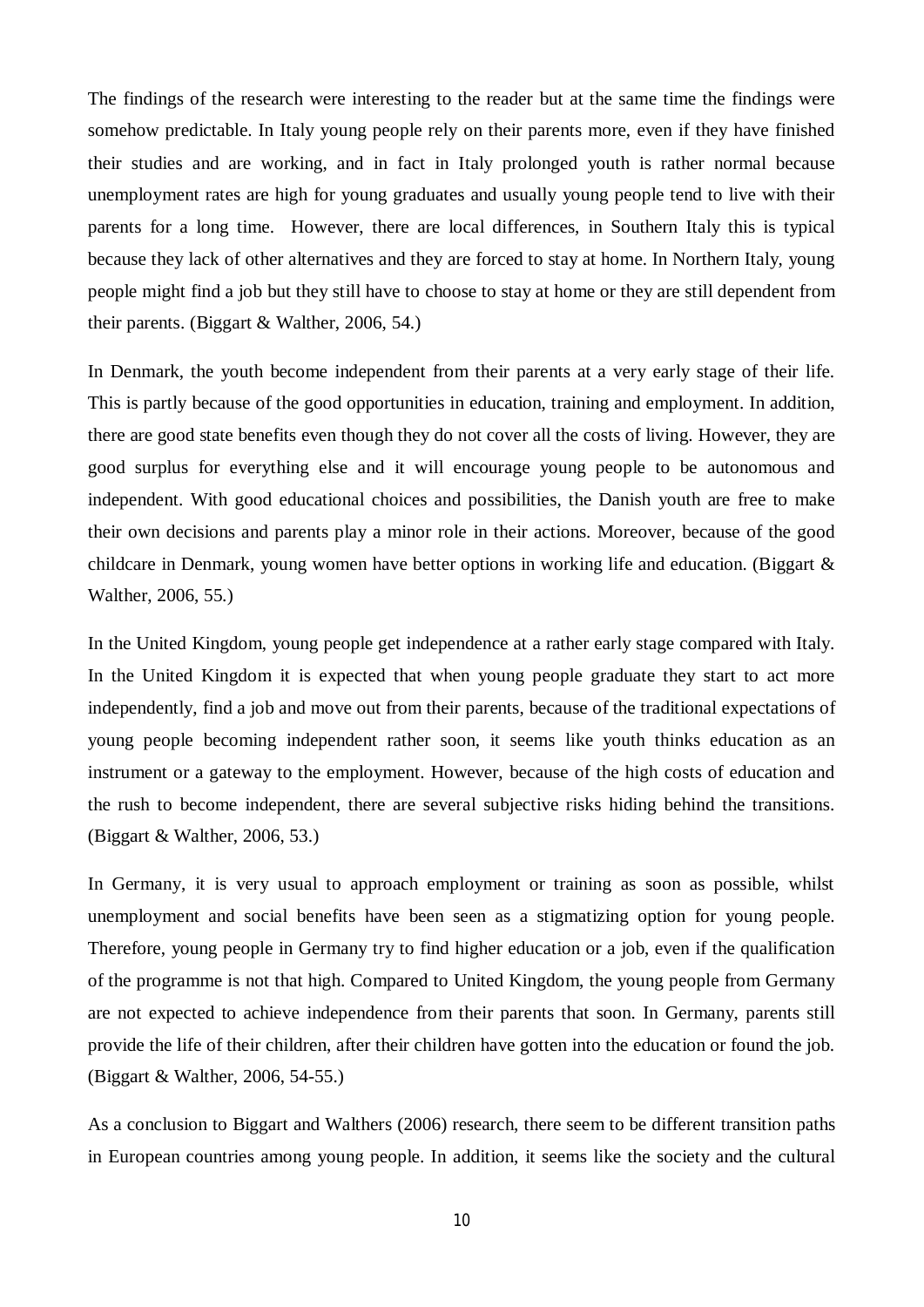differences and the regimes could effect on how young people become independent, move from youth to adulthood, and make their individualized decisions about education work or family. Moreover, it seems like some young people are relying more on their parents economically and socially, than others.

### <span id="page-14-0"></span>**2.4. Emerging adulthood**

Jeffrey Jensen Arnett (2004) was the first to use emerging adulthood to describe the adolescents between teenage and adulthood. To outline the phenomenon Arnett describes the gap between young adults now and the adults in 1970's for instance. In the 1970s 21-23 year olds already had a family, career, education and a stable life, compared with today's youth of the same age, who are unstable, in the beginning of their studies, and willing to have a family, but not for the next 10 years. (Arnett, 2004.)

Although, emerging adulthood at the same time, is being very optimistic and excited about the future and the multiplicity of options and possibilities that are available for young people, such as different work opportunities, school options, but also in their love life as well. However, at the same time there is fear and uncertainty amongst the joy and optimism. In addition, it is a time, when emerging adults are focusing on themselves. They are creating skills that they need later in their lives, such as decision-making skills, such as which school would be the best option for the career. (Arnett, 2004.) One could say that emerging adulthood is learning to be independent and rely to themselves. To sum up, emerging adulthood is being extremely excited and happy about the future but at the same time being little imbalanced and afraid of the future and not knowing what is going to happen next. (Arnett, 2004.)

Plenty of research has been done in the past years by using Jeffrey Jensen Arnett's theory of emerging adulthood as a base of the study, for example McAdams, Bauer, Sakaeda et al (2006) have continued studying the concept of emerging adulthood. By studying how individuals describe their life trajectories or meaningful moments in their lives. By collecting narratives, the researchers have tried to find meaningful moments, positive and negative moments and other turning points of someone's personal life-course. (McAdams et al, 2006, 1373.)

The researchers stuedied the emerging adulthood in a study, which lasted for three years. There were two groups of students, the first group was at the beginning, freshmen, and the other group was third year seniors in college. After three years, the first group was seniors and the second group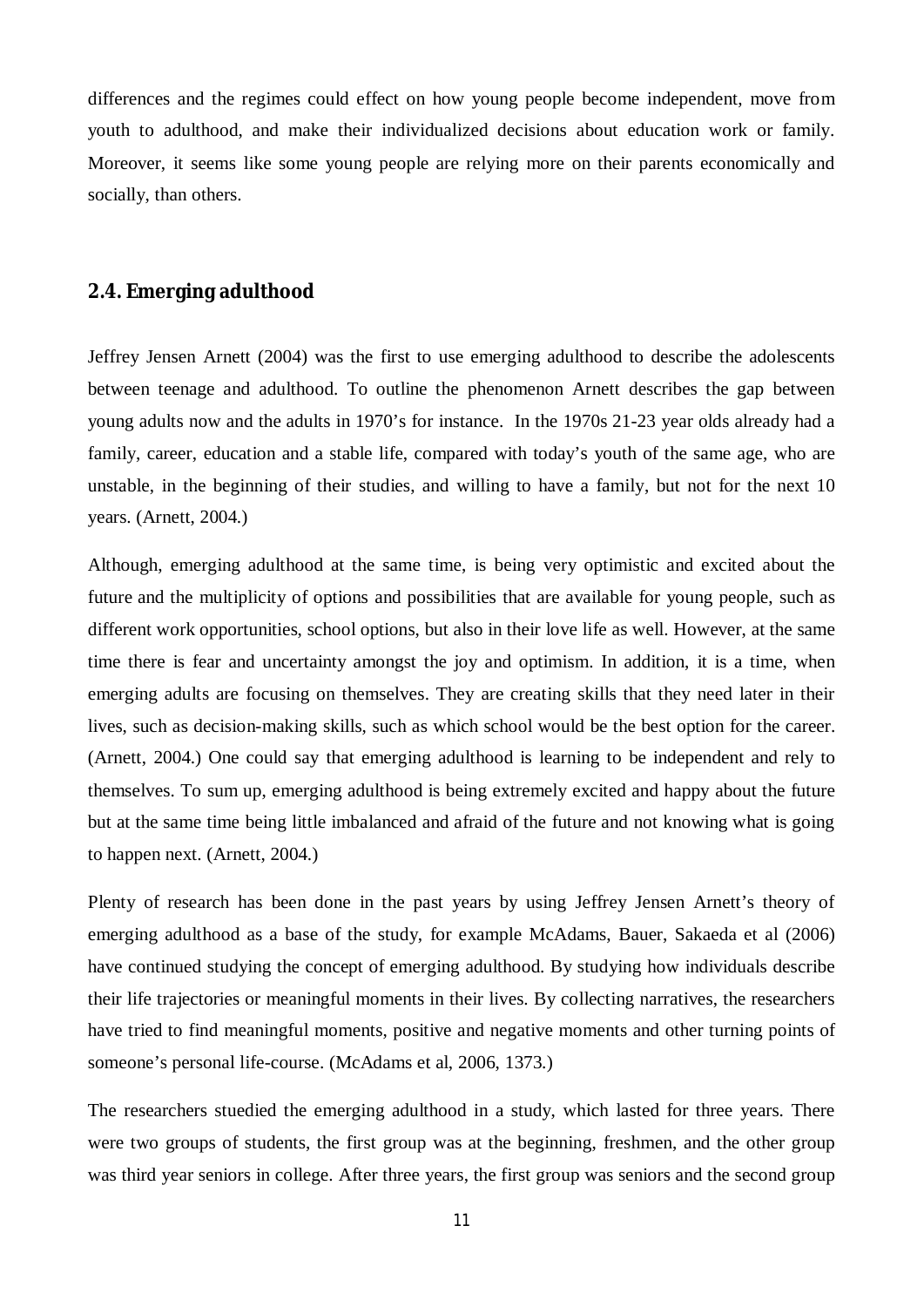had left the college already. Participants of the research were from 18 to 25 years old. (McAdams et al, 2006, 1375.) Students had to write three times during the studies, one narrative three months later the first narrative was written, and then finally three years after the first narrative. To motivate the students to write their narratives, they were paid \$50 each time they wrote the narrative. (McAdams, et al, 2006, 1378.)

The participants had to write ten meaningful or important series in their life. The writers are called the method, a guided autography. The guided autography includes ten different narratives, written by the participants. First they had to write two positive and two negative stories about their lives. Then, they had to write two turning points or trajectories in their lives. In addition, they had to write two stories about their early memories in their lives and finally, the last two were for other memories they had. (McAdams, et al, 2006, 1379.) There were differences between the narratives made in the first and third round. Compared to that, between the first and second round of writing, there were less differences. Three months is rather a short time and the participants wrote mostly about the same events they had written in the first round. The researchers found out a few reasons for these changes. (McAdams et al, 2006, 1389.)

## <span id="page-15-0"></span>**2.5. Images**

Valentina Cuzzocrea states in her article Careers in the Shaping – Experiencing Graduate Career Propaganda in Italy and England (2009) that working life has changed dramatically because there are no longer jobs for life. Instead of lifelong jobs, jobs are usually temporary and precarious or "portfolio careers", as Cuzzocrea is describing the new kind of jobs. (Cuzzocrea, 2009, 4 cited Hall 1996, Arthur &Russeau 1996, Truty 2003; Ackah & Heaton 2004). In addition, employees should have individual and multiple skills and they should be capable to improve their skills and educate themselves more if needed (Cuzzocrea, 2009, 41-42.) Cuzzocrea (2009) has studied how individualism, individualization and entrepreneurship are presented in different graduate career propaganda in England and Italy. As a material, Cuzzocrea used booklets, which are offered for young graduates. (Cuzzocrea, 2009, 45.) However, in Italy there were no booklets available for young graduates because the trends of entering the labour markets are different in Italy than in England, therefore she interviewed Italian young employers (Cuzzocrea, 2009, 52).

Cuzzocrea found out that in England, a good degree from university is always a good way to enter the labour market, no matter what the field of studies have been. In addition, employers appreciate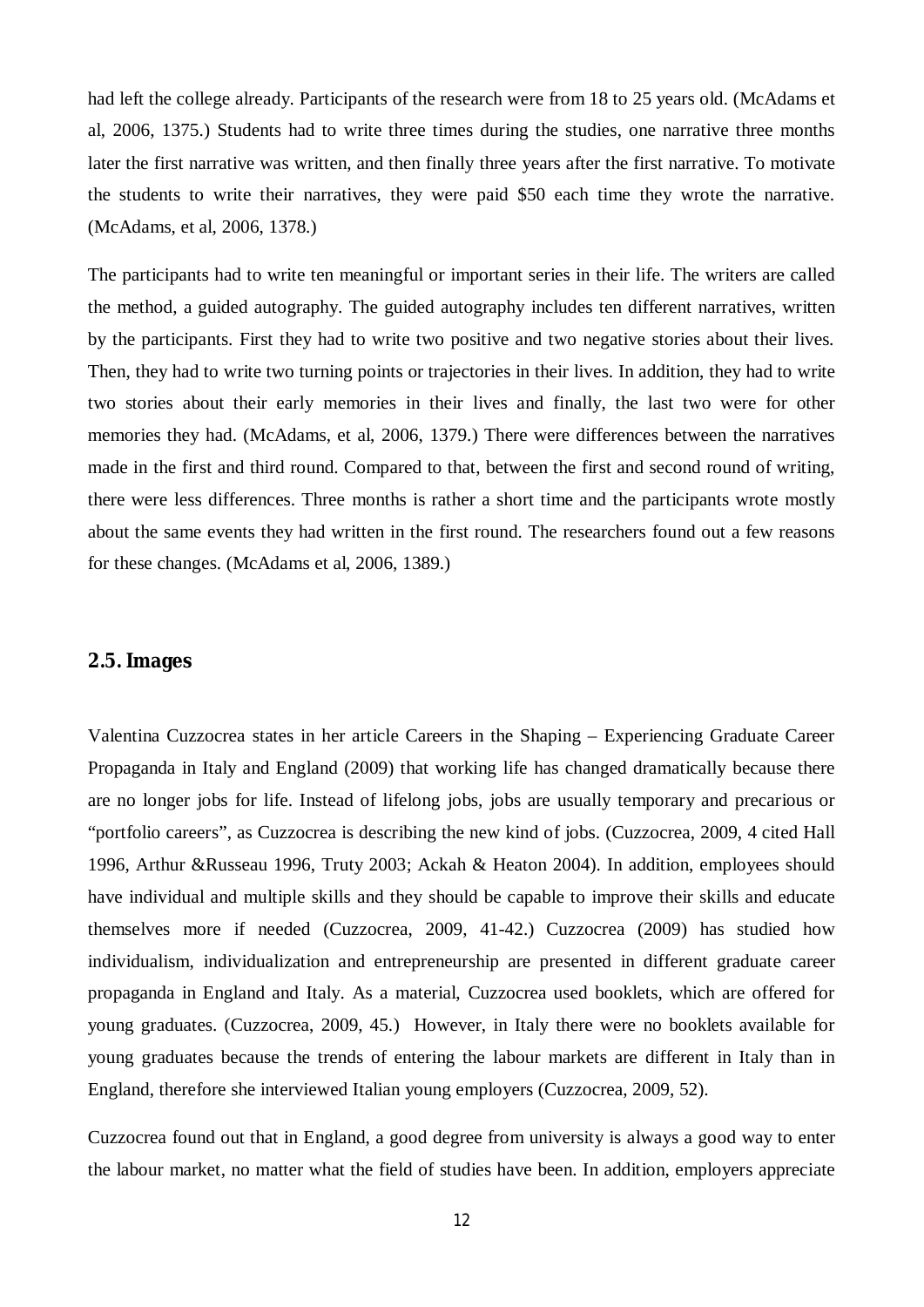good skills, competences, and employees should prove their knowhow by solving problems, for instance. (Cuzzocrea, 2009, 45.) In the United Kingdom, there were three different booklets, Gradjobs, Prospect Finalist and Realworld. Cuzzocrea analyzed the name and the contents of the booklets, such as the advertisements of the companies (Cuzzocrea, 2009, 45).

The name of the Gradjobs was promising because it was saying that there are jobs for young graduate people. Therefore, the booklet was giving high hopes for the graduates. In addition, the Gradjobs- booklet brought a strong image of a successful life, suggesting that not only working life would be glorious but private life would be satisfying and glorious as well. The second booklet, Realworld, suggested leaving the student life behind and rushing into the adult world, however, they have an alternative, to travel abroad for one year. It has been argued by earning money, because it is an easy option and to improve their skills. However, Cuzzocrea was criticizing that it can be only a way to improve invalid Curriculum Vitae. (Cuzzocrea, 2009, 46.)

The third booklet Prospect Finalist had two meanings in the name. On the other hand "prospects" suggest that one just has to find a unique way to success from the several opportunities. Contrary to this, "finalist" has a sound of competition. In the booklet, there were interesting and meaningful advertisements, which created a picture of a successful life after graduation or what, it should not be. Similar images and pictures were presented in other booklets as well. (Cuzzocrea, 2009, 46-47.) As a conclusion, Cuzzocrea's article about different images did show how it is possible to create different images for the readers.

Inside of the booklet, there were different advertisements from the companies who are searching for new employees. One of the companies who searched for new workers were company called Enterprise (2004/2005, 55) which was presented in Prospect Finalist. In the advertisement, Enterprise creates two options for the graduate, to choose a job from the competing company and end up working in boring workplace which offers no satisfaction or challenges. On the other hand, if the job seeker decides to join Enterprise, he/she could get an interesting and diverse job which would be very satisfying. A creative picture usually supports the message in the advertisements and decision making for the job seeker is easy. (Cuzzocrea, 2009, 46.)

Cuzzocrea did not find any booklets from Italy. She states that reason for this might be the Italian labour markets and the lack of self-promoting when searching for a job. Furthermore, Italian labour markets are seen very bureaucratic and traditional and there are only few career services for the graduates. (Cuzzocrea, 2009, 53.) To compare and England and Italy, Cuzzocrea interviewed Italian employees to find out what kind of similarities or differences there are in England and Italy. She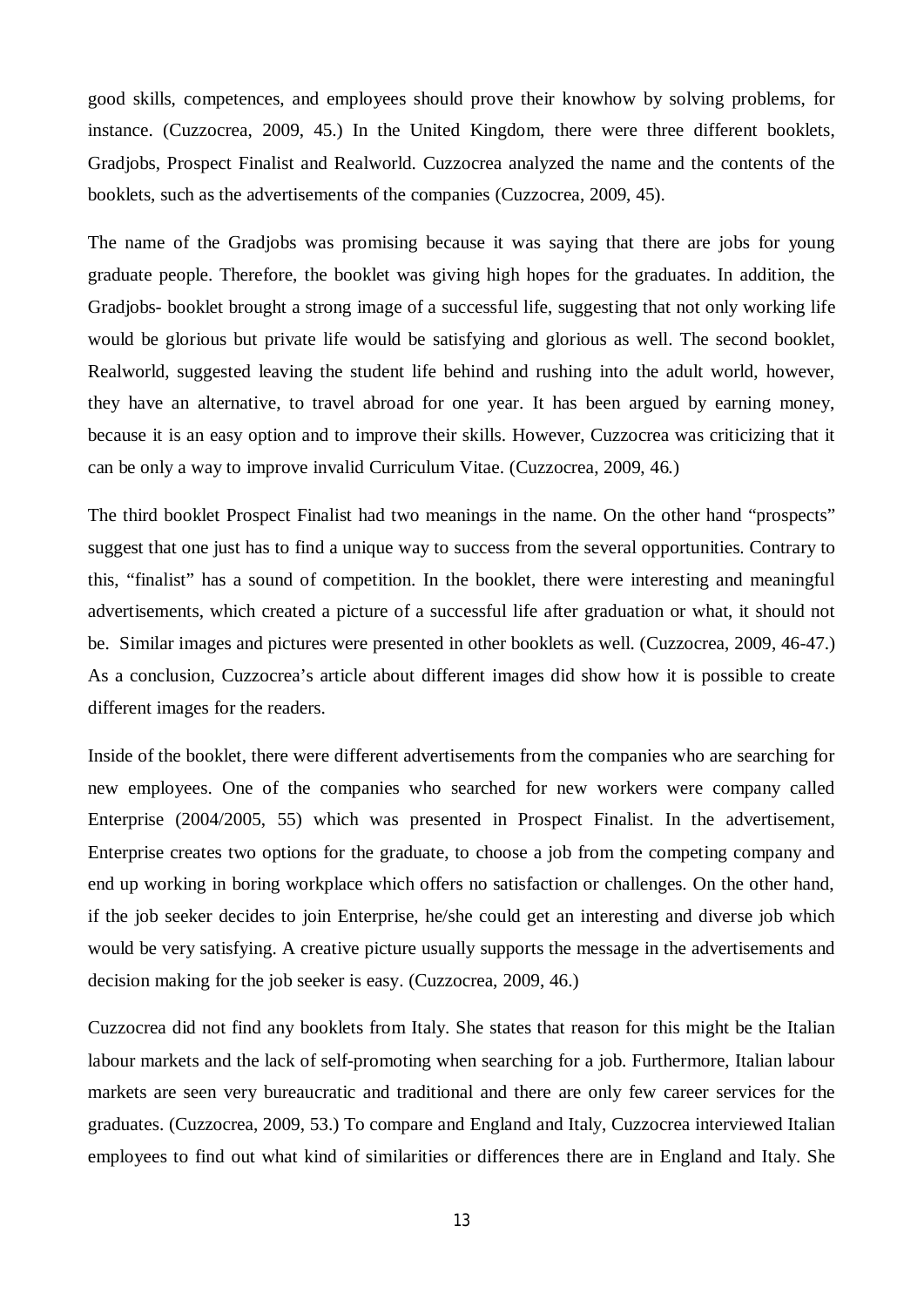discovered that in Italy the career paths are not strongly individualistic as they seem to be in England. For instance, in Italy, the companies are bureaucratic and employees feel that it is impossible to express themselves or be an individual worker in the company, which seem to be an important thing in England. (Cuzzocrea, 2009, 56-58.)

As a conclusion, in England the career paths are individual and booklets are strongly promoting the idea of an individual career and freedom to choose the individual paths. Contrary to that, in Italy the labour markets are very bureaucratic and are lacking the individual options and freedom to choose. The companies decides how employee's career paths are developing and to which direction. In addition, the markets are lacking the self-promoting in Italy, which on the other hand is strongly presented in labour markets in England. (Cuzzocrea, 2009, 60-61.)

## <span id="page-17-0"></span>**2.5.competent student from the university staff point of view**

 Darla K. Deardorff has written in her article "Identification and Assessment of Intercultural Competence as a Student Outcome of Internationalization" (2006) about the international competence, especially with students who are studying to reach higher education after secondary school. According to the research, internationalization amongst students is growing all the time. In addition, new international university programmes held in English are increasing all the time. ( Deardorff, 2006, 241.)

In Deardorff's research, she used two different methods, questionnaires and Delphi-method, when studying the international competence among students. Deardorff interviewed administrative people from the universities and scholars from different fields, such as political science and international relations. All of them had a broad experience about internationalization and they are well known around the world.( Deardorff, 2006, 244.)

The main results, Deardorff found out in her research, I will use in my thesis as support for my own findings. Firstly, for the administrative people, Dearforff did show different definitions about intercultural competence taken from the intercultural literature and the administrative staff had to rate the pieces from the literature which most likely describe the intercultural competence. To sum up some of the findings, the administrative staff thought that for instance, language skills and experiencing foreign cultures describe the intercultural competence. In addition, valuing one's self and the others or the knowledge of self and others, cross-cultural competence and other similar things were related to the concept of intercultural competence. However, if the interviewees should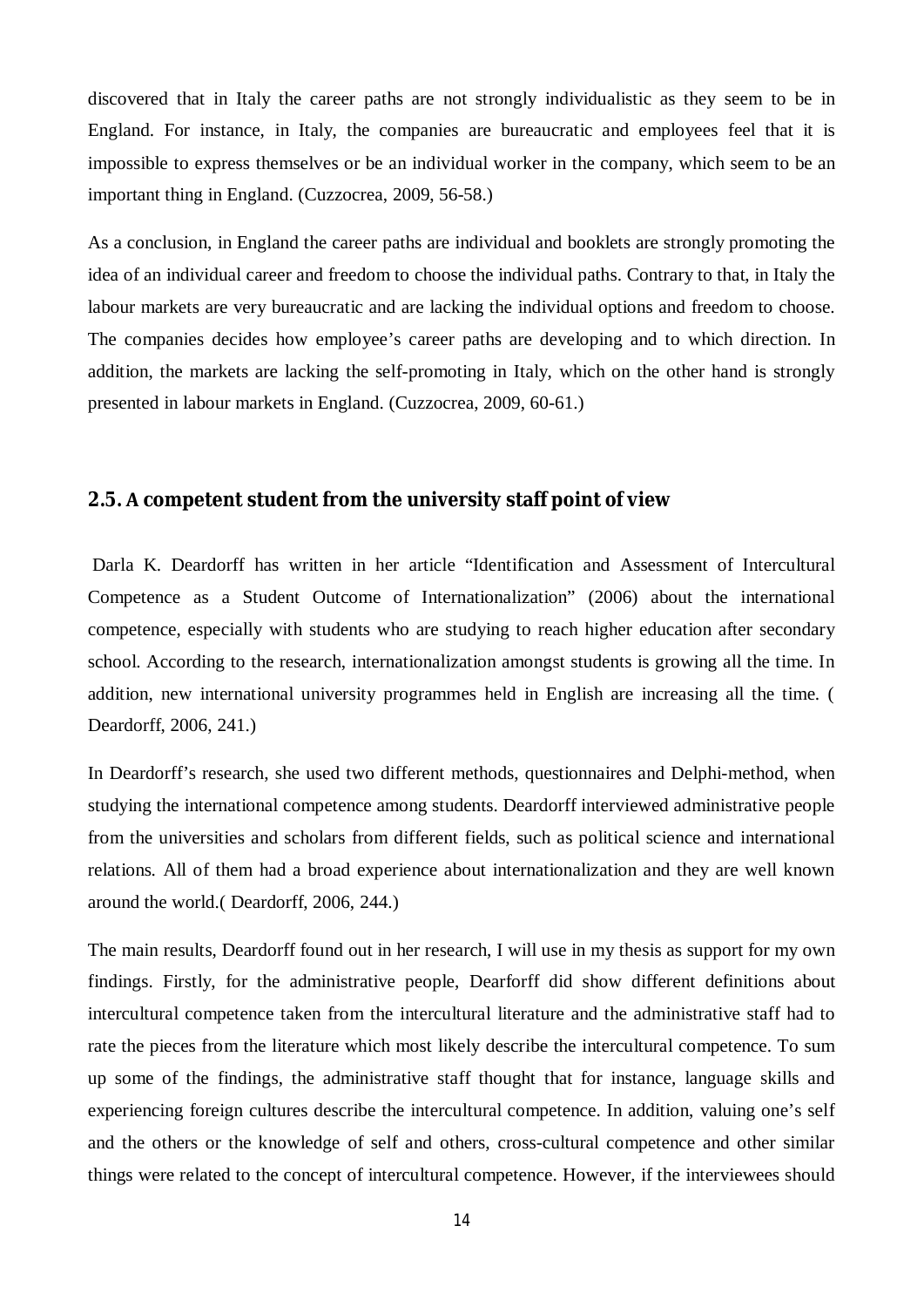decide which of the features would be the most important one, it would be the way to see other cultures and understand the world from their perspective as well. (Deardorff, 2006, 247-248.)

Even though Deardorffs research studied the administrative staff and scholars in universities in United Kingdom, United States and Canada (Deardorff, 2006, 244-245), it is possible to reflect the results she found onto my research. The features above are the features that the administrative staff and scholars appreciate and the features that the students are explaining in their motivation letters, should meet the administrative staff and scholars are wishing to find from the applicants and their motivation letters.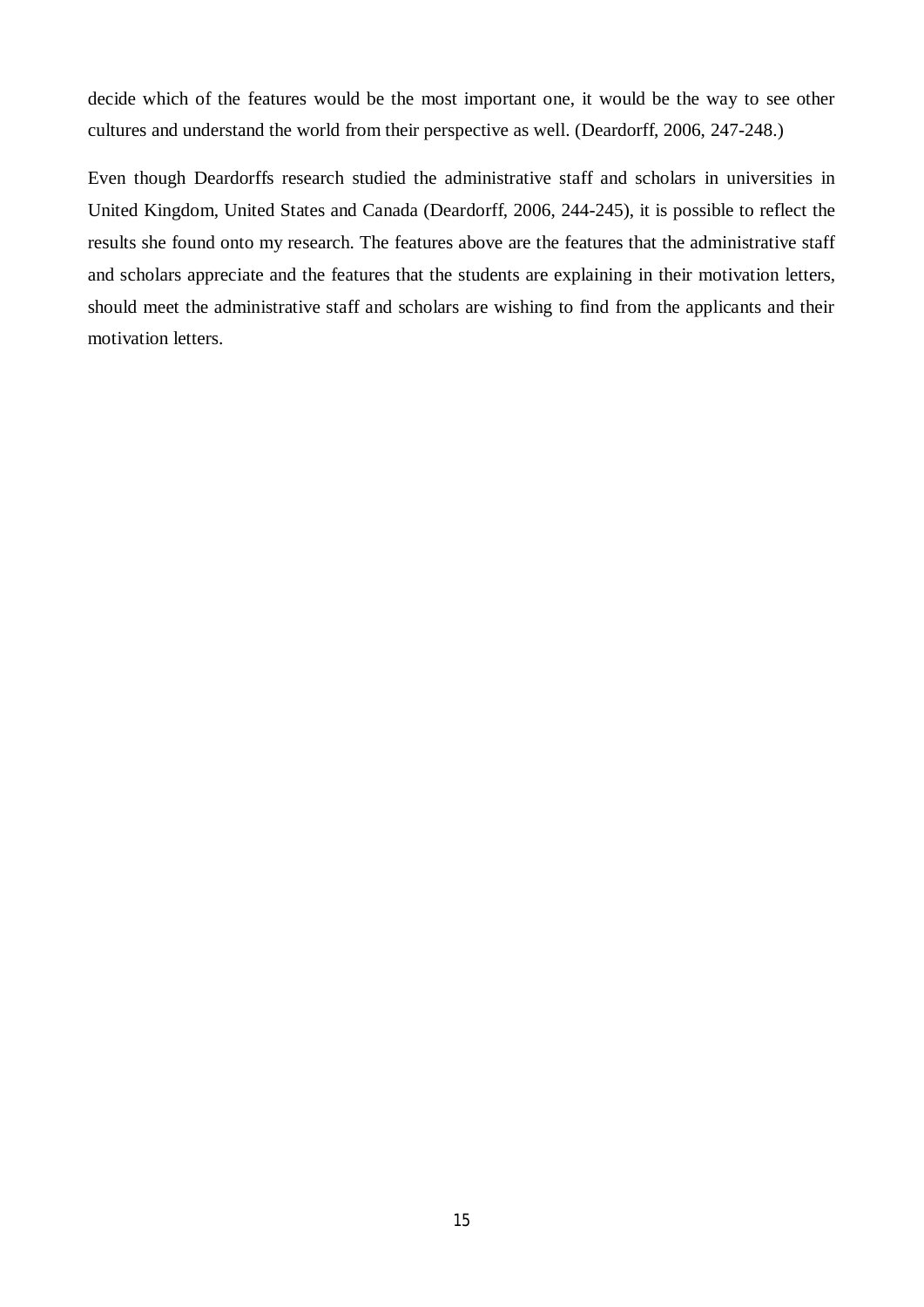## <span id="page-19-0"></span>**3. COMPARATIVE SOCIAL POLICY AND WELFARE- PROGRAMME**

In this chapter I will discuss the international degree programmes in general, and the nature of the debate that has been going on after international programmes have arised. I will then focus to the Comparative Social Policy and Welfare- programme and give some general information from it. Further, I will explain some relevant features in my master thesis and data, such as motivation letter and the meaning of a motivation letter, which will be useful later in the research as well.

## <span id="page-19-1"></span>**3.1. International degree programmes aspossibility**

In the past decades, lifelong learning as a term has spread all over the World. Lifelong learning is a significant factor in our global society in a contemporary changing World where societies are changing all the time due to various things, such as recession, factories moving to cheaper countries and population getting older. That is the reason, why education and teaching methods should change amongst the changing world. In addition, people as individuals, educate themselves several times during their life-course; some of them change a job, others do it just to entertain themselves and gain knowledge. (Jarvis, 2007.) Although Jarvis (2007) states that government is not responsible of organizing education for lifelong learners, but it is rather individual's choice, government might have power to increase or decrease study places. At the moment, when the population is getting older, perhaps nursery might be attractive study field. (Jarvis, 2007.)

At the same time, when lifelong learning has increased, has international education increased as well. Over the past few years, there has been more and more international education, and it has made a significant change in the educational field. New programmes are arising every year, and there is more equipment and technology to conquer the geographical obstacles as well, such as computers. ( Crossley, 1999, 250.) Robin Mason (1998) emphasizes the meaning of good connections and good tools to contact other people online, because the technology is developing so fast. Mason gives several tools to contact other people online, however it is probable that none of the examples Mason gives in his book are used anymore. (Mason, 1998.) However, generally speaking there are plenty of Internet based tools, such as Skype and Moodle, or video conference tools and it is easy to reach other students or professors with them. Even though there is plenty of options to learn from the others and exchange the experiences cross-culturally, Crossley (1999) states that there can be difficulties about internationalizing the education as well (1999, 251).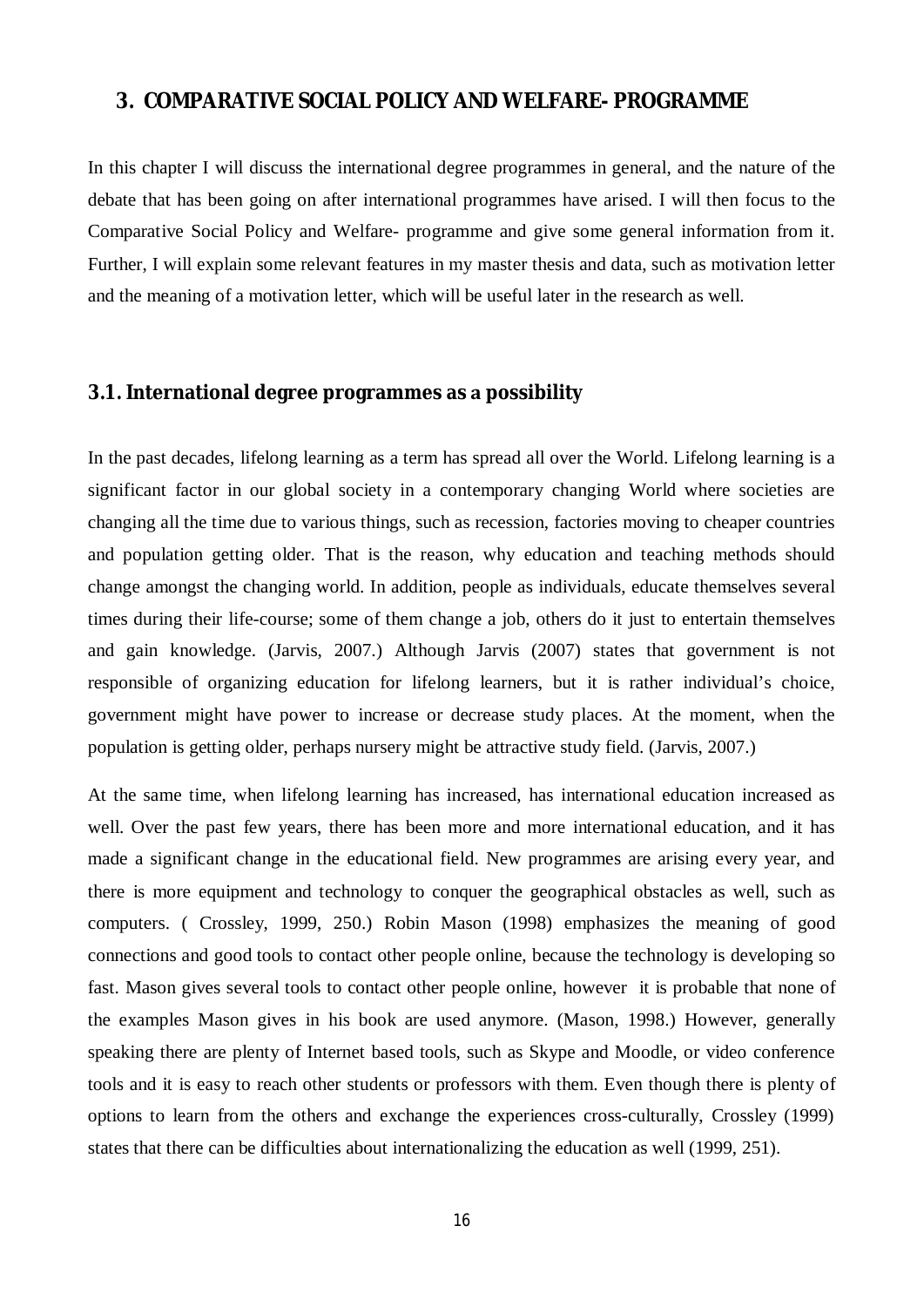Some arguments for and against global education are represented in Robin Mason's (1998) book, where the author is offering good arguments for other authors' criticism towards globalization. One reason for the criticism is the fear of breaking down the local community (Mason 1998, citing Brikerts, 1994, 27). However, according to Mason, the fear is unnecessary because global education creates new networks and linkages between students, professors and other university staff related to the programme. Furthermore, it is collecting people together from all around the world who are interested about the same topic. (Mason, 1998.) For instance, using different online environments such as Moodle, it is possible to keep the community alive.

On the other hand, the globalization has been seen as a possibility to learn individually, and it enables university staff and students to design the studies individually in a way that everyone could be satisfied and perhaps it also helps students not to drop out from the class because it can be more flexible in a way compared to traditional way of learning. (Mason, 1998, citing Edvards, 1995.) As a conclusion, it seems like there are both positive interest to increase international and various teaching and studying methods but at the same time, the scholars and teaching staff are worried how it affects to the traditional learning methods.

## <span id="page-20-0"></span>**3.2. General introduction to the COSOPO- programme**

International degree programmes have become very popular in Finland over the past few decades, especially master degree programmes, which have increased in Finnish universities. For instance, in 2005 there were 88 international master degree programmes but in 2008 there were 178 international master degree programmes held in English in Finland. (Garam, 2009, 5.) In 2008, the first Comparative Social Policy and Welfare (COSOPO) joint degree programme in three universities, Mykolas Romeris University (Lithuania), Johannes Kepler Universität (Austria) and University of Tampere (Finland), started. In first round of COSOPO programme, there were 23 students who are graduated or are about to graduate in the near future. In COSOPO programme's web-site, the programme is said to offer students great possibilities for their working life after graduation. Also, after graduation it is possible to continue doing PhD studies.

The first round started in 2008 and endured two years. It included three intensive programmes in all universities and online learning in Moodle environment.(COSOPO- about the programme.) The second round started in September 2010 and 18 students from three universities started their studies in the programme. However, some students from the second round also dropped out in the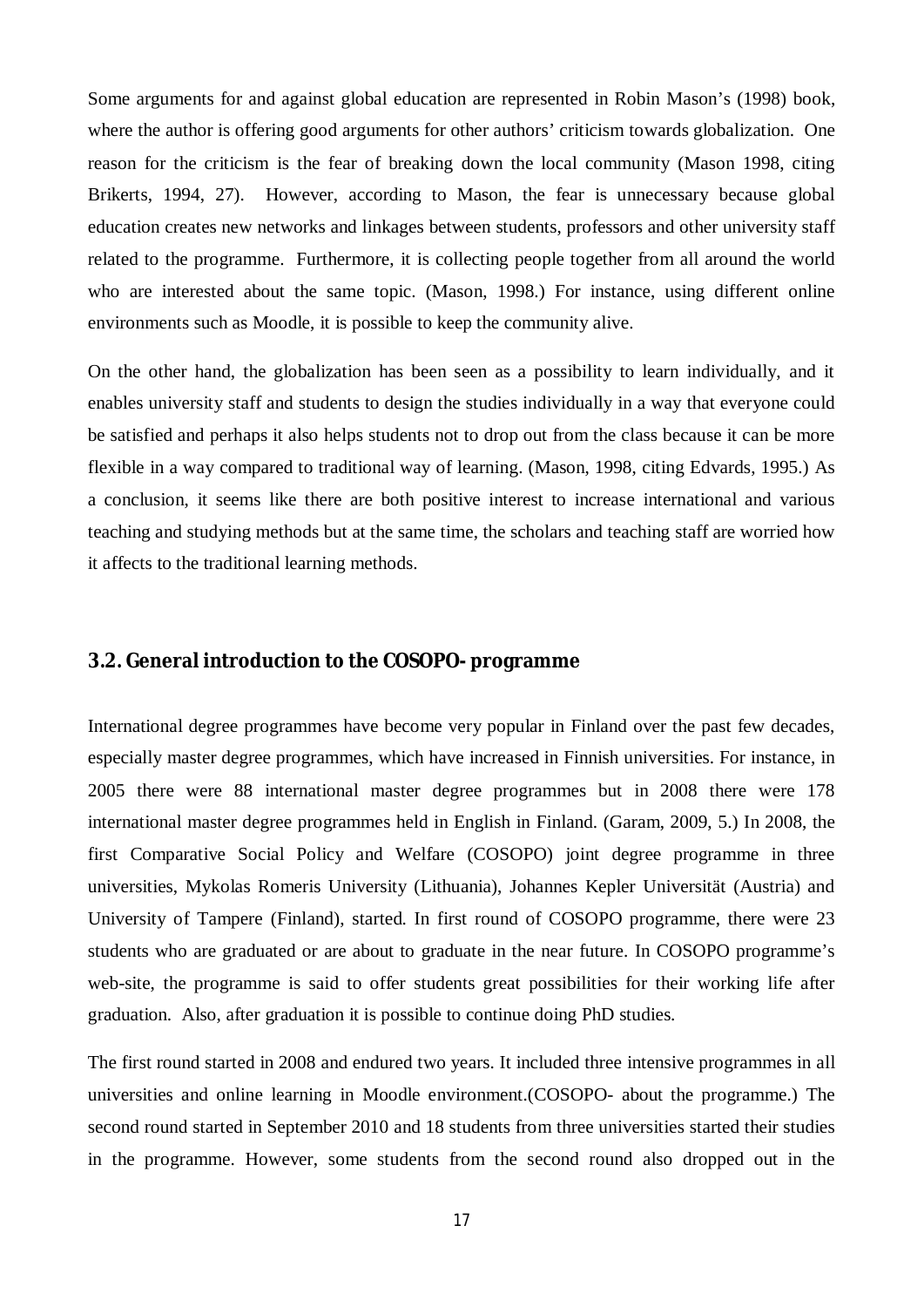beginning and during the studies. To apply to the COSOPO master's degree programme, applicants were required to write different kinds of application forms, prove that they have good English language skills and write a motivation letter, to express their interest to the programme. Two universities, University of Tampere and Johannes Kepler Universität, did require a motivation letter as one of the criteria to get into the master's degree programme, however Mykolas Romeris University had other requirements.

There are different reasons to apply for a master's degree programme. One could be that applicants are in a certain phase of their life, they are looking for something new and they are thinking about their study prospects, and future career prospects, which means that they are making life choices. Another thing could be that applicants want to make individual choices in their life-course, and do something very different contrary to other students. On the other hand, it is a good possibility to meet people who could have similar interests, such as interest towards social sciences and the same kind of a global view. All in all, COSOPO master's degree programme is a unique programme compared to other programmes from the same field. Both, life choices and individualism, will effect when they are thinking about applying to a master's degree programme. Furthermore, they have the will to study foreign cultures and meeting new people. A person must have a lot of courage to put himself/herself into a new position and travel and live abroad, without a safety net such as family and friends. Therefore, the applicants have to be confident enough and have the courage to take the next step in their studies.

The applicants may have had some expectations about their future when they applied to the programme. The programme advertisement was attractive, because they decided to apply for the programme. Maybe they saw the possibilities the programme would give to them in the future. Maybe they thought that after the graduation they would have better options in the labour markets and especially at the international level. Moreover, the international degree would be a great achievement on the curriculum vitae. In addition, the applicants wanted to improve their language skills, even though they already had good language skills. Contrary, some applicants might not think about the future prospects and possibilities after graduation, perhaps they just drifted into the programme. In addition, the application process can be seen as a competition because there were plenty of applicants and only a limited amount of places available for students. Therefore, applicants should also create an attractive picture of themselves.

My first idea was to study how COSOPO- student from the first round have integrated successfully in the labour markets. It was an interesting theme. I was interested to find out have the former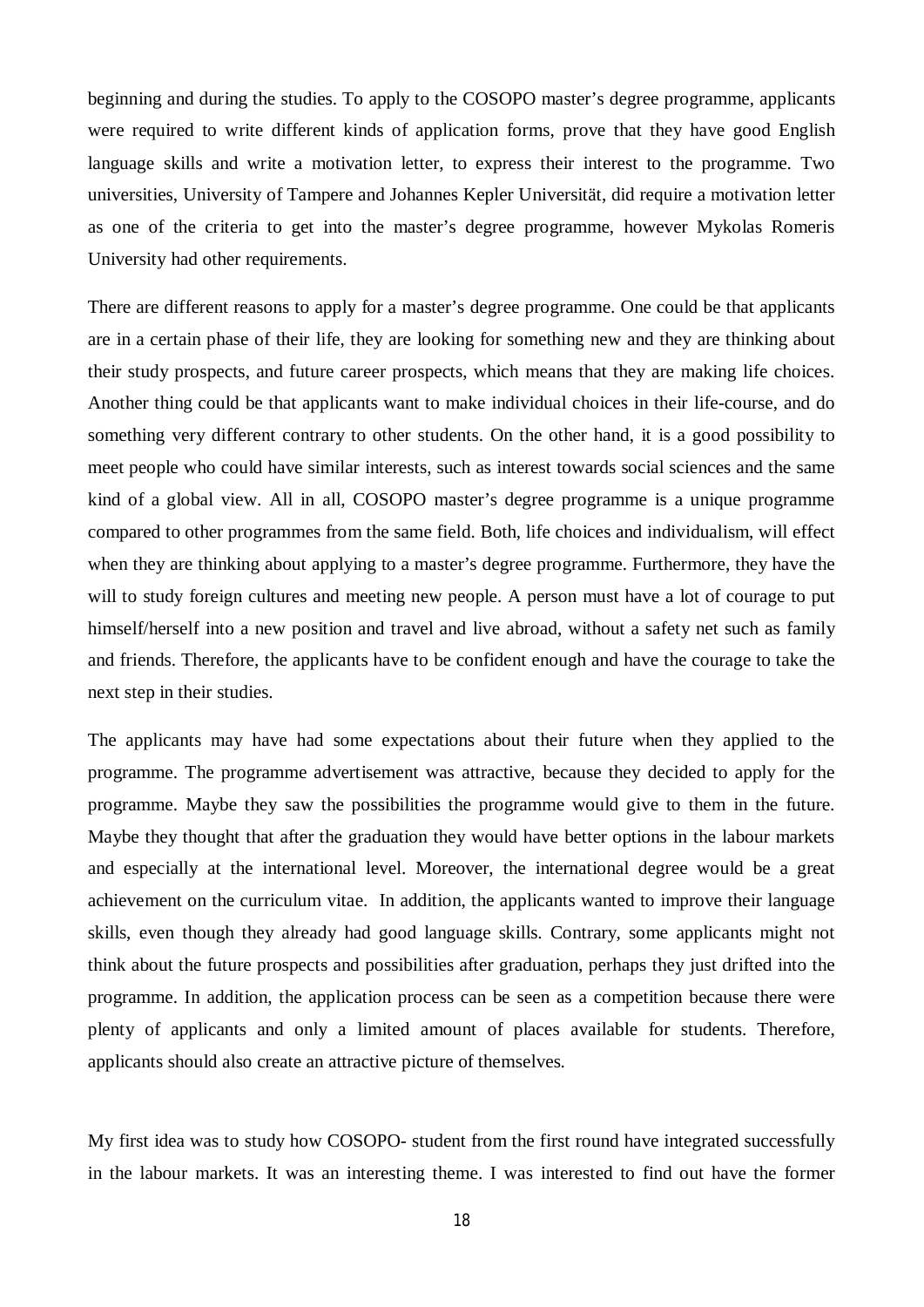students found a job. However, after collecting the contact e-mails for few months, I found out in late December 2011 that there were only few students who had graduated. Others were still doing the thesis or they had dropped out from the programme. I decided to include the un-graduates and dropped outs to the research and I got quite far with this concept and even started collecting the material from Facebook- discussions. However, it turned out that the participants did not want to participate actively to discussions on Facebook. Assumingly, there were several reasons for that. Perhaps Facebook was not that private place for discussions, even though the group was closed. In addition, the group might have had some disappointments about the programme because it was the first COSOPO- round ever, and they might have had different expectations about it. Furthermore, some of them were still doing their thesis and the topic about life after graduation did not move them. Moreover, perhaps they were busy with their lives and they did not have the time to focus on my questions and think about them through.

 Due to the difficulties I faced during the data collection, I had to choose another way to approach this topic and I choose to study the motivation letters, the applicants did send to the universities when applying to the programme. Motivation letters were a solution for the data problems: I could still study COSOPO- students but the material already exists which was helping me a lot during the process. However, I did not get the motivation without difficulties. Lithuanians did not write motivation letters at all and in Johannes Kepler University the applicants wrote the letters either in English or in German. In addition, they did not save the motivation letters from the first round because of the different regulations. In Finland, the motivation letters are saved for several years, even if the applicant got refused. All in all, the amount of letters was 16 in total. The data collection did show the difficulties of the joint degree programme in three different universities. It seemed like every university had their own regulations regarding how to apply to the programme and how to archive all the material. The process of this thesis has shown me that even if there is a good idea, the topic, material, methods can change during the thesis writing.

## <span id="page-22-0"></span>**3.3. The meaning ofmotivation letter**

It is common to ask the applicant to write a motivation letter or a cover letter, when they are applying to university, or exchange programme. In addition, several employers ask for a motivation letter or a cover letter to explain why they should be selected for the job. In Finland, the university asks the applicant to write a motivation letter usually when they are applying for an international bachelor degree-, master's degree-, or PhD programme. However, it could be possible to graduate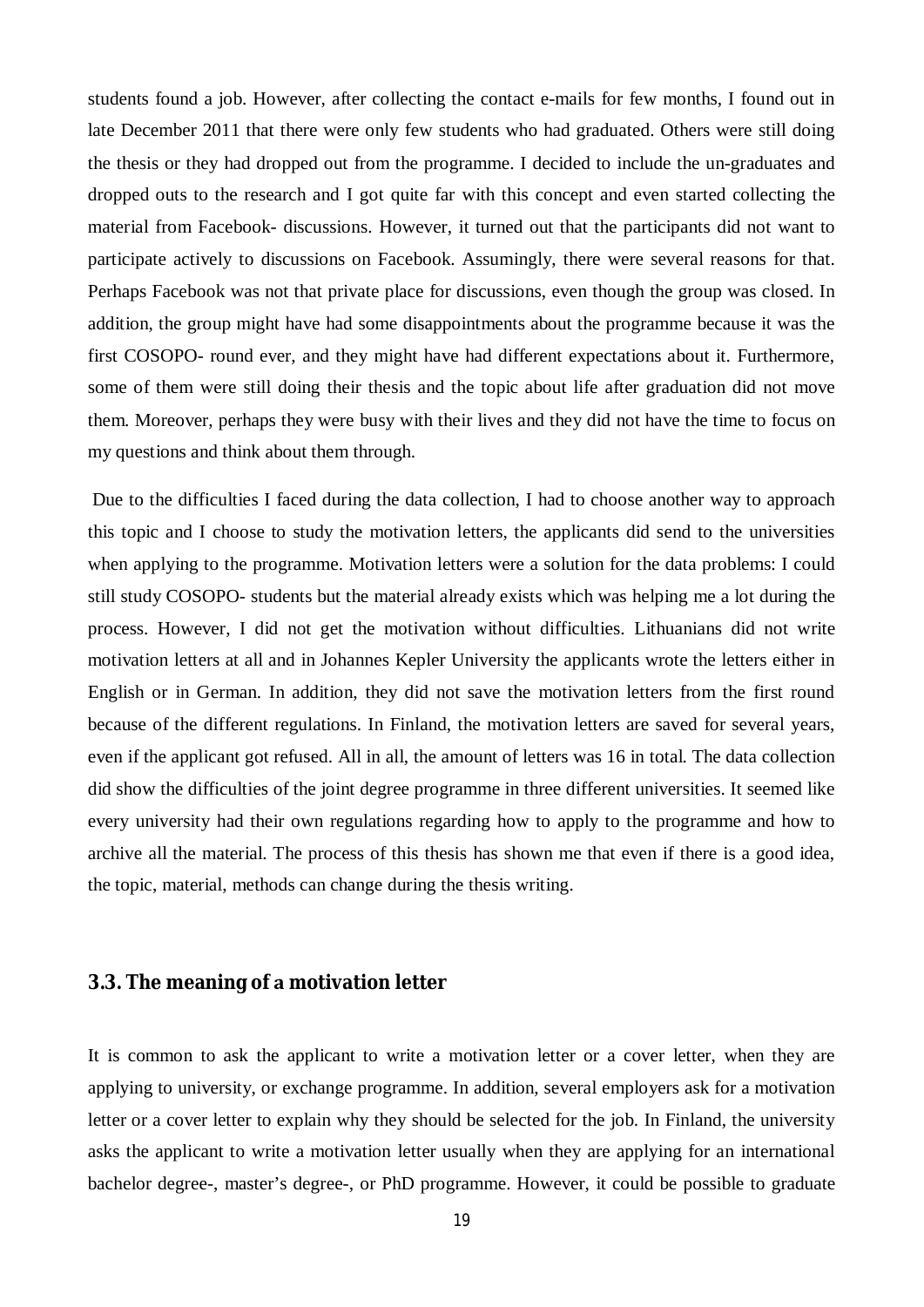from Finnish university without writing motivation letters, for example if the student is not doing an exchange programme. However, in other countries the motivation letters are quite common. For instance, in many countries the education is chargeable and students are trying to get a grant for studying, which means that they have to send lots of applications as well as motivation letters. In most of the programmes, there are no resources available to interview the applicants in advance, which is why the motivation letter becomes the only option for the university to learn the personality of the applicant. Therefore, the meaning of motivation letter has become more and more important as a barometer of the selection criteria of students.

Garam (2009,47) researched what are the main methods in Finnish universities, and universities of applied sciences to find out if the applicant is suitable for the programme. The most popular method in Finland is a diploma from the university where the student is studying. In fact, that is the most popular criteria as, 23% of the university programmes are using that as the only criteria for the process of getting accepted on to a degree programme in Finland. However, 23% are also using the diploma and some other evidence, such as motivation letter, recommendation, essay or portfolio, to proof the applicants' knowledge and qualification for the programme. Thirdly, 20% of the universities are using the diploma, other evidence and interview to find the best, and most suitable, students for their programmes. Recruiting methods are perhaps dependent on the study programme. One could think that for example to an art programme there should be a portfolio or language test if someone is coming to study advanced Finnish or Swedish. (Garam, 2009, 46-47.). To sum up, Finnish universities and universities of applied sciences are using motivation letters, when they are recruiting students to their degree programmes.

There are different guides regarding how to write the perfect motivation letter. Especially on Internet, as there are several websites that are either offering their help to correct the motivation letter, or that give good tips how to write one. For instance, *mastersportal.eu* gives good examples of how to write a good motivation letter:

"1. Make your goal clear; provide a short preview of the rest of the letter.

2. Why do you think that the university and the Master's program are interesting and suitable for you?

3. Focus on some of your strongest qualifications, past experiences (international experiences are always relevant) and qualities; organize the middle paragraphs in terms of the qualifications most relevant for the program, you can also refer to your CV for more details;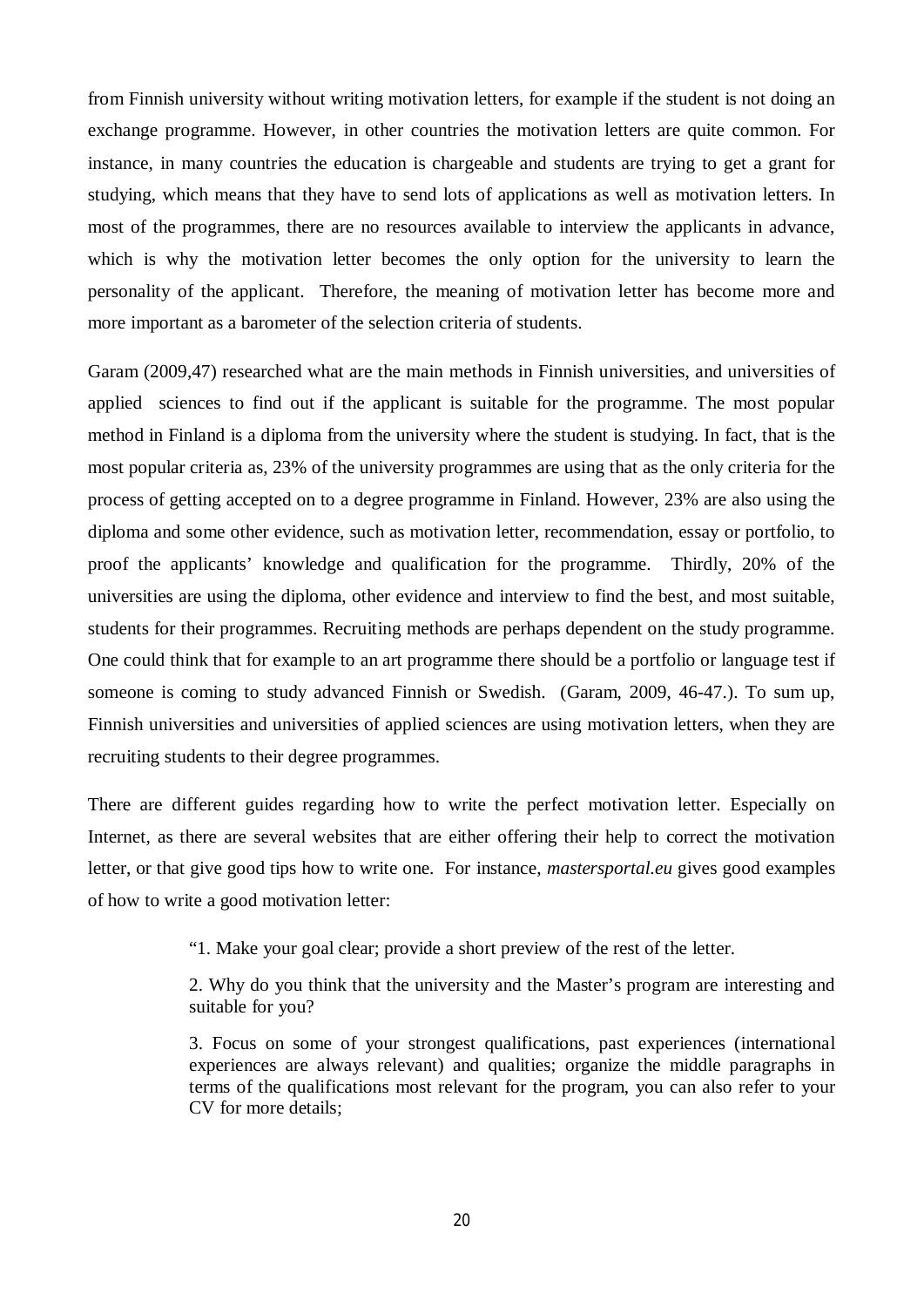4. Conclude by restating your interest and show appreciation for the chance to prove yourself in the letter (in some cases you can ask for a personal interview)." (Mastersportal EU)

The Erasmus Mundus Student Handbook for applicants encourages the applicants to write something personal about themselves. In addition, if there is any experience from volunteer work or other hobbies that could help the applicants, these should be mentioned in the letter. Moreover, the guidebook suggests that the applicants should write about their academic ambitions and future career plans. The writers also suggest writing about the expectations the applicants have about the programme. (Erasmus Mundus Student Handbook.) The requirements for the COSOPOprogramme are similar to Erasmus Mundus Student Handbook and are presented in chapter four. To sum up, several degree programmes are using a motivation letter as one of the selection criteria of acceptance to a programme . To write a successful motivation letter, there are plenty of guidebooks, especially online. However, usually the programmes give instructions how to write a good motivatin letter.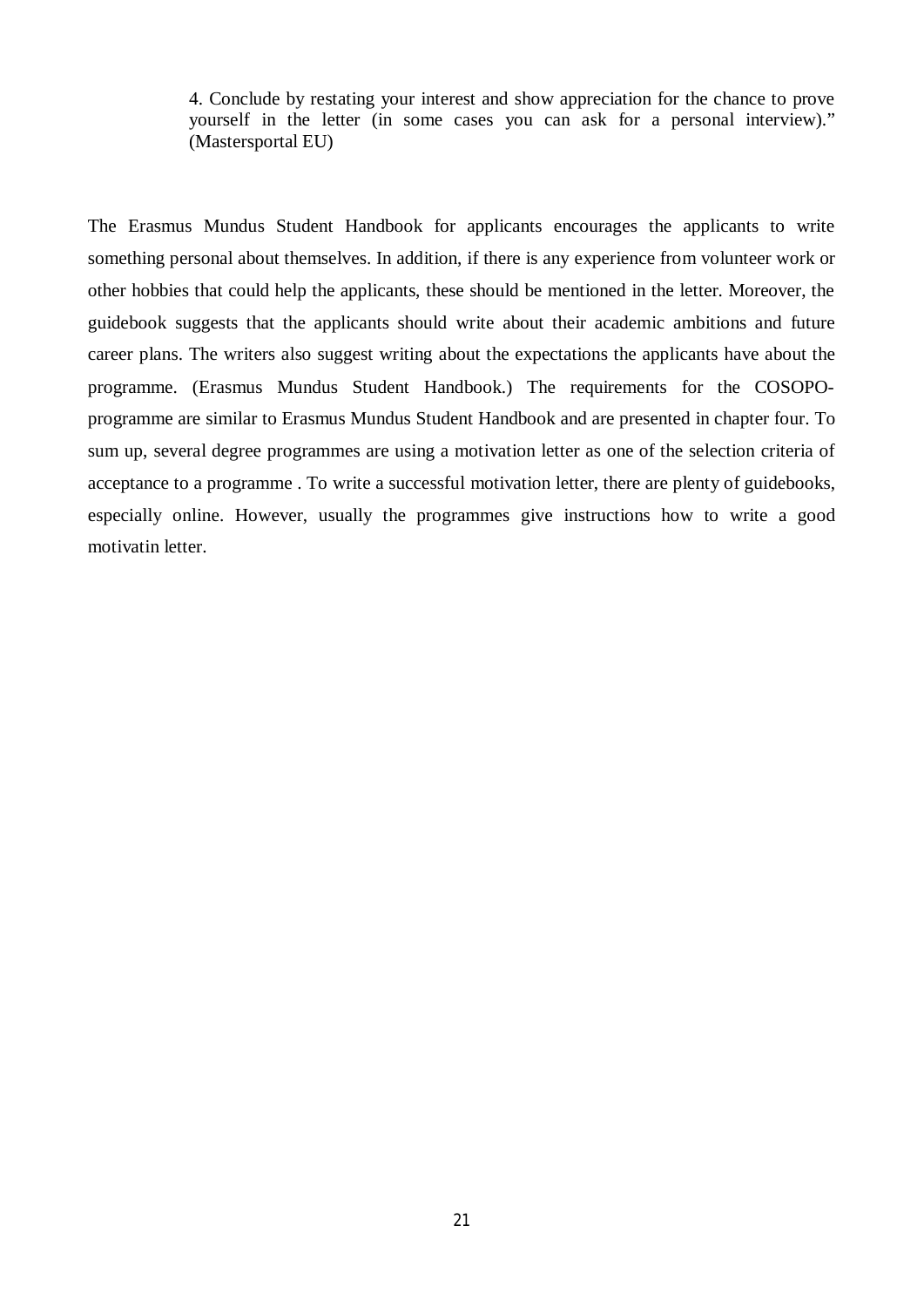## <span id="page-25-0"></span>**4. OBJECTIVES, DATA AND METHODS**

In this chapter, I will first present the research question for my master's thesis, before introducing the data I have chosen. I will then present general process of qualitative analysis methods. In addition, I will examine further using categorical analysis, the method I have chosen. The most important concern is to test whether the chosen method fits the data. Therefore, at the end I will use some examples of the methods I am using for my analysis.

### <span id="page-25-1"></span>**4.1 Research Question**

People have different turning points and transitions during their lifetime. Transitions can be small or big, such as giving birth and creating a family, or moving abroad. On the other hand, the transition does not have to be that tremendous; it could be a transition from home to grocery store. (Ecclestone, et al, 2005, 7.) In this case, the turning point and transition means the possibility to be accepted on to a Master's degree programme and moving abroad to starting a new life somewhere far away from home. In addition, it meant the possibility to start a creation of new social networks, finding a new house to live in and possibly finding a job whilst studying. The possible transition and change in life is a meaningful decision in young people's lives and thus the motivation letter could be seen as a ticket to this turning point in life. Therefore, the meaning of the motivation letter is very significant.

When someone writes a motivation letter, or a cover letter to apply for a job, university programme, or grant, they should represent themselves in a certain way to the reader. Even though everyone has their own personal way of representing themselves, I am interested in the bigger picture regarding the motivation letter. I am studying how people represent themselves in the motivation letter. Especially, they wish to create a certain image about a good student, and not only create the image, they want to fit that image as well. Therefore, there is a reciprocal connection in the question and I will try to look at it from both sides.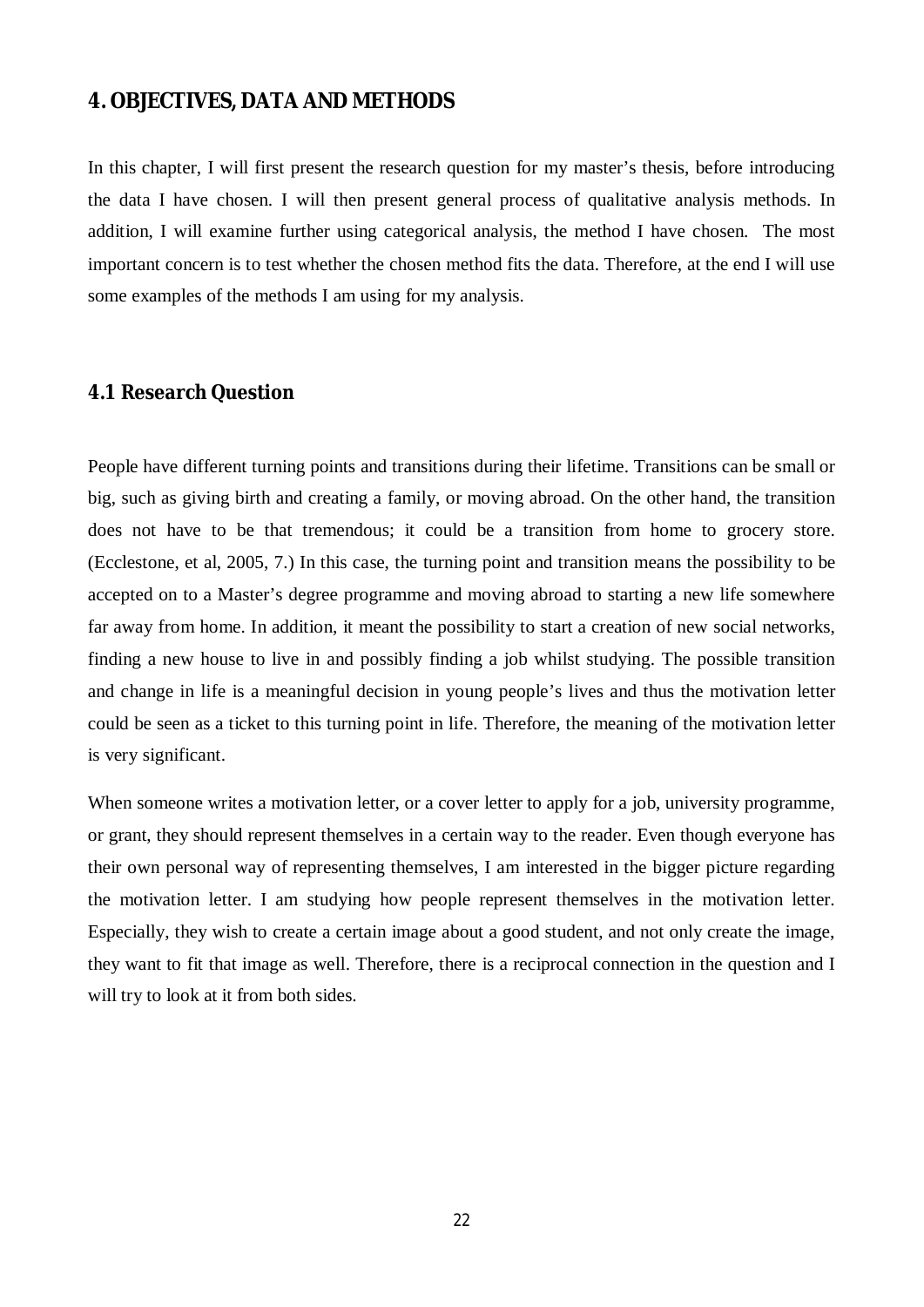From the data I will firstly investigate *how the applicants are categorizing a competent social policy student and how they are representing it in their motivation letters.* Secondly, I will consider *what kind of an image of a competent student they are creating in their motivation letters and how do they take up a position in that model they have created.* 

I chose motivation letters as my data, because in the motivation letters people represent themselves in a positive frame and they create a certain image of themselves. From the motivation letters it is possible to categorize how do the applicants categorize a competent social policy student. Furthermore, the motivation letters are natural solution for the data because it already exists.

### <span id="page-26-0"></span>**4.2. Introducing the data**

I chose to collect the data from three universities, University of Tampere, Johannes Kepler Universität and Mykolas Romeris University. The reasons for choosing these three universities were because the universities were part of the COSOPO- programme. For all of the universities there was an open call in 2008 and 2010. To apply for the programme, applicants were required to have a bachelor degree from an adequate field, such as political science, social economics, social policy, sociology, or social work (COSOPO- Admission Criteria). In addition, applicants had to have a good level of English and to prove that they had to take TOEFL or another equivalently internationally recognised language test before applying to the programme (COSOPO- Eligibility Requirements). Thirdly, they had to write a motivation letter, which I will use in my research. For the second round of the COSOPO programme in Tampere, there were very clear instructions how to write a motivation letter:

> Describe the reasons why you want to study at the University of Tampere and in the (Master's) programme that you are applying to. Also indicate your intended source of funding (Please notice that the university does not have any scholarships to offer). Specify your qualifications and the extent of your knowledge in the subjects you have taken in your previous studies. Provide any further information that you feel may be relevant to your application (Max. 7000 characters) (COSOPO application material)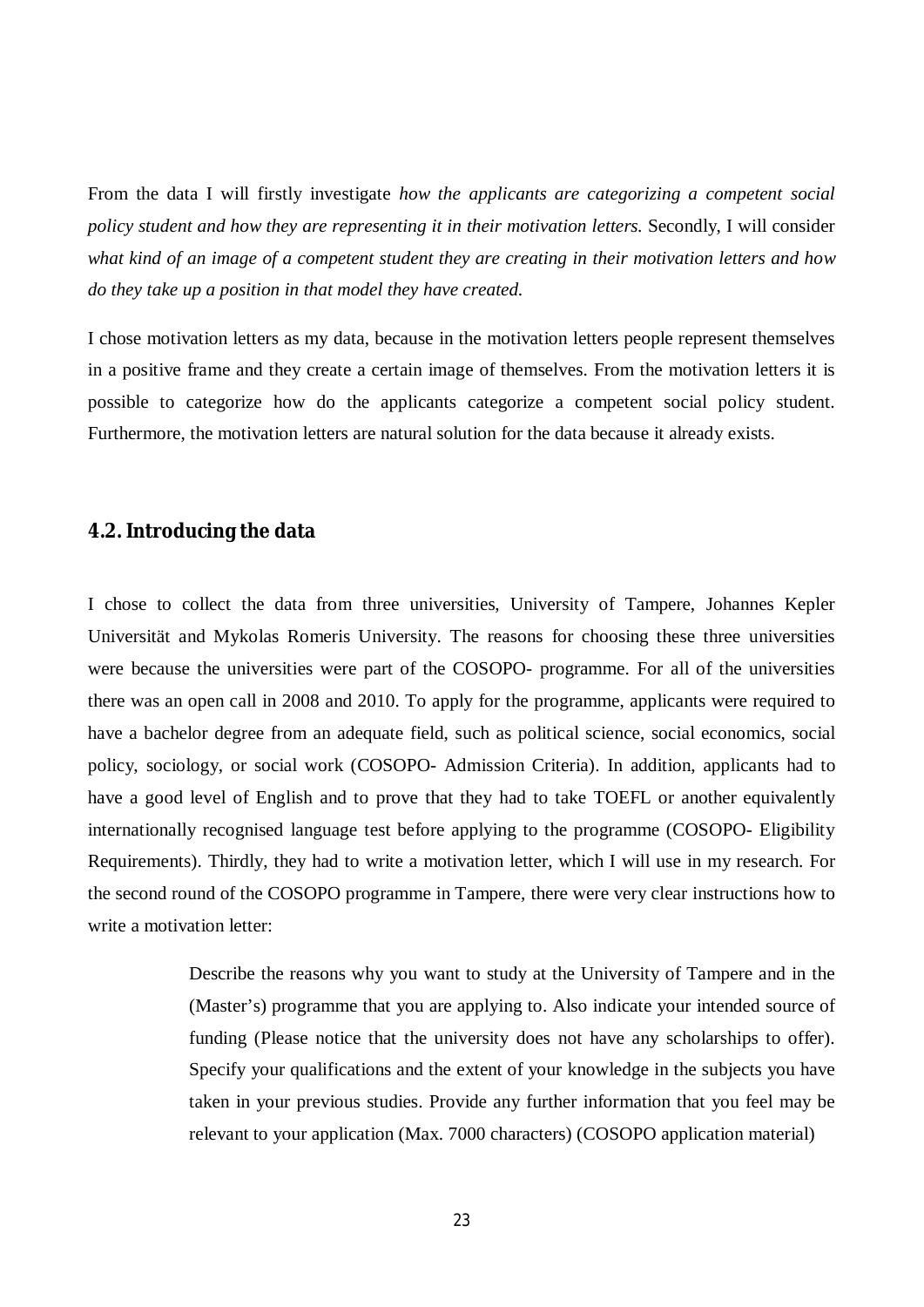I will use the motivation letters that applicants sent to Johannes Kepler Universität and University of Tampere, because the data already exist. I will use the motivation letters that applicants sent to Johannes Kepler Universität and University of Tampere, because the data already exist. From Johannes Kepler Universität, I obtained the data from the university staff and the coordinators of the programme. I received the motivation letters from the university staff without any names or other personal information. However, I asked a permission to use the motivation letters individually from each COSOPO student via e-mail before I started to analyse the motivation letters. In addition, during the data collection process, I tried to get the motivation letters directly from the students who had been studying in COSOPO, however, it turned out that most of them did not have the motivation letters anymore, or they had written it in German.

It was not easy to collect the data, because of the problems with bureaucracy; for instance there were different methods of storing the motivation letters in Johannes Kepler Universität. I Johannes Kepler Universität, they do not store the motivation letters; therefore, the motivation letters from the previous round (1) were thrown away. In addition, in Johannes Kepler Universität, the language option for the motivation letter was either English or German, which is why most of the students chose to write their motivation letters in German. I chose to analyse the motivation letters that were written in English. One of the reasons was that I do not speak German and if I had translated the letters, it could have probably changed the meaning of the letter.

I obtained the data from University of Tampere in a same way as I did in Johannes Kepler Universität. However, I did not have any problems with receiving the data because in Tampere all the motivation letters should be stored for two years. In addition, university staff did have all the email addresses, which helped me to find former students and ask their permission. Furthermore, those motivation letters from students who were accepted to the programme should be stored for 10 years. Some of the applicants who applied to University of Tampere did not start their studies in COSOPO and it was impossible to track down the applicants who were accepted to the programme but did not start their studies. Therefore, I obtained permission from University of Tampere, to use these motivation letters as well.

Due to different regulations between joint universities, there are no motivation letters from Mykolas Romeris University. According to the strict bureaucracy in Lithuania, it was impossible to obtain the letters. On the other hand, I obtained information that In Mykolas Romeris University, the applicants did not have to write motivation letters at all, because they got accepted to the programme in a different way. Because of the different regulations and bureaucracy, there are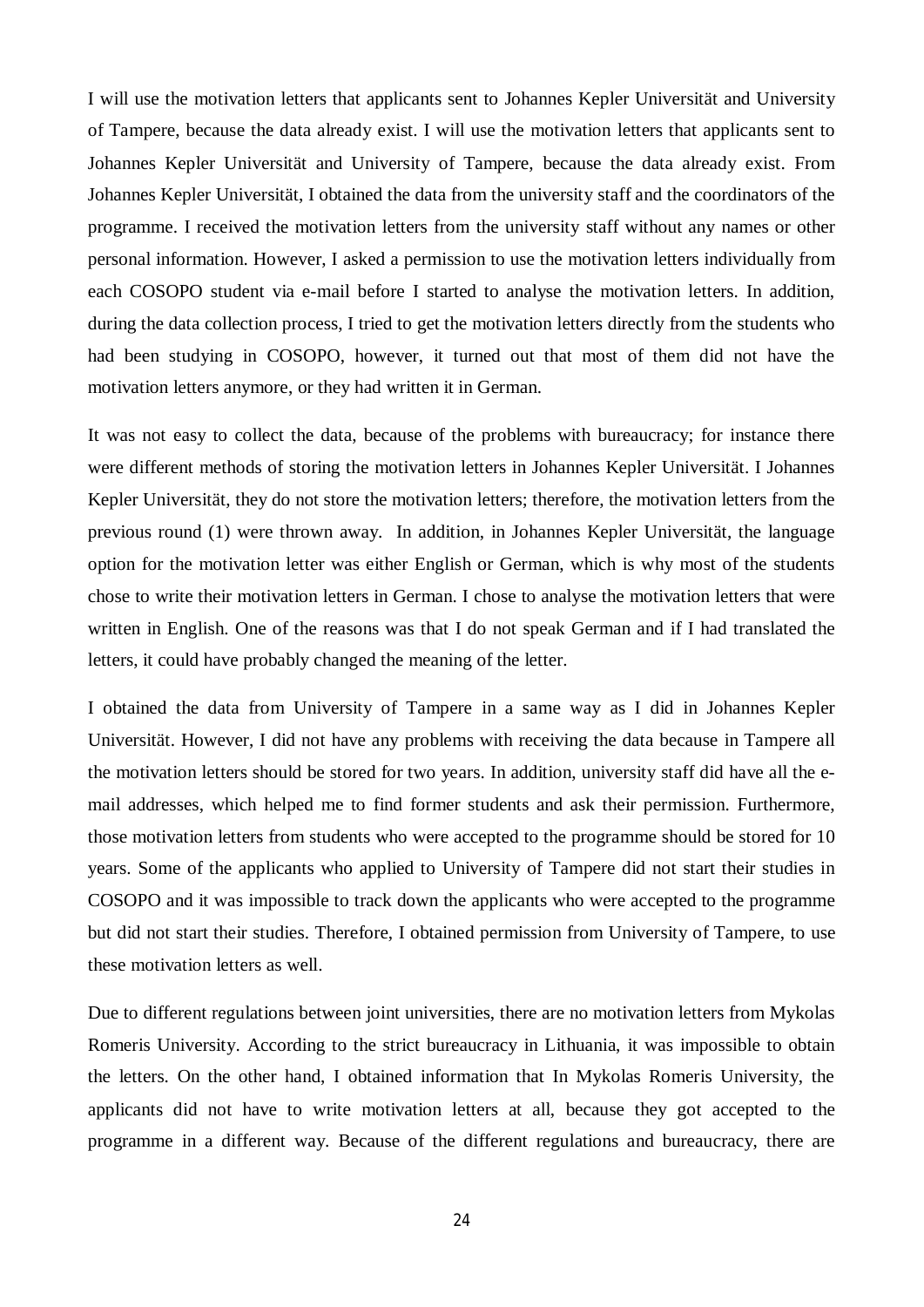different volumes of motivation letters from the University of Tampere and Johannes Kepler Universität.

In total, I obtained 16 motivation letters, nine motivation letters from male applicants and seven motivation letters from female applicants. The motivation letters are semi-formal letters to the coordinator at the university who was choosing the students for the programme. The ages of the applicants were from approximately 20 to 40 years old. It was interesting to note that not only were the applicants all over the world, but were from different study fields. It was interesting to discover that the applicants were not only from the fields of social policy and social work, but there were also applicants from study fields such as international relations, engineering, economics, development studies, political science, media studies and sociology. Some of the students had been working after doing their bachelor studies and after several years of working, had decided to return to university. On the other hand, there were students who had finished their bachelor studies directly before applying to the programme. Therefore, the age distribution was very large. Moreover, some of them had been working many years and some of them did not have any working experience at all. In conclusion, the applicants' backgrounds were very diverse.

Since the data sample was small and it was taken from a small group of people, I chose to code the motivation letters by dividing them first into male and female- categories and after that giving each paper a number. There are 16 papers, nine (9) letters from male applicants (coded M1, M2, M3…) and seven (7) letters from female applicants (coded F1, F2, F3…). It may have been interesting to add some more detailed information about the applicants, such as age or country of origin, but because the group is small and could be identified easily, I thought it better to keep the answers anonymous. Therefore, I have hidden all the information about the cities and countries the applicants mention in their motivation letters.

There could be some ethical issues when studying such a small group of motivation letters, especially when it is from a certain group. However, when a researcher treats the letters with confidence, and hides all the personal information the letters gives, it is possible to use the letters. Furthermore, I have asked permission to use the motivation letters either from the writers or from the university staff if it was impossible to track down the applicant. In addition, as I received the motivation letters from the university staff, the only information I had was the age, gender and country of origin. Some of the personal information was already hidden from the motivation letters, when I received them, such as names and cities, to mention few. Therefore, the ethical issues were taken care of at the beginning of the research.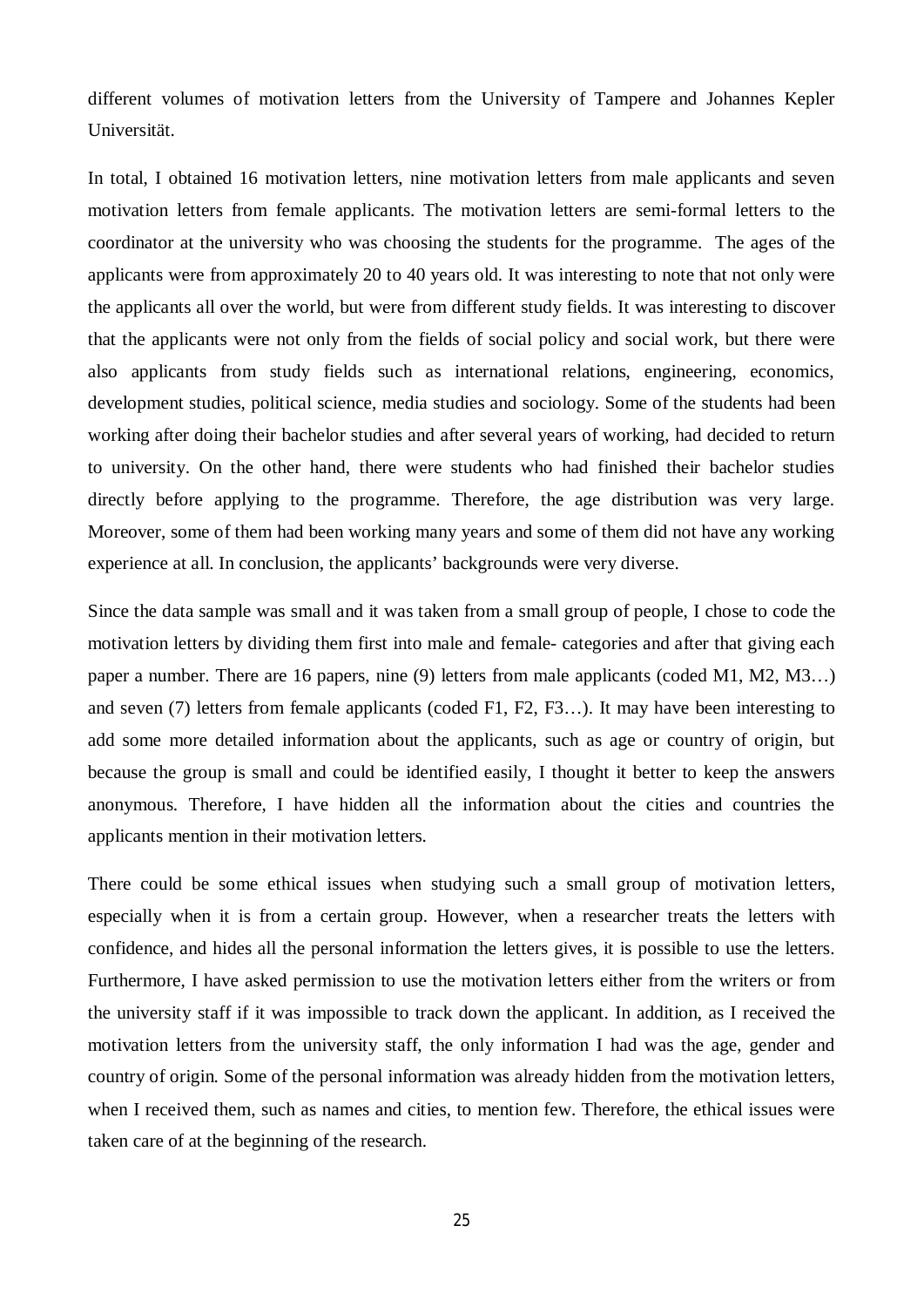## <span id="page-29-0"></span>**4.3. General process of qualitative analysis**

The start of the research process in qualitative analysis varies, and there can be several ways to do qualitative analysis (Coffey & Atkinson, 1996). It can start with collecting data, previous experiences or formulating the research question (Alasuutari, 1995). In his book Researching Culture (1995), Alasuutari has used an example of his previous research process in which he conducted research with Jorma Siltari about Finnish alcohol culture. The idea for the research originally came when Alasuutari was working in a fish factory in a small village in Norway. There, he noticed that when people are migrants living and working in a small city in another country, they do not have much to do during their free time but drink, especially if they do not know the language. After the summer work in Norway, Alasuutari started developing the idea of the research, and later on, did a research about Finnish suburbs and culture of alcoholism in Finland. (Alasuutari, 1995.)

The example above is a good example of how the method and research project was chosen. I chose the method after choosing the data. However, the roots for this particular topic and method I have chosen through my interests towards different aspects of internationality. The idea of internationality started to interest me through my studies in the COSOPO – programme, and my first interest was to study previous COSOPO- students. First, I was planning to do interviews with former COSOPO- students. However, the former students did not want to participate for the research due to several reasons explained deeper in the chapter three. Nevertheless, the topic was interesting and worth researching, I decided to try to get other data from the COSOPO- students. After finding the appropriate data for my research and after reading it several times, I decided to use content analysis as a method. In conclusion, different paths can lead to data and also to the research method.

According to Coffey & Atkinson (1996), the first thing a researcher should do after collecting the data, is to identify the main themes from the data, as well as identify the patterns to research the data. Another thing, a researcher should do, is code the material s/he has. However, Coffey & Atkinson (1996) point out that coding is not a substitute for doing analysis; rather it is a helpful tool for starting the analysis and organizing the data. (Coffey & Atkinson, 1996.) Furthermore, Strauss (1987) is stating that even though collecting data can be challenging, at the same time it should be inspiring and fruitful for the researcher. As the analysis starts at the same time as the researcher is still collecting data, it is important to make notes from time to time, which helps the researcher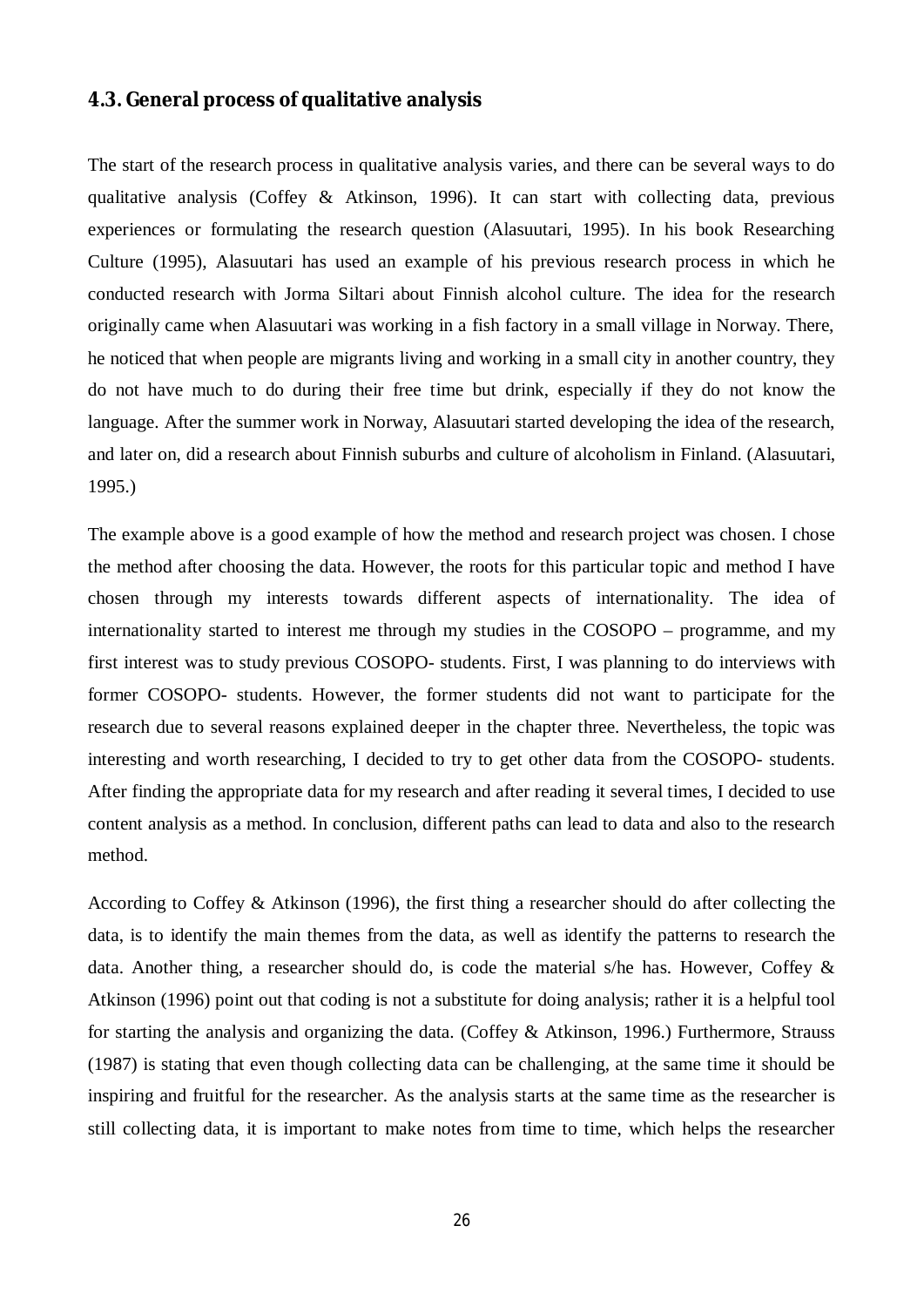understand and find important things from the data. For instance, it could be useful to write a diary during the analysis collection. (Strauss, 1987.)

As Strauss (1987) states, the analysis begins while researcher is collecting data. Because my data for the thesis already existed, I did not have to do any field search or interviews. However, I had to collect the data from different sources and ask permissions for the data. After I obtained all the data, I started reading them carefully. After reading the data carefully several times, I found out that there are certain topics that are representative in several motivation letters. For instance, many of the applicants had been living abroad, either working or doing an exchange programme during high school. In addition, they had similar thoughts about justice and equal opportunities. Already at this point, I started to organize the material into certain categories, even though I had not chosen the method yet. Furthermore, I started to think which are the most important and valuable topics for the research. To put all my thoughts together, I had a notebook, where I wrote all the ideas and observations.

Sometimes it can be difficult to analyse the data, especially when consisting of larger paragraphs and texts, because it is more difficult to find a key theme or a narrative from a large paragraph. Shorter texts, such as words or sentences, are easier to understand and therefore it is easier to understand the key theme or a plot and classify it. (Weber, 1990.) However, if the researcher decides to study larger parts of text, such as paragraphs, it is possible to reduce the sentences. By cutting down the sentences, it is easier to find the essential information. (Weber, 1990.) There can be several interesting topics in the material; however, it may not be possible to study all the interesting topics in the one study. Therefore, the researcher must choose only one interesting topic, and leave out everything else. In addition, the topic or theme for the research should be narrow enough. (Tuomi & Sarajärvi, 2003.)

 Tuomi & Sarajärvi (2003) and Weber (1990) are perhaps describing very common dilemma among the researchers. When I obtained the data, I was not sure what to search from it and first I underlined every paragraph of the motivation letter until I started to create loose categories and collections of similar things together. At the end there were many different collections which could have led the thesis into different directions. Furthermore, some of the examples were too long and difficult to put into simpler form, because of the length. However, I did have some theoretical frames for the research which finally helped me to cut down the material which was very intriguing but still not suitable for the research I was examining.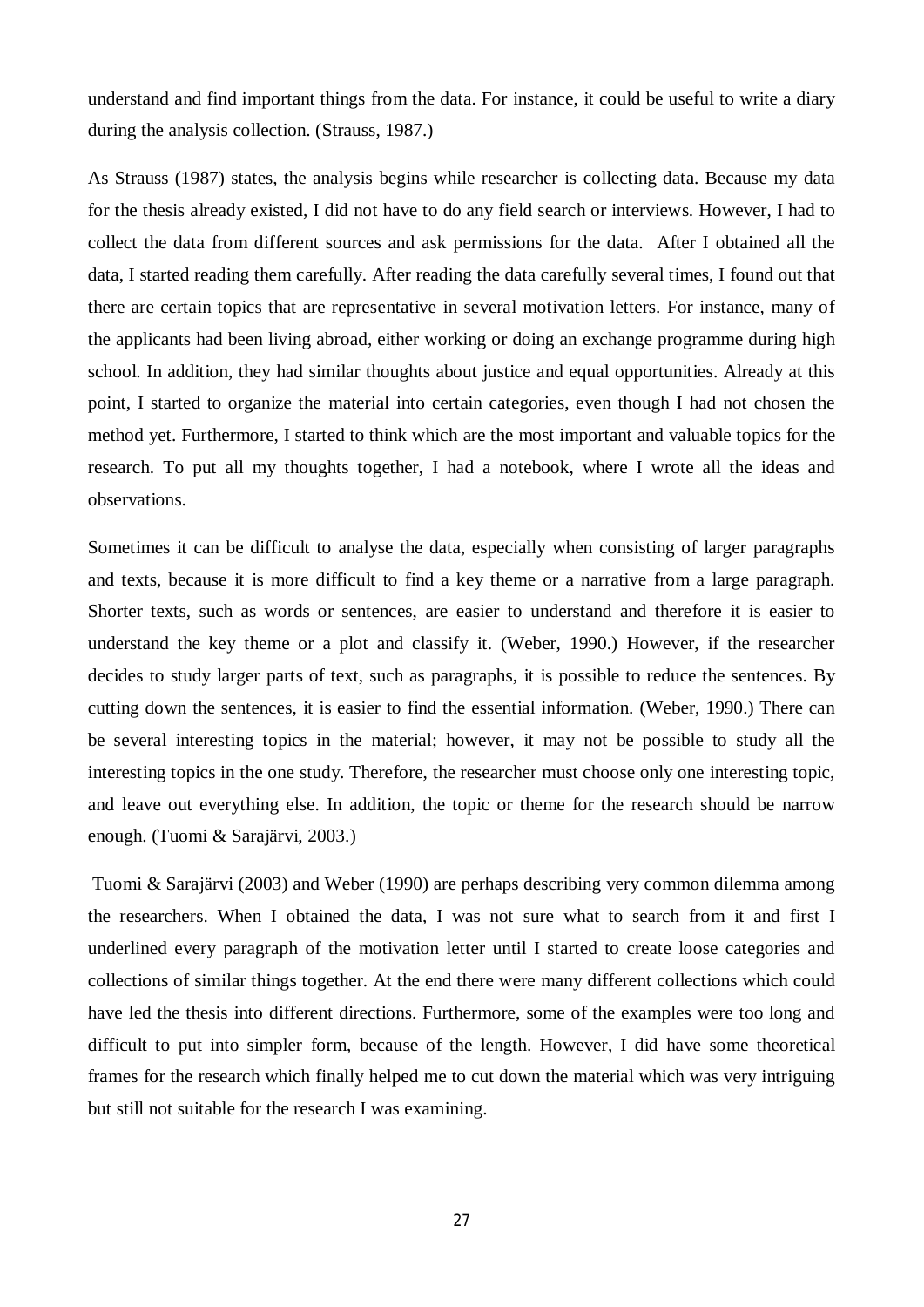An inductive method in content analysis is based on the data that researcher has. The data can be documents, articles, interviews or based on other materials. At the start of the study, the researcher must read through the material and start transferring the data into more generalized form. There are several phases for this: first the data should be transferred to subcategories and eventually will form main categories. The researcher should leave out all the irrelevant information, and take only those parts of the text, which are relevant for the research. (Tuomi & Sarajärvi, 2003.) However, a researcher has to decide which methods are the best for their research (Weber, 1990).

Deductive data are based on a theoretical background and framework, which means that the theoretical background must already be known. However, the process of analysing is quite similar to inductive analysis. Furthermore, there is a structure for analysis and after that the researcher is trying to find words, phrases from the material which fit the analysis structure. After finding enough material from the data to analyse, it is possible to move towards more quantitative like analysis. It is possible to count how many times word 'X' has been said in the material and put the results to a matrix. (Tuomi & Sarajärvi 2003.) Tuomi & Sarajärvi (2003) use an example from students who have been studying a nursery. In the example, researchers have calculated in the matrix, how many times a word or certain phrases have been said in the material. There are several words related to describe "helping" and the words are put into subcategories and main categories. (Tuomi & Sarajärvi, 2003.)

A third possible option for starting the content analysis is an abductive method. The analysis has been done in a similar way to inductive analysis. In addition, there are some differences with inductive and abductive analysis as well. In the abductive analysis, there are some theoretical background, which is out there and "commonly known" facts, but the research is not starting from the theory. In inductive analysis, the theory comes after analysing the material from private to generalized material. However, the theoretical background is not that strict in abductive way of analysing, even though in the beginning there can be a theory or commonly known facts which conducts the researcher. (Tuomi & Sarajärvi, 2003.)

## <span id="page-31-0"></span>**4.4. Categorical analysis**

It is commonly known, that people love to put different things into groups. For instance, we categorize other people as skinny, fat, normal, smart, stupid and so on. (Hester & Eglin, 1997, 3.) Categorical analysis is strongly based on to Harold Garfinkel whose ethnomethodological point of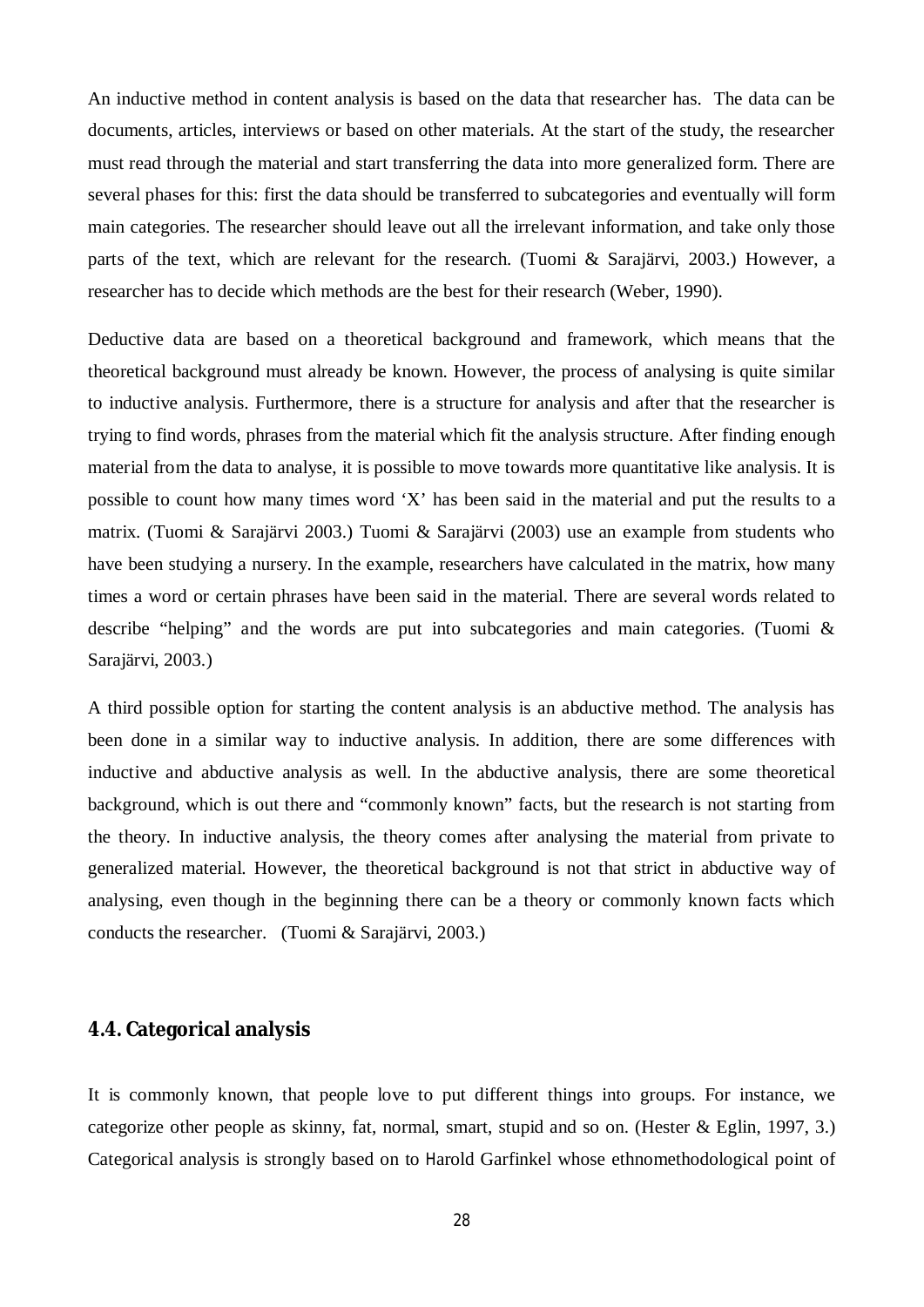view is represented in the categorical analysis and Harvey Sacks who brought all the methods, such as membership and conversational categorization, to the field (Jokinen, Juhila, & Suominen, 2012). Ethnomethodology is focusing on people and their everyday life, and how they behave and talk to each other (Garfinkel, 1967). According to Garfinkel (1967) sociologists' typically choose everyday activities as examples of their studies because behind the activities there are meanings that are not explained. Usually, these everyday activities could be conversations between family members or conversations at work or school. As an example, Garfinkel (1967) used a conversation between a wife and a husband. In an example, students were supposed to write down what they were saying and what they thought they understood they were saying. (Garfinkel, 1967.)

Harvey Sacks who has been interpreting the field during 1960's and 1970's. Sacks interpreted the Membership Categorization Analysis (MCA) and Conversational Analysis (CA). (Jokinen, Juhila & Suominen, 2012.) Harvey Sacks was interested in conversations and how people communicated with each other. Moreover, he was interested in how people organized and structured their talking, such as when and how they started a conversation and what kind of greetings they used. In addition, where did they put their announcements in the conversation, in the beginning, in the middle or at the end of the conversation. He did not study only two people talking to each other, but studied group talk as well. (Sacks, 1992.) Membership Categorization has been used for both spoken and written data, whereas Conversational Analysis has been used only spoken data which means mainly conversations between people. Whilst there is a fine line between Membership Categorization Analysis and Conversational, some of the researchers mix both methods together while conducting analysis. (Jokinen, Juhila & Suominen, 2012.)

The idea of Membership Categorization Analysis (MDA), which is closer to my research, is to create collections or "membership categorization devices" (MDCs), as Hester and Eglin (1997) describe them. To put it simply, there are certain small things and then they are added to a bigger group or a collection of small things. Hester and Eglin (1997) had an example of a "family" collection. A similar example would be for instance "table", "chair" and "kitchen sink" create a bigger collection of "kitchen furniture." We know that these things belong together and they exist in the kitchen, however, because of the importance of culture in categorical analysis these things could have different meanings (Jokinen, Juhila, & Suominen, 2012). For instance, Hester and Eglin (1997), give an example of a collection of "family" which includes membership categories such as mother, father, son and daughter.

In the cultural context there can be other membership categories as well, because in different cultures the meaning of 'family' is different. (Hester & Eglin, 1997.) Therefore, the culture has a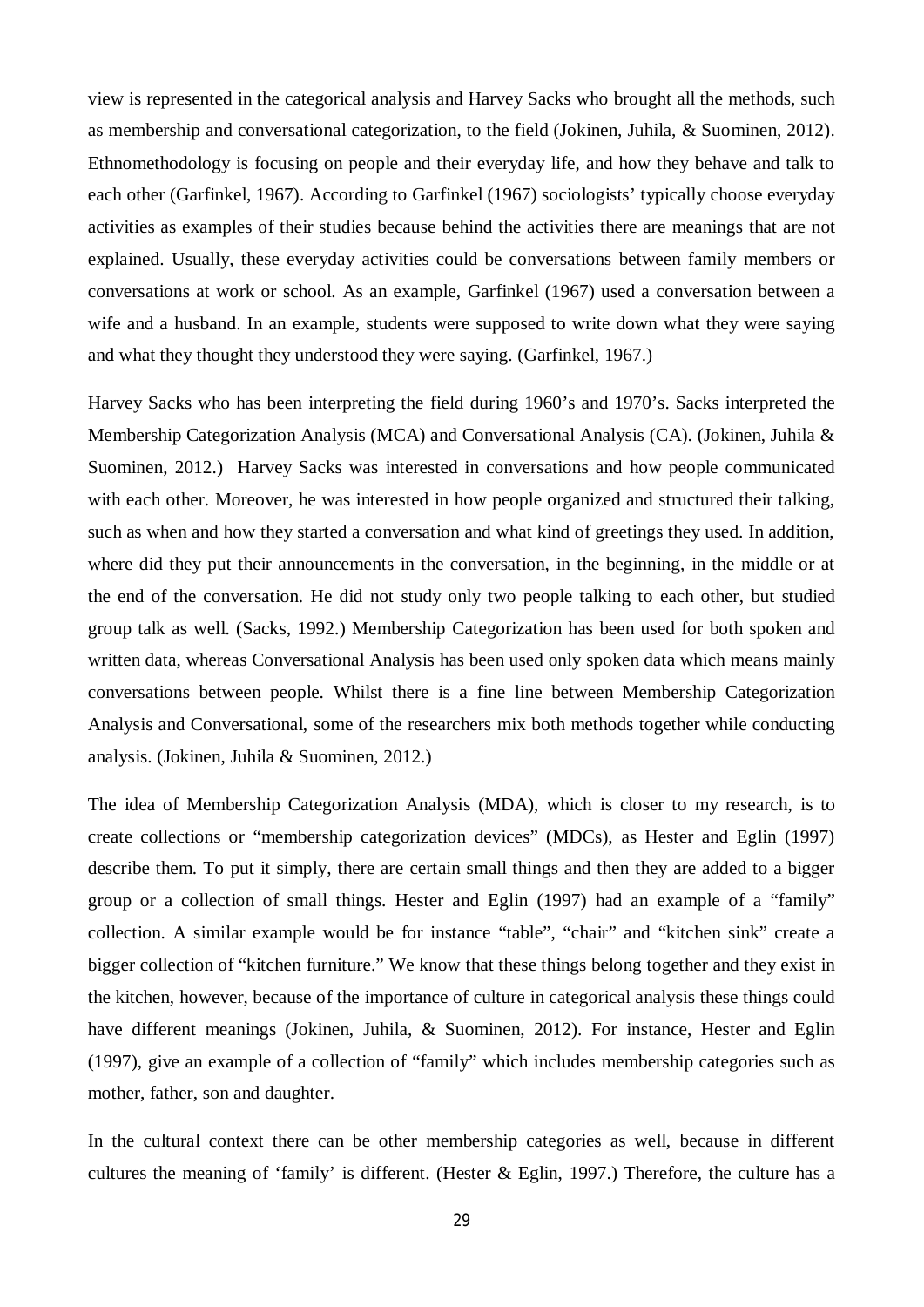strong impact on ethno methodological research and categorical analysis. (Jokinen, Juhila & Suominen 2012, citing Lee, 1991.) Sacks found it interesting how culture effects on people when they are describing themselves in different categories. Moreover, Sacks did not see it as a possible option to research these things by explaining something with abstracts. (Jokinen, Juhila & Suominen, 2012.) The importance of culture is relevant in my research as well, although I have not made it a topic in my thesis. However, it is worth noting that the applicants have lived in different cultures and they are bringing the cultural awareness to their motivation letters as well.

I chose categorical analysis as my method because there are categories everywhere, and it is possible to find categories from books, TV-programmes, articles and lyrics to name but a few. (Jokinen, Juhila & Suominen, 2012.) Therefore, categories could be seen in motivation letters as well. With this kind of a material, I could have chosen narrative research, for instance, however, there were not enough narrative features in the texts.

Categories are divided into different sections. Firstly, it can be divided to several various materials. Inside the group, the material can be written or spoken. Even visual categories and categorizing pictures could fit into categorical analysis; as well as non-verbal communication, which could be adequate material for categorical analysis. (Jokinen, Juhila & Suominen, 2012.) However, according to Jokinen, Juhila & Suominen (2012), visual material and non-verbal communication are used less in categorical analysis compared to other material options.

Another way to study categories is to divide them into institutional and non-institutional materials. Institutional material is produced in institutions such as universities, parliaments and other bureaus. (Jokinen, Juhila & Suominen, 2012). Compared to institutional material, non-institutional data is produced in private places, such as homes, it could be a letter, e-mail, text message or a conversation with a friend, and the material is more intimate compared to institutional. (Jokinen, Juhila & Suominen, 2012.) Reflecting upon this, my material has both features although it is an institutional letter, and directed at the university, it has written to someone, the coordinator of the COSOPO- programme. For instance, several letters starts with "Dear Mr/Ms" and the letter has been directed straight to the coordinator, not just the whole university or a department. The word "letter" is referring to something more intimate. With a different word, it could give very different ideas.

A third way to divide the material could be the natural and un-natural material. The main idea of this separation between natural and un-natural is that natural material already exists when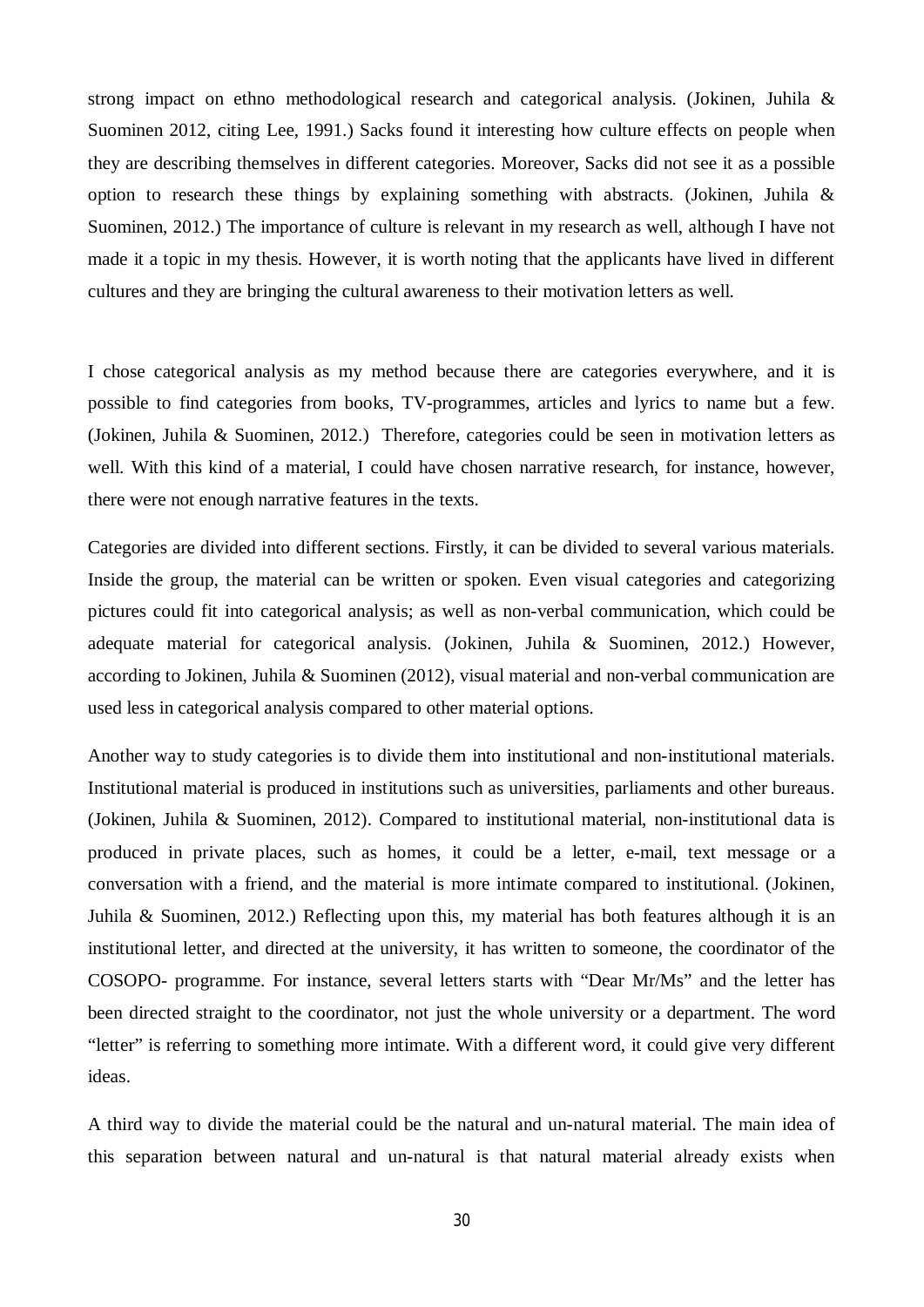researcher starts to study a certain topic. To give some examples, TV-programmes, newspaper articles and books are natural. Un-natural material is produced for the researcher, for instance, an interview could be seen as an un-natural. (Jokinen, Juhila & Suominen, 2012.) My material is natural because it already exists and the applicants did not write the letters thinking that someone would conduct a research about the letters. They wrote it to someone who will either accept them to the university or refuse them.

I choose the method for the thesis after reading the motivation letters. There could have been several methods that could have fitted the research, for instance narratives could have fit the research. However, there were only few letters, which fulfilled the criteria of narratives, because only few of them had a dramatic curve in the text, the beginning and the end. (Alasuutari, 1995.) Most of the motivation letters did not follow any chronology. Therefore, it seemed that the categorical analysis was the most suitable for the research.

### <span id="page-34-0"></span>**4.5. Examples of the method**

This thesis started with generalizing the data from individual and personal motivation letters to a more general and abstract phenomenon that get support from the theoretical literature. First, I took few motivation letters and used categorical analysis method to see if it was suitable for the research. By doing this, I found out that categorical analysis, as a method is suitable for the research. I got enough answers to my research questions from those two letters, which encouraged me to continue with this method. First I did different subcategories and after that I tried to find suitable main categories to them. When I was doing the sample research with two motivation letters, one interesting point was that some subcategories could fit into several main categories.

### <span id="page-34-1"></span>**4.5.1 Creating subcategories**

Before reading the motivation letters and conducting content analysis, I had preconceptions that I would discover certain kinds of information from the motivation letters. For instance, I expected to discover cultural differences from the letters, because the open call for the programme was international. In addition, I was expecting the applicants to share some personal information, such as something about their history, previous studies and why they wanted to apply for the programme. Furthermore, because of the clear instructions of how to write motivation letters from the University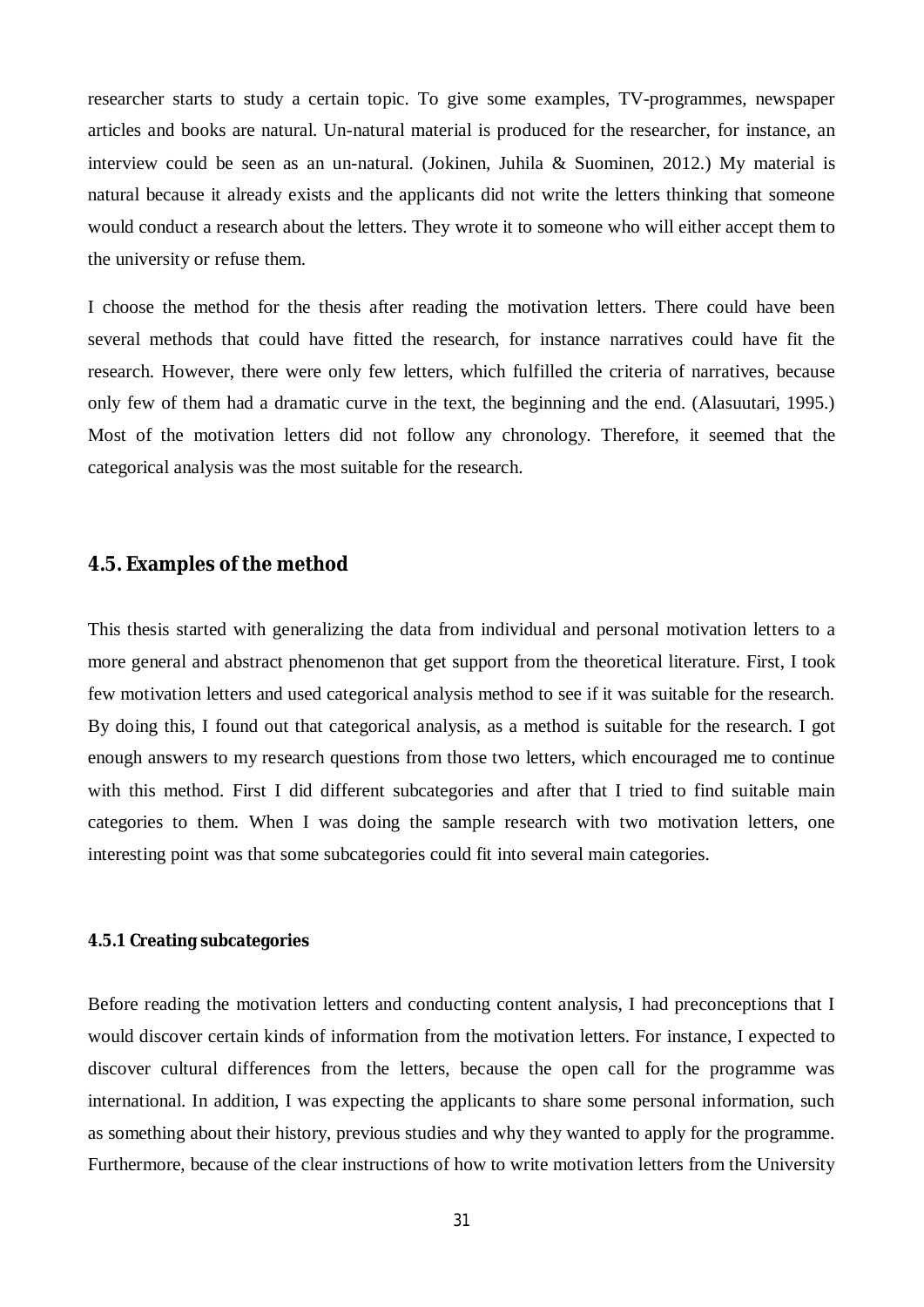of Tampere, I expected to read something about the applicants' source of funding. However, there can be other interesting and meaningful things which I could learn from the motivation letters.

First I tried to find different subcategories from the two motivation letters I was reading. At the same time that I was reading the texts, I was trying to find phrases that could answer to the research questions. If I found something, I underlined it and made some comments on the paper, if needed. I found several subcategories from the motivation letters, such as "fighting against inequality "and "working volunteer". While I was searching for the subcategories, I noticed that how difficult it is to change a sentence or several sentence into a one subcategory. It was easier with shorter sentences but became difficult when generalizing longer sentences.

Here are some examples of the sentences I found from the motivation letters and what kind of subcategories I found out while doing the sample research.



Figure 1. Example of the collections volunteer work and fighting against inequity

In the first figure (1) above, there are few examples of the analysis. In the analysis, there were several examples similar as them. After I collected the same quotations or examples from the motivation letters into a same place, I then created a more general description for them, like here "working as a volunteer." It then became a collection of similar things in a one place. On the right side, there is a "fighting against injustice and poverty". In that collection, there was only one example. However, there are more similar findings in the analysis. Furthermore, in the appendix 1 (page 66), there is a whole category where it is possible to see more examples and collections.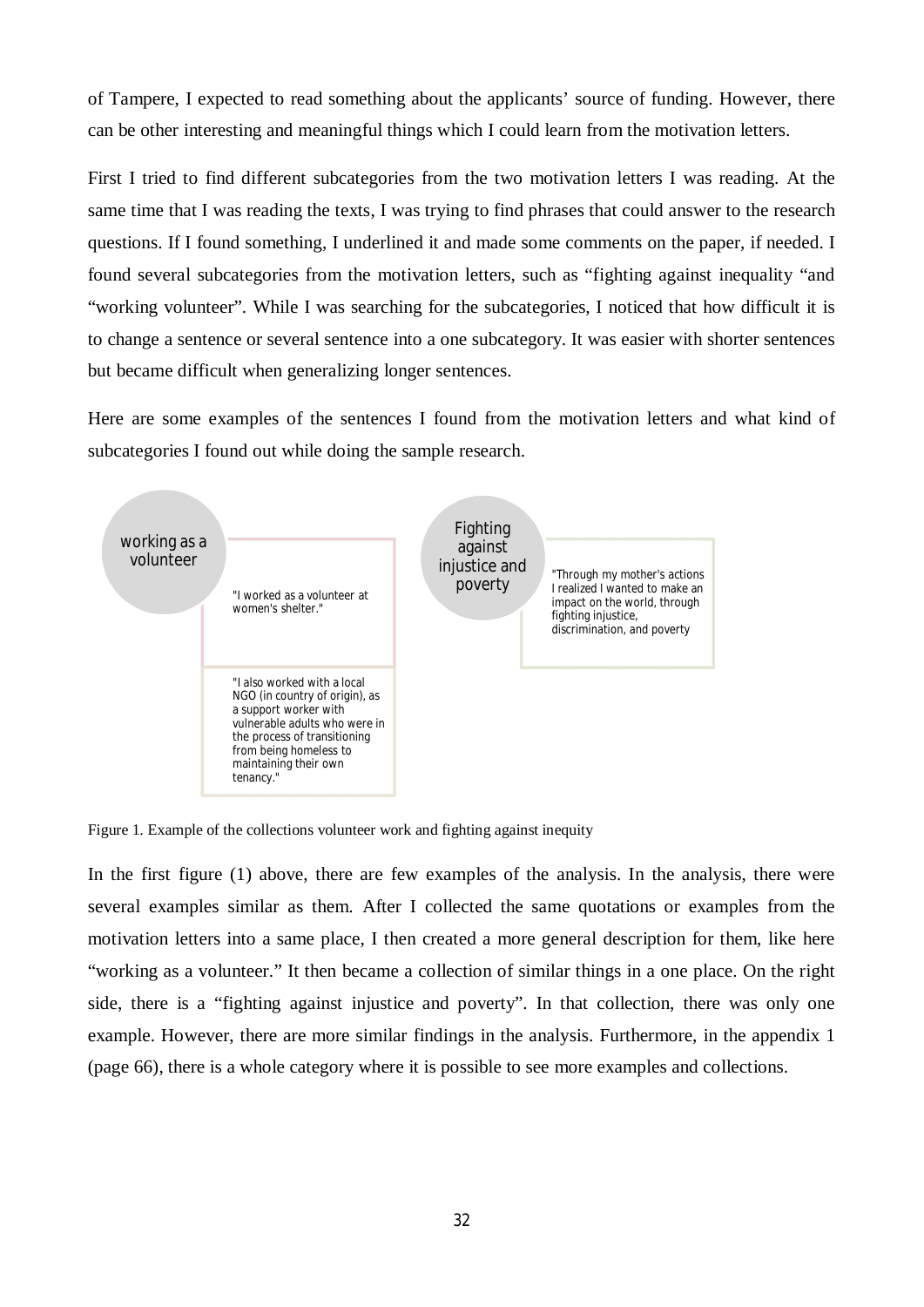

Figure 2. Example of the collections of Finland and University of Tampere

The second figure (2), above is an example from the images that the applicants had about Finland and the University of Tampere. Like in figure one (1), I first collected similar examples and quotations into a one-word document and then started to create new collections, rename them and describe them in a more generalised way. Whole category can be seen in the appendix 2 (page 67.)

Although I tested the categorical analysis methods on only a few examples from my main categories "A competent social policy student" and "An image of an active student" I discovered that there was enough material to continue working with this topic and the method I choose for the thesis.

### <span id="page-36-0"></span>**4.5.2. From subcategories to main categories**

After creating the subcategories, I tried to collect them under the main categories. I found four different main categories from the two motivation letters. When I was connecting subcategories with main categories, I noticed that several subcategories could fit into two or three different main categories.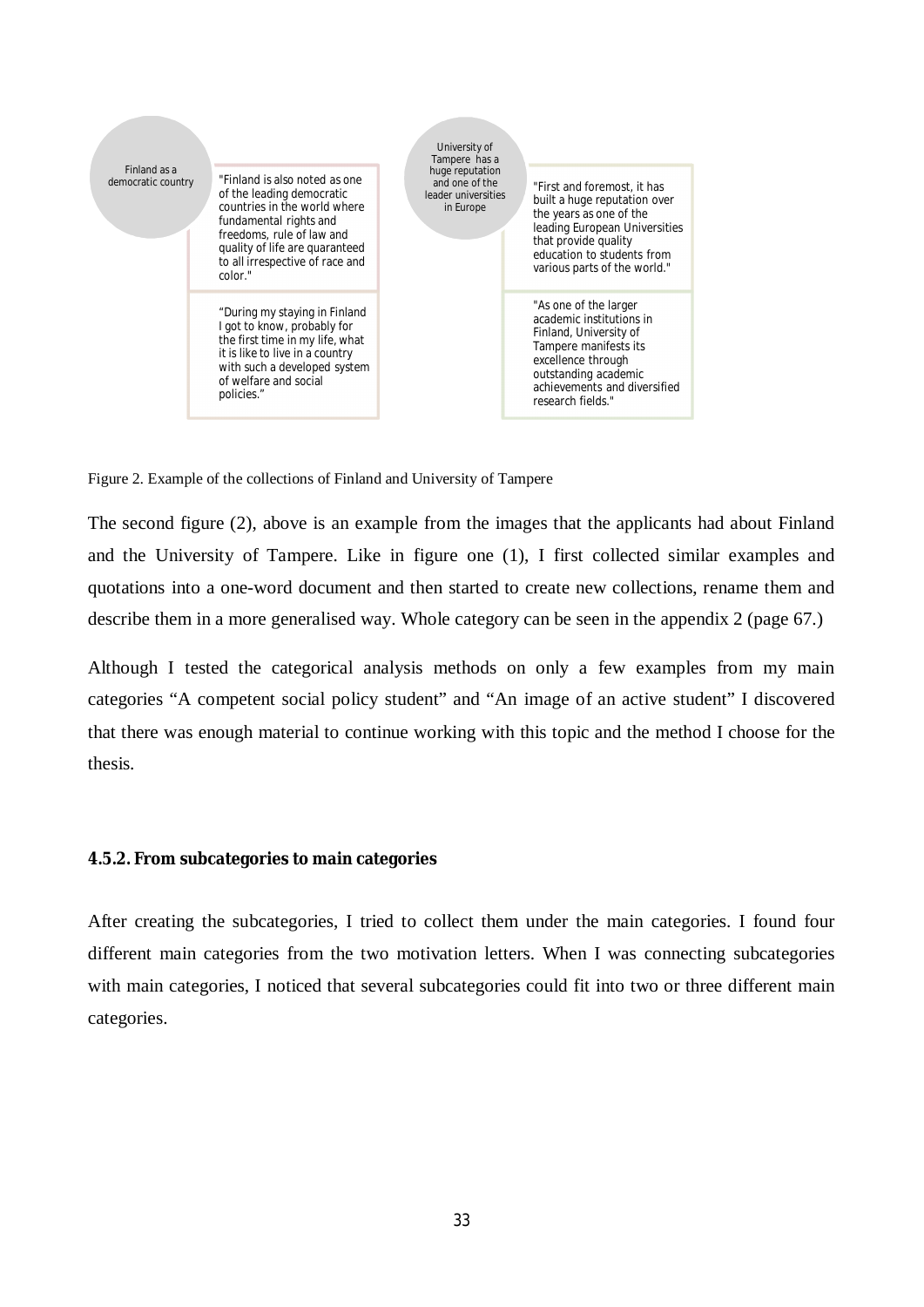

Figure 3. Main categories and subcategories as an example.

In a figure (3) above, there is one main category that forms "a competent social policy student." Below it, there are two smaller and divided categories, "social ideas and ideals" and "personal trajectories" Below them are smaller subcategories or collections, and after that, there are a few examples from the motivation letters. The figure shows, how the categories are organized, starting from the bottom, where there are the motivation letters and the quotations. From there, it goes up, from private to a more generalized form.

Whilst conducting the example of my analysis, I found out that it was difficult to find a word or a phrase that could describe the whole sentence I chose from the motivation letters. Sometimes the sentences were too long, but on the other hand it really described something important. It was easier to find a subcategory from a shorter sentence. In addition, as mentioned before, some of the subcategories fitted to several main categories. For instance, for life-course there can be similar examples than in individual choices.

To summarize the methodological chapter, for my method I have chosen categorical analysis. Categories can be seen everywhere in our everyday life, such as in TV-programmes, articles, movies, and so on. People love to categorize things, but we cannot really predict how they are going to categorize certain objects into collections. (Jokinen, Juhila & Suominen, 2012.) Categorizing is a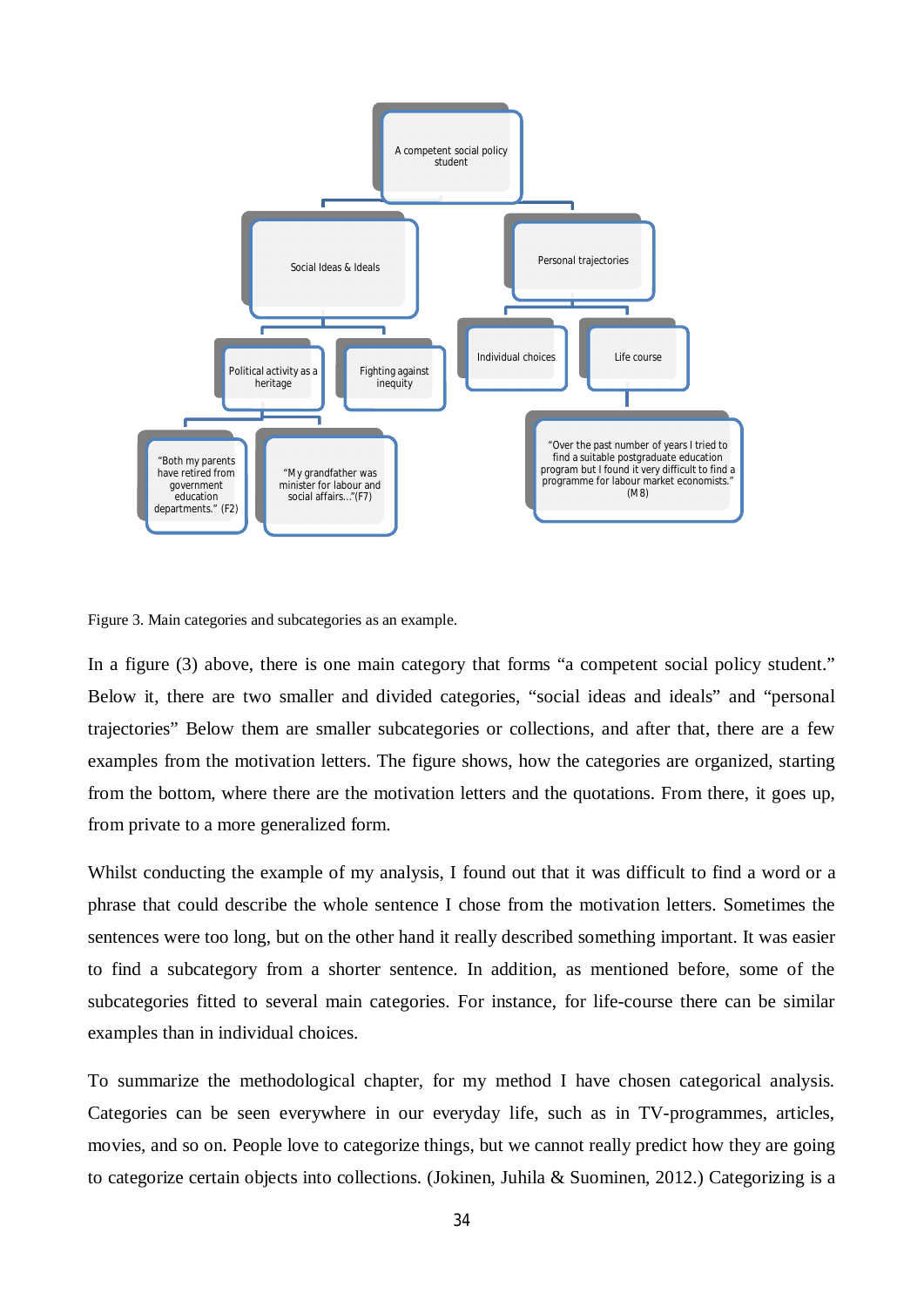way to put things into groups or collections, in a way that, in one collection all the similar examples. (Hester & Eglin, 1997.) The most famous scholars in the field of categorical analysis Harvey Sacks who interpreted the Membership Categorization Analysis (MCA) and Conversational Analysis (CA) and Harold Garfinkel who brought the ethno methodological point of view to the field. (Jokinen, Juhila & Suominen, 2012.)

To conclude what I did with the data, I first collected the material from University of Tampere and Johannes Kepler Universität. In addition, I asked for permission to use the motivation letters, either personally from the people who had written them, or from the university staff from the University of Tampere. I then started reading the motivation letters carefully, several times over. After that, I created collections, or categories, putting similar things into the same categories and moved from a private to more generalized form to get more general results. At the same time, while I was creating the collections, I already had some data which was guiding me with the data to right direction and helping me to take all the most important topics to the research.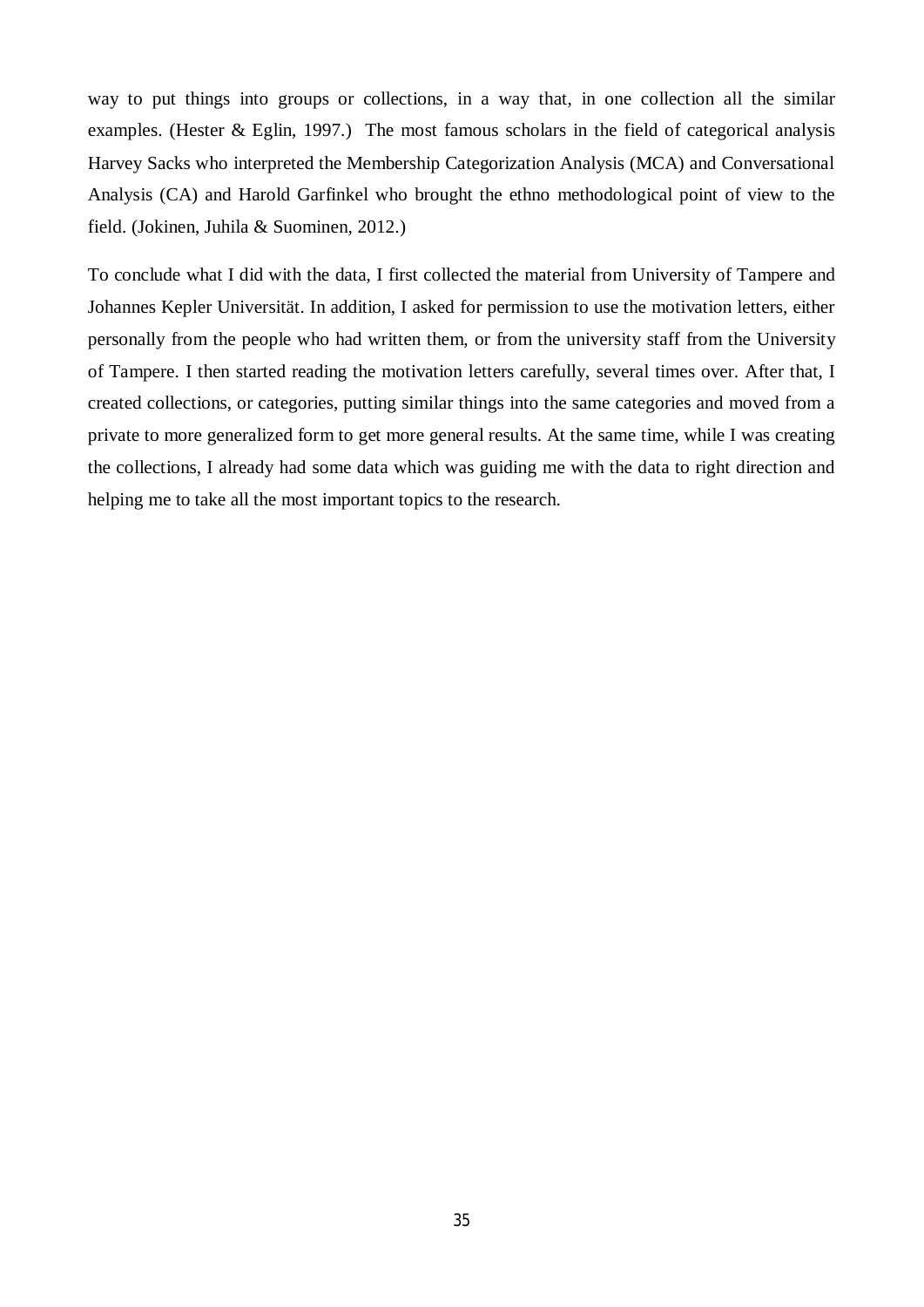## <span id="page-39-0"></span>**5. MOTIVATION LETTER ASDESCRIPTION OFCOMPETENT STUDENT**

When reading the papers through several times, a few things became apparent from the letters. People were discussing their past and future. What kind of career plans they have and what they have done already. They explained about their free time activities and tried to explain their motivation to the reader. However, the programme they were applying for was in the social policy field. Therefore most of the activities were related to social policy, such as volunteer work or a strong interest in politics. When creating categories I first separated individualism, life-course and social policy profile from each other's. However, it seems that everything arose from social policy, because that was the programme they were applying for, and the other interests they wrote about were somehow connected to social policy. Therefore, I decided to make a competent social policy student as one of my main categories.

## <span id="page-39-1"></span>**5.1. Social ideas and ideals**

Eccestone (et al, 2005, 9, citing Ball et al. 2000), states that family and friends can affect young adolescents' decisions and young people are influenced by their actions. The applicants for COSOPO -programme seem to have strong ideas and ideals regarding social policy. The applicants describe their desire to fight against inequity. They feel like they are actors in the social policy field, rather than watchers. The social ideas and ideals are divided into two smaller collections: political action as a heritage and a fight against inequity. The collections can be seen in the appendix 1 (page 66) as well.

### <span id="page-39-2"></span>**5.1.1. Political activity asheritage**

Family background plays a part in some of the cases It seems apparent that the applicants are from families where politics are openly discussed, therefore, it is a natural thing for them as well. For instance, family members have been working in the government in different positions such as ministers. In this case, the applicants might have received some pressure from the family unit to start studying social policy and become a part of a party, NGO or other organization. In some cases, applicants have worked already in a party. However, they are reflecting their choices to the background that they are presenting and they want to show that even though their decisions are their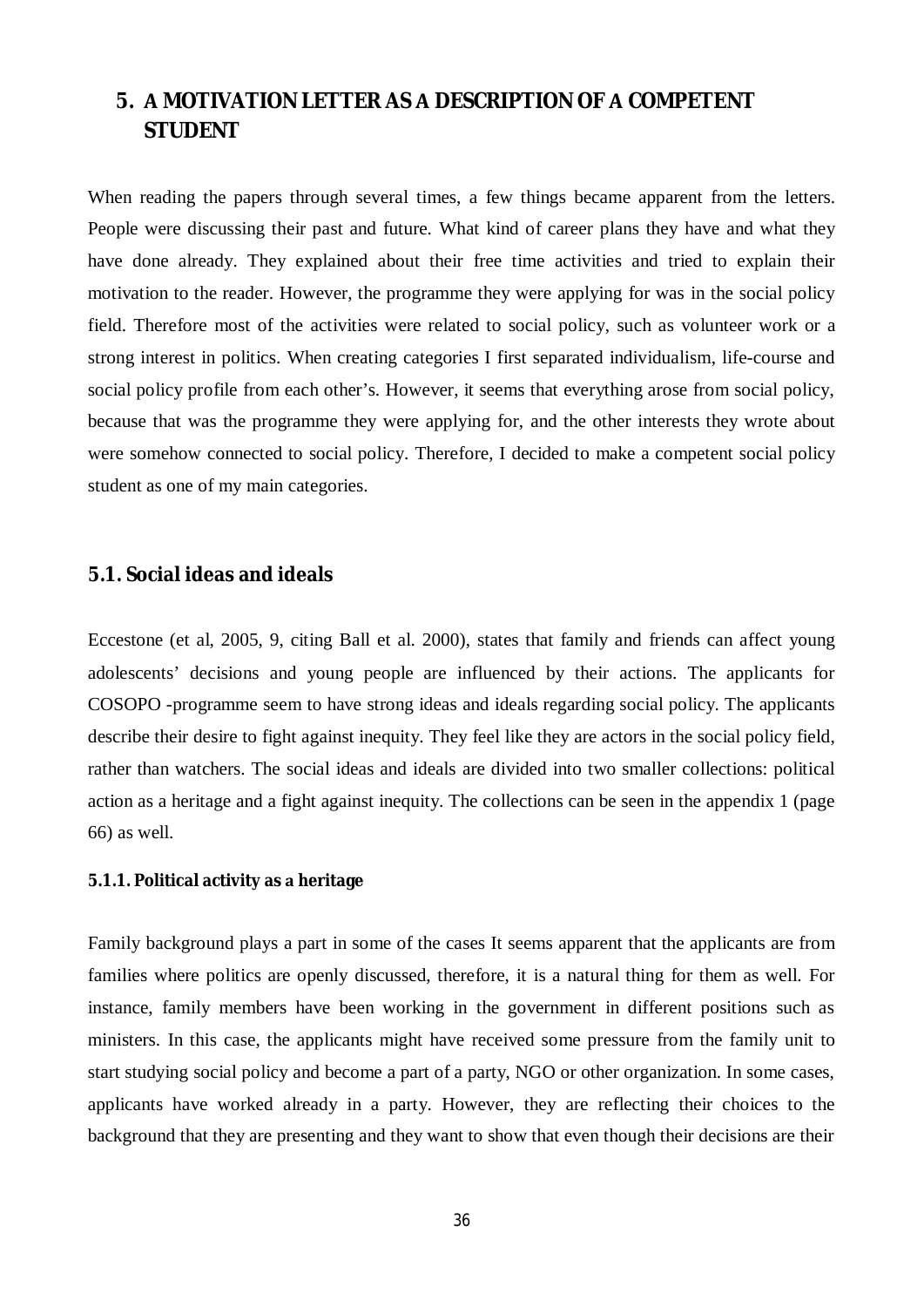own, family has a strong influence to what they are now and what they want to be in the future. The political ideas and ideals are a heritage they have received from their family.

"My grandfather was minister for labour and social affairs…"(F7)

" …and through various discussions [with grandfather]ever since I was a child have a high awareness of the problems and status quo of the labour market and politics connected to it." (F7)

"Both my parents have retired from government education departments." (F2)

 "He [dad] has always supported and inspired me to study as much as possible so that I can gain knowledge and skills and use it to develop the community and the country I grew in."  $(M1)$ 

"Through my mother's actions, I realized I wanted to make an impact on the world, through fighting injustice, discrimination, and poverty." (F4)

Sometimes their parents have given them the encouragement to pursue their dreams, for example if the applicant is from 'a third world country' or if the applicant's family circumstances are different and difficult, the applicant is willing to show them in the motivation letters as well. In several cases, even though the life-course has been chosen individually, the applicants might have been influenced by their parents or other relatives' career choices. Therefore, it is natural that parents or other relatives who have had an impressive career in politics have an impact on young, growing adolescent's ideas and opinions on some level.

<span id="page-40-0"></span>**5.1.2 Fighting against inequity**

Fighting against inequity seems to be one very important topic in the motivation letters. The applicants believe that fighting against inequity can be done by doing something good for the society, such as working for non-governmental organization or doing volunteer work. On the other hand, it can be achieved through a strong understanding of justice.

> "I strongly believe in a welfare system and highly value its importance. Social welfare state is necessary to guarantee acceptable living conditions for everyone and also for those who are not able to support themselves." F7

 "Justice and society have been important themes in my life. I was raised by a single mother, who taught me to strive to touch the lives of the people around me." F4

 "[country of origin] being listed in Least Developed Countries of the world indicates that the situation of social policy and welfare in the country is in vulnerable position." M1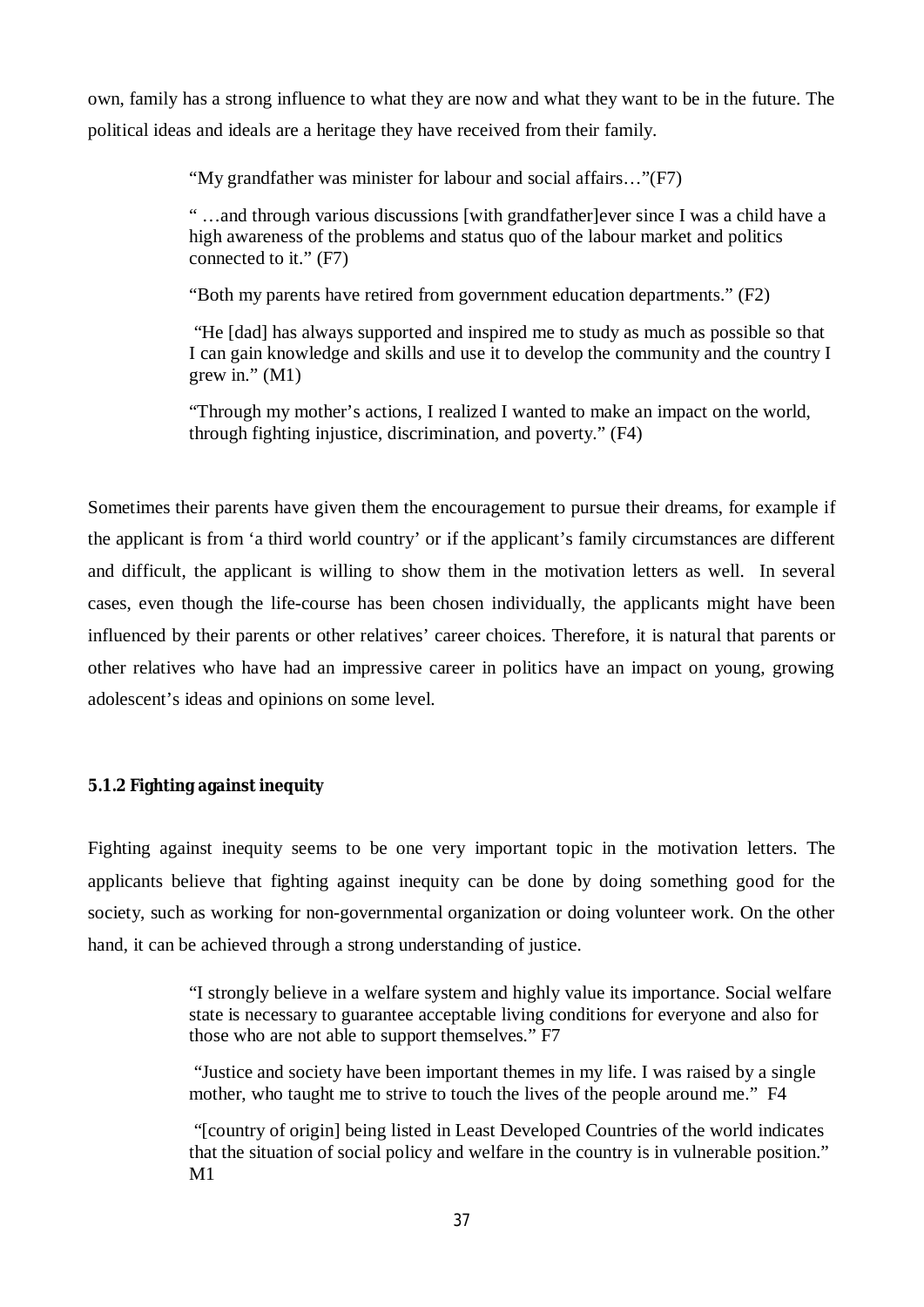"I studied a lot about the fundamental rights whereas everyday I see violations of human rights in every part of country. This fact always made me eager to do some thing about it." M1

"My ambition was to do something important and beneficial for the society." M8 The applicants seem to have very strong opinions about justice, human rights and how they can achieve better results to everyone around the world. These findings are really close to Deardorff's (2006, 247-248) findings in her article, where the administrative staff and scholars valued empathy and the trait of valuing others. The applicants can put themselves into the position of another in their motivation letters and understand what other people are going through. They have empathy towards people who are suffering and in their motivation letters they are showing the will to fight against inequality.

On the basis of the examples above, it appears the applicants are thinking that a competent student is a person, who has different experiences in their past. The experience has to be something personal and since the programme they are applying for is social policy programme, the experience should be also related to social policy or politics. Furthermore, it strengthens to Deardorff's findings (2006, 247) about the knowledge of others. The applicants have knowledge and experience from volunteer work, which helps them to understand themselves. The motivation letters show that a competent student is active person who has worked as a volunteer while studying at university. In addition, there could be part-time work as well. Moreover, they have certain ideas and ideals about the perfect welfare state, and they want to be actors in the future by helping society to build a better welfare state. The applicants show in their motivation letters, that family background has an effect upon the person they have become. Therefore, the interest towards social policy or politics in general, comes from the family. A competent student is a person, who has ideas, ideals and family background which is helping them to achieve their goals.

## <span id="page-41-0"></span>**5.2. Previous social and political activity**

Being politically and socially active, could be seen as a good value for the programme. According to OECD research, however young adolescents' activity in the volunteer work varies a lot, from less than 10% to more than 35%, depending on the country of origin. Furthermore, most of the adolescents in European countries in 1999-2002 and 2006 had participated in volunteer work at least once in the past 12 months before the research. For instance, in Finland, Austria, Norway and Switzerland were high on the list. (OECD- participation in volunteer work.) In the category of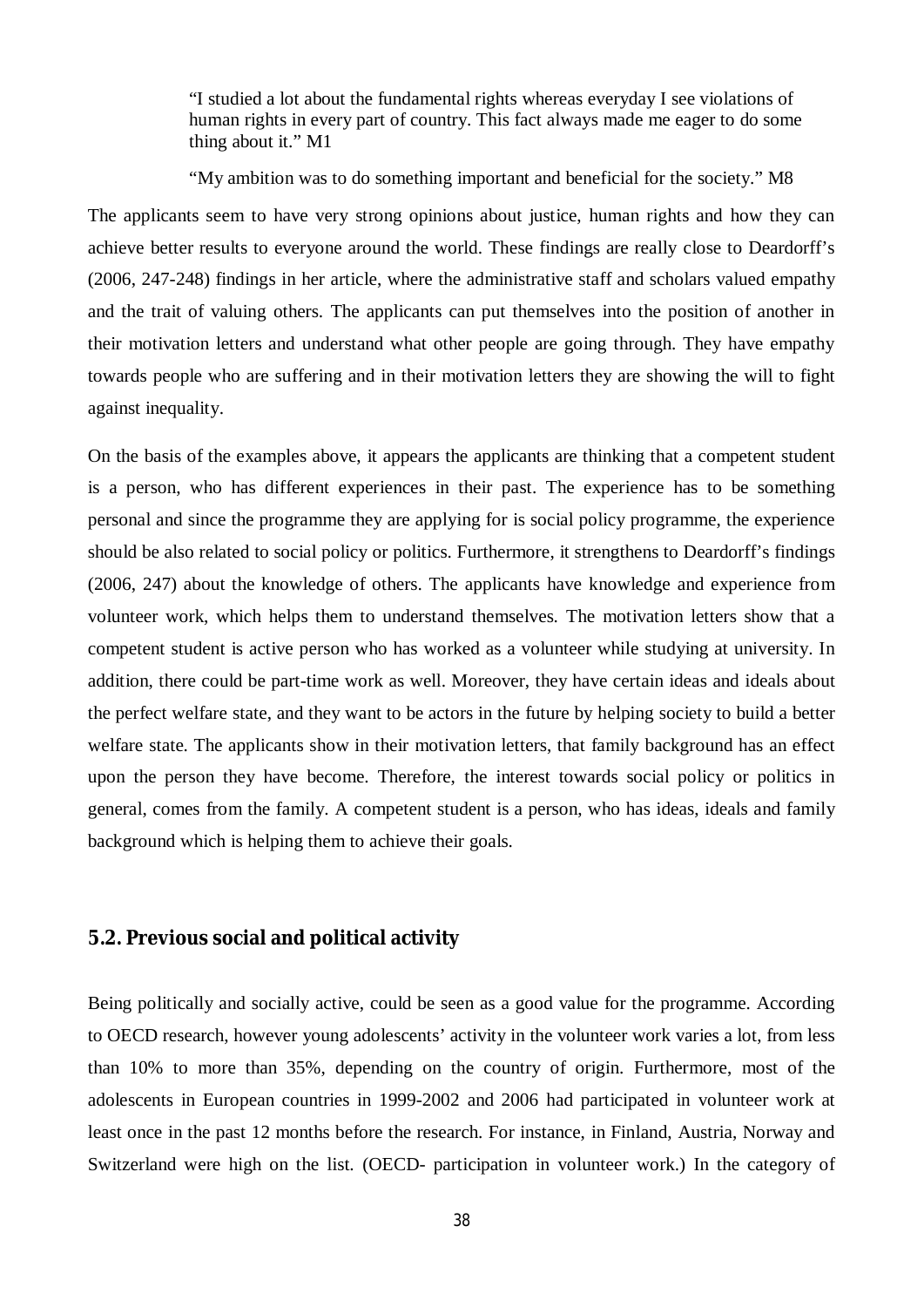previous social and political activity, many of the applicants write about their hobbies and what do they do during their free time. Most of them are both working, and also doing volunteer work. They describe themselves as active and outgoing students, who do several things at the same time. In this category there was only one subcategory, working in a political or social organization.

> "I have also started a voluntary community-based social programme in my home town, to help combat the increasing spate of alcoholism and other social vices among the youth of the area." (M4) "I also worked with a local NGO (in country of origin) as a support worker with vulnerable adults who were in the process of transitioning from being homeless to maintaining their own tenancy." (M9) "I worked at the party executive committee of the [country of origin] Social Democrats." (F7)

Most of the applicants have form of an experience from the social policy field. They have done social work, or volunteer work, and for some of them it seems more like a 'calling' or a 'mission' to help other people. Thus helping society by doing something good, they can give something back to society. The results are on the same level with OECD study as well, especially In European level. On the other hand, results show that the applicants seem to be more actively doing the volunteer work than in OECD study.

It is reasonable to highlight the volunteer work experience because of the programme and the field of social policy in general. In fact, it seems like most of the applicants have something, either volunteer work experience, or something related to politics, even if it is just an interest in politics. Zygmunt Bauman criticized the paradox of individualism in his book (2005), where the individualistic choices in fact disappear and they all become the same, as everybody has same individual ideas. In several cases of the categories in this thesis, the same effect has happened. Although it is good thing that there are similarities among the applicants, they might have been thinking that their ideas have been individual and unique compared to the others. Most of the examples are similar to each other and thus repeat the same things; therefore they are not that individualistic anymore.

## <span id="page-42-0"></span>**5.3 Personal trajectories**

The category of personal trajectories was presented in several motivation letters. The applicants have their personal trajectories, both in the past and in the future. They have made different choices and they are bringing the personal trajectories to the motivation letters. In some of the guides on how to write a good motivation letter, it is mentioned that the application should bring something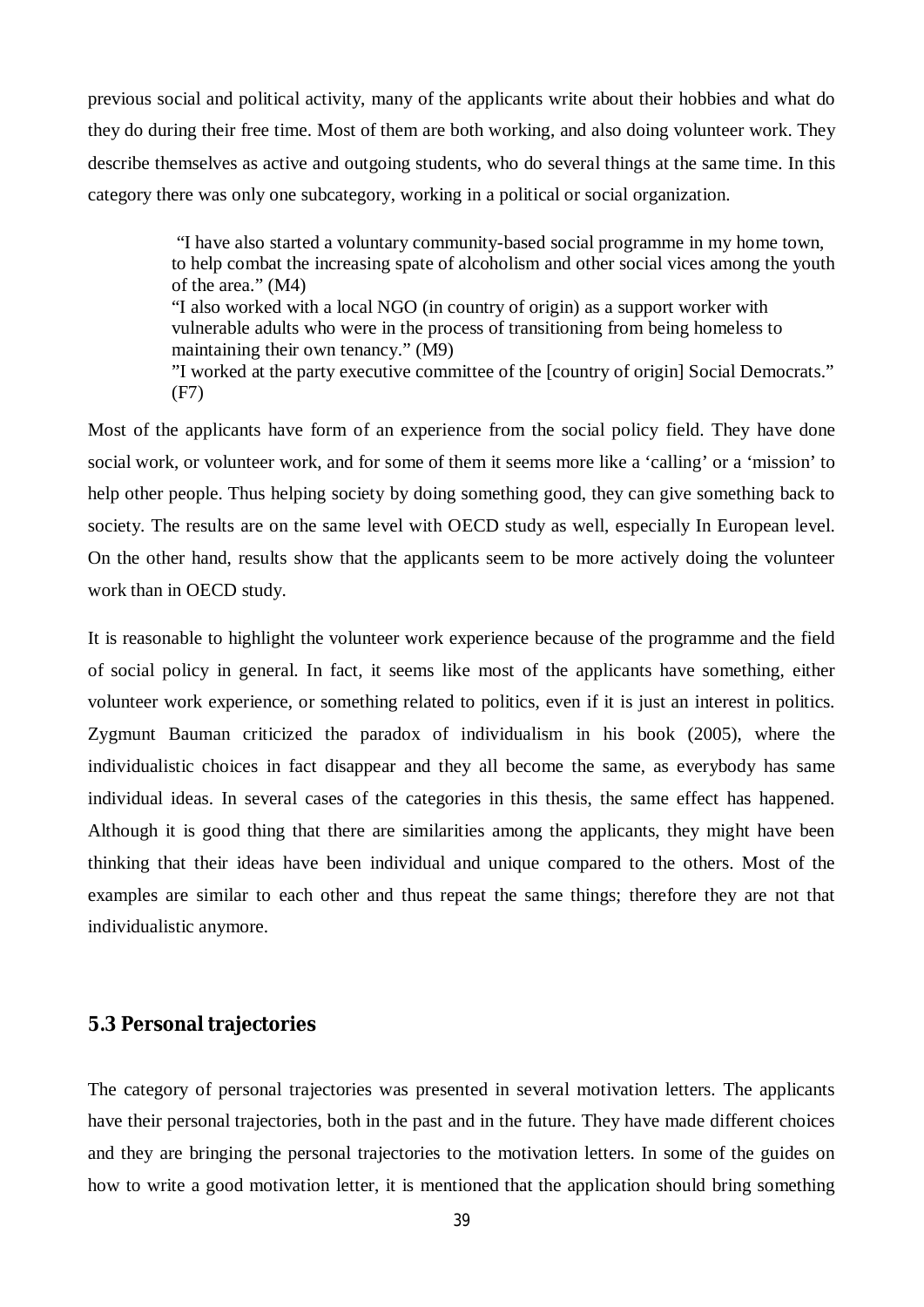personal and relevant to it (e.g. Mastersportal.eu). Moreover, the applicants illustrating that the trajectories have been individual choices. The motivation letters have very specific and very personal information from the applicants. I have divided the personal trajectories to two more specific and detailed categories: Individualism and life course.

### <span id="page-43-0"></span>**5.3.1. Individual choices**

In a way, all of the applicants are individuals, because they choose the COSOPO- programme, which was their individual choice. They did not choose the programme because their friends chose it; at least this kind of phenomenon was not mentioned. In addition, they are adults and they can make individual choices depending upon their interests and future plans. However, there are strong voices of individualism in the applicants' letters.

Individual choices can be made already as a teenager. Even though one could think that young people under 18 years are too young to make serious decisions, young people nowadays are more independent and individuals despite the age. However, for young people less than 18 years old, it is rather difficult to make their decisions alone. Therefore they need support from their parents and other relatives. In addition, at this point of their life, usually friends' opinions matter a lot, at least for some youngsters. For instance, in a one friend circle, there could be several who have completed an exchange period during high school. However, moving abroad without family, alone, shows individualism, as they are proving that they can survive by himself/herself.

"During high school, I spent a semester in (city), USA"( F)

"Already at age 17 I had the change to undergo an intercultural programme as an exchange student in the United States. I spent my senior high school year in… [USA] where I graduated with honors." (F6)

Several applicants had experiences studying abroad. In fact, 9 (nine) out of 16 applicants mentioned that they had previous experiences studying or working abroad. In addition in those letters, where the applicants did not mention whether they have been studying or working abroad, most of them wrote that they are willing to study abroad or work abroad in the future. Furthermore, those applicants who did not mention about their working experiences abroad still might have had the experiences. Perhaps they chose to focus on different aspects in their motivation letters. Zygmunt Bauman (2005) stated that when people are acting individual, they in fact start to imitate each other. Especially during adolescent years it is very usual that people do something unique, for instance starting a new trend, but in fact they are copying other people's life-courses. Perhaps completing an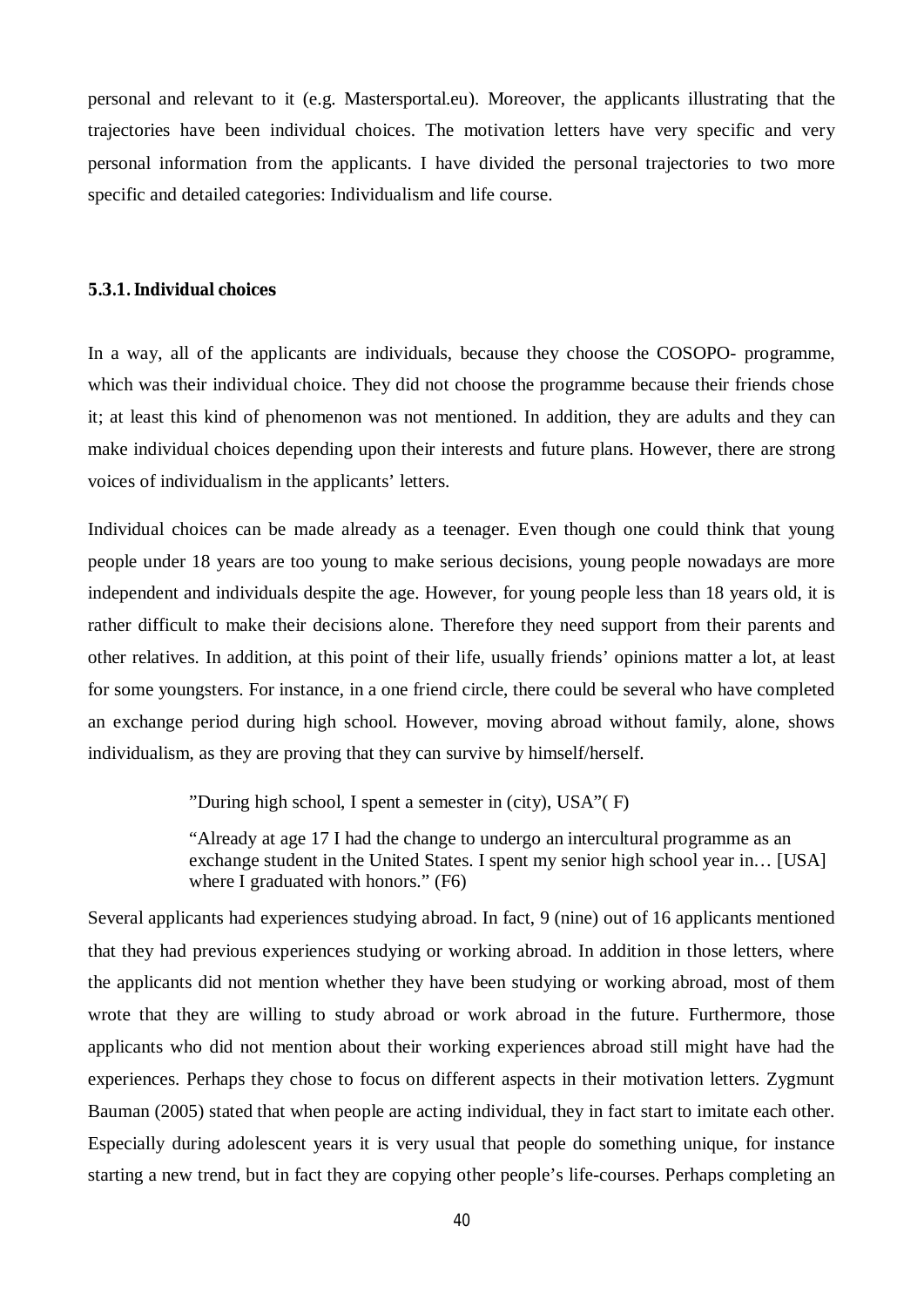exchange programme abroad as a teenager could be one way to stand out from the group, but on the other hand be just like the others teenagers at the same age.

With individualization, people have more options in their lives. It has enabled women to study and work and still have the possibility for a family. On the other hand, nowadays it is acceptable if woman decides to choose the career over the family. (Beck & Beck-Gernsheim, 2001.) Moreover, for young people, individualism is to act freely and not dependent upon their parents. The applicants have similar ideas about the individualism, individualistic choices and freedom. For some people, it is still difficult to act independently, and young adults might be still dependent of their parents, for instance financially.

> "I believe the ability to take the initiative, to act independently and to consider the different opinions of the others are skills that will help me succeed in my studies." (F4)

"I want to show that I am a responsible adult and I don't have problems about traveling and taking care of myself."(M6)

"As I have already have said, I have been studying in Tampere for []. During that time I had a part time job so that I was able to cover all my expenses by myself." (F5)

 "I intend to meet the cost of m studies and overall living expenses through the assistance of my uncle who is a university professor, and other family members who have agreed to finance my education in Finland." (M4)

Individualism is about the freedom to do whatever person wants to and choose whatever they want. It is about making unique choices and trajectories amongst multiple options. (Bauman, 2001.) The letters show that the applicants have already made several individual choices in their lives and are still willing to make individual choices. While living and studying abroad, the applicants did explain that they enjoyed being independent and enjoyed controlling their own lives. One of the reasons to apply to the programme could be to gain freedom and act independently. In fact, there were mentions of the individualism and freedom that the applicants could have if they were accepted onto the programme and could move abroad. However, this point of view is more cultural. People come from all around the world and in some countries young students can act more freely than others. Perhaps moving abroad could give them the freedom to make more independent choices.

Moreover, youth are more dependent in some countries than some others are, for instance Walther's (2006, 126), research showed that the cultural and historical background of the transition regime is effecting on the individualism and transitions of youth, and for instance in the Skandinavian countries young people are more independent but contrary to that, in Southern countries such as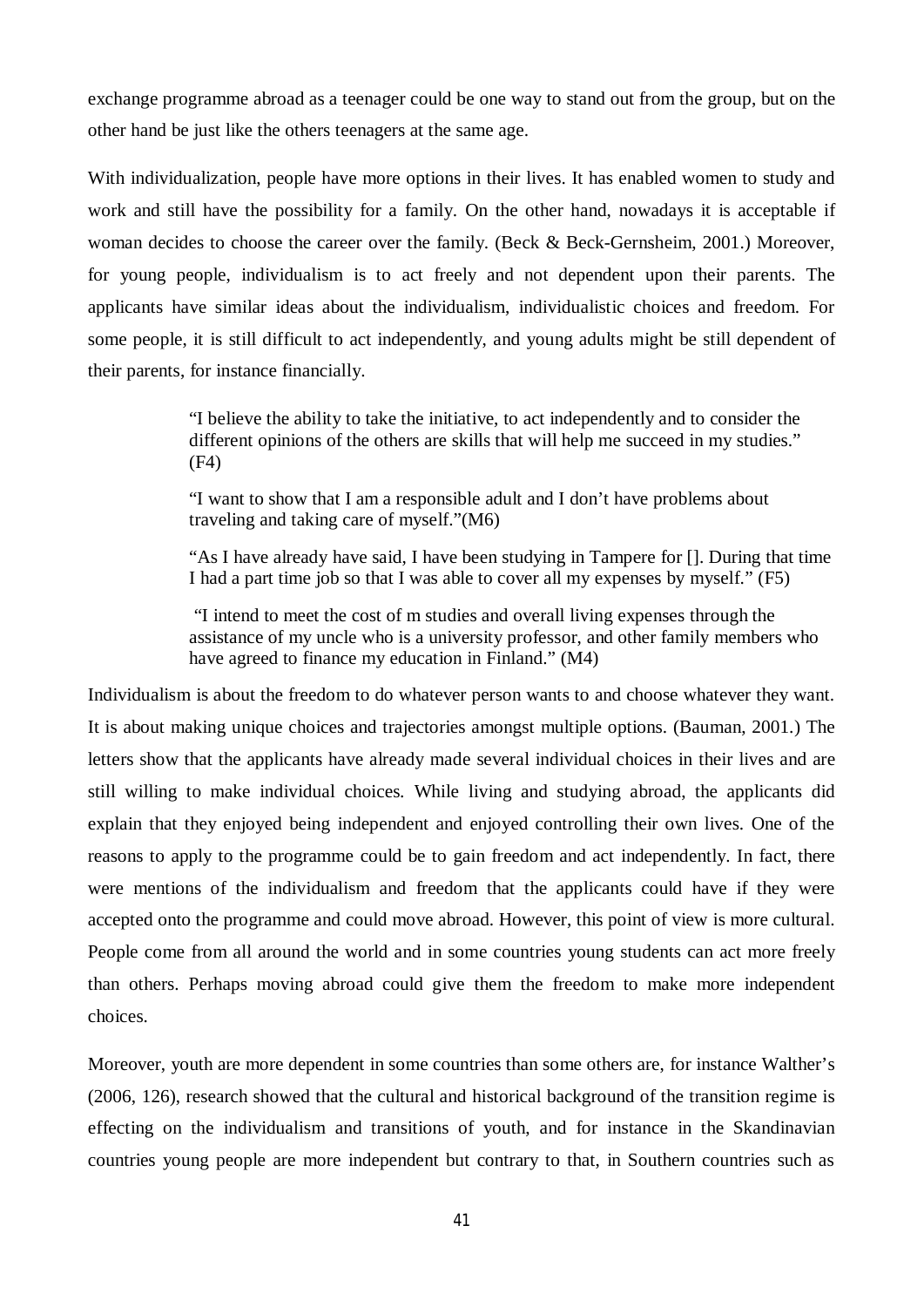Italy, the youth are more dependent on their parents. Walther's (2006) research gives support to my findings as some of the youths are still financially dependent on their family, or relatives and they need their support whilst they are studying. Especially, when students replied how they are going to finance their studies, these issues came up. Some of them were more independent, relying on their own savings but the others were still dependent on their family savings. Perhaps at this point, societal background did come up, because everybody had a different background, some of them were working life already, some of them were still students.

### <span id="page-45-0"></span>**5.3.2. Life course**

The subcategory of life-course it is an on-going situation, and people have to make decisions all the time, to make choices that satisfy them and lead them to the positions where they have always wanted to be. In this case, all the life-course choices are mostly related to studies: previous and future studies. On the other hand, there are different choices in the labour markets, which the applicants have made. Even though individualism and life-course have represented separately, it is good to remember that they can be closer to each other.

People formulate their life-course throughout their whole life. Even though they rely on their parents for a long time, during their teenage years, people start to have more possibilities to change their trajectories and reformulate their life-courses. Whilst people are young, they still listen to their families and friends while deciding what and where to study. (Ecclestone, et al, 2005, 9, citing Ball et all, 2000.) It is very common, to study abroad for one year during high school, because of globalization, different international exchange programmes and organizations it is possible to move abroad for a while.

"During high school, I spent a semester [abroad]" (F7)

"I participated in a bilateral exchange, allowing me to study at the university…, [abroad]." (F4)

Most of the applicants had previous experience from studying or working abroad. It gives a hint that these applicants have wanted to strongly move towards intercultural and international experiences, even though they have been quite young. On the other hand, going abroad as an exchange student or when studying in a university, could be seen very trendy and popular. Moreover, they have had the courage and possibility to change their life course to another dimension. Previous life-choices might have helped or encouraged to apply for the COSOPO- programme and make a change in the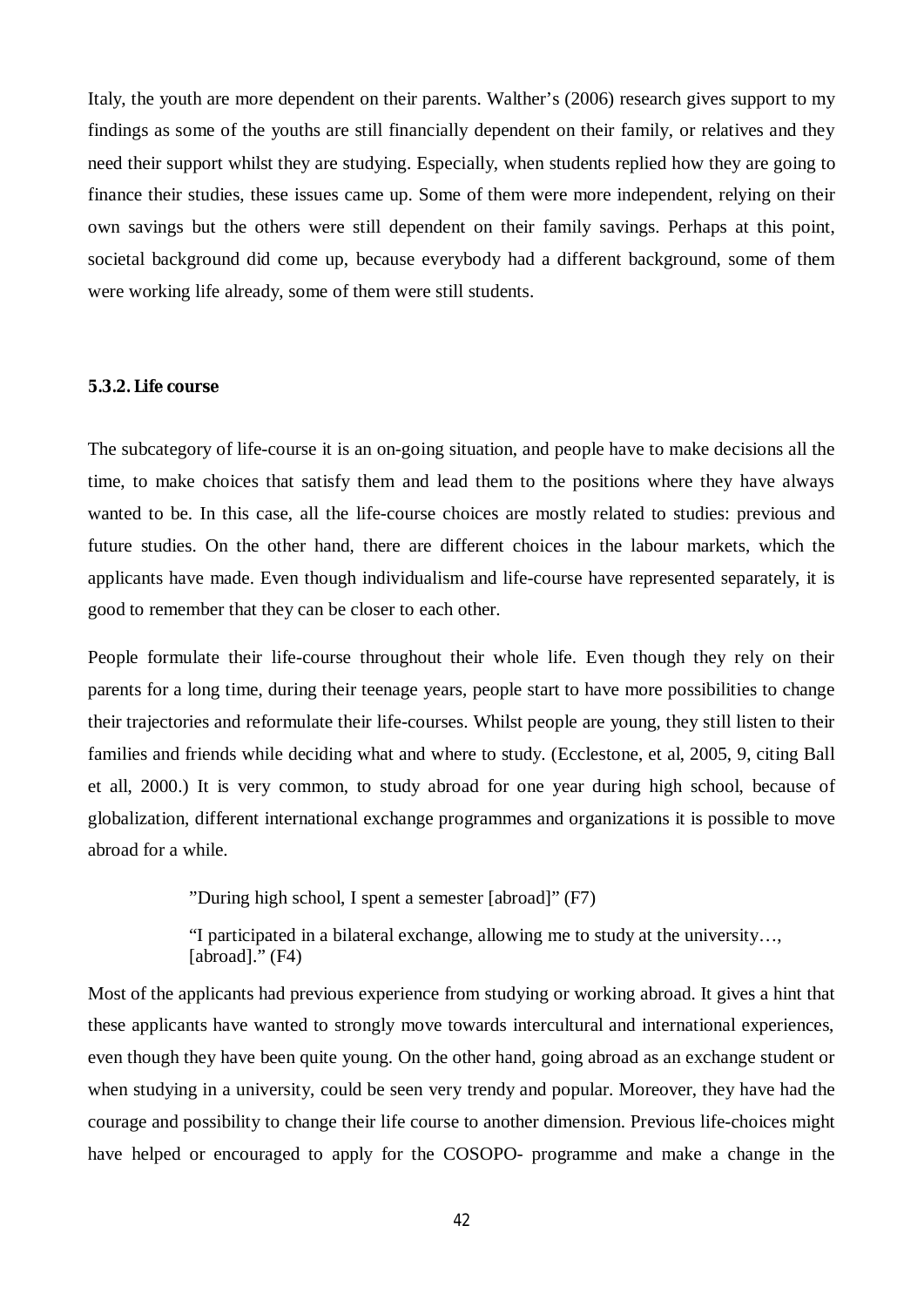applicants' life-courses. Some of the applicants might have had a clear vision of applying to an international degree programme one day. Some of the applicants might have had other options as well, and they have just drifted to apply to COSOPO- programme. However, there are similarities between the applicants' history, which could have eluded to that they would eventually apply to an international degree programme, or work and study abroad. Usually the exchange experiences have been an awakening moment in the life of applicants. The experience has given different tools to experience new things, understanding the culture, but most importantly understanding people from different cultures and with different ideas and point of views.

> "This experience helped me adapt to different situations, and ignited in me a need to interact with people of different socio-economic backgrounds and innovative ideas." (F4)

It is a good thing to remember that not all of the applicants had such a clear image of what they want to study and how their life-course should go, because of the different personal trajectories, young people have personal study plans. On the other hand, after finishing their Bachelor studies, they might have been working in the field of their own and the work they have been caused them to drift into applying for the COSOPO- programme. Especially those people who have been studying something else than social policy or social work have found the next step in their life-course accidentally.

> "Over the past number of years I tried to find a suitable postgraduate education but I found it very difficult to find a programme for… economists. I eventually found an article about the Joint Master's degree in Comparative Social Policy and Welfare and after reading the information material it became clear to me that the programme… offers a unique chance to learn about several different social security systems and the theories behind them." (M8)

"I earned a Bachelor [from the field of business administration]… in 2004. After gaining various working experiences I would like to enhance my academic background and further specialize in the field of social policy along with the comparative analysis." (F6)

It is normal to change a career several times, because of changes in the labour markets and several recessions, there are more and more people who have had various careers they have tried and several degrees that they have studied. The examples support the theory of "emerging adulthood" by Arnett as well. Young people try to find suitable work and study places for their personal backgrounds, and even if they have a background that is only loosely related to social policy there are still plenty of options and the future is wide open. (Arnett, 2004.)

> "Dissatisfied with the direction my career had taken, I decided to consult a public sector career councellor…The councellor found, based on my own personal qualities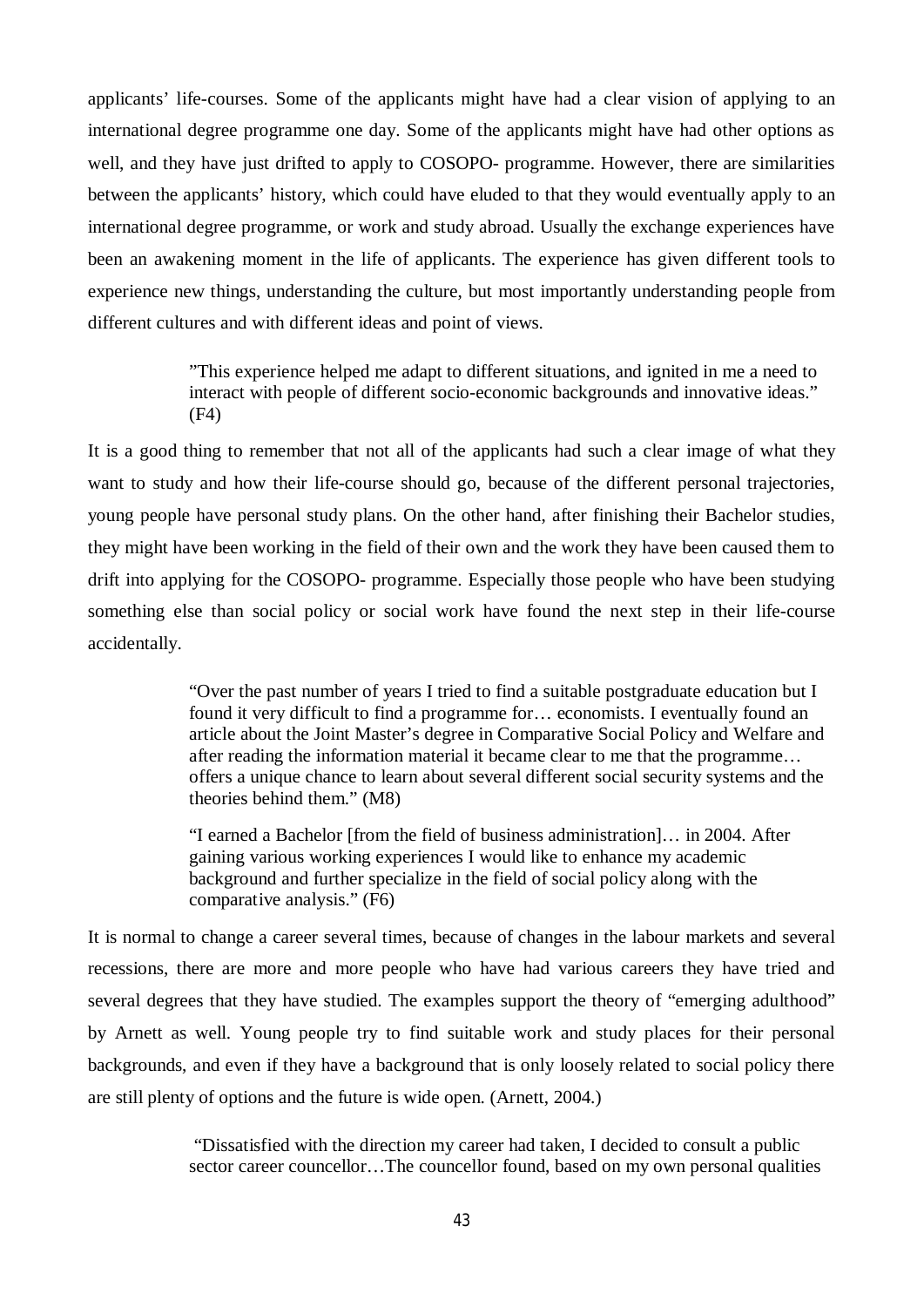and intellectual interests, that I should redirect my career towards public policy development" (M5)

"'Two roads in a wood and I – I took the one less traveled by, and that has made all the difference.' The last line from Robert Frosts Poem The Road Not Taken could serve as the motto of my life. At every crossroad, I opted for the path less simple but all the more challenging." (F7)

"I chose to dedicate my life to public policy research and development." (M5)

Due to the different education, age, and careers, the applicants had different previous life-courses. This is noticeable in this case, where the applicants are from around 20 to around 40 years old. Moreover, the applicants did come from various fields, such as industry, economics, social work and media studies, which give evidence that they have changed their paths already during young adulthood. Some of them had been working for a longer time; they had finished their Bachelor studies many years ago and have changed their life courses several times. Similar findings were discovered in Henriksson and Tiitinen's research (2011), as they found out that the people apply to nursery school when they want to change their life course due to different personal reasons, such as desire to change a life style, allergies or other health issues.

All in all, the life-course could change after graduating from another field, or after working awhile somewhere. The different life trajectories are shown in the applicants' papers. Different previous trajectories of the applicants show similar results that the Walther (2006) has discovered in his research: the life trajectories of the youth vary a lot; there are no traditional paths anymore. (Walther, 2006, 121-122, 124.) Therefore, the process of becoming an adult and finding an individual path can take a while and the results give evidence that the process has been individual and different for everyone.

 If the previous personal trajectories vary a lot, the future dreams and goals are more similar to each other because the programme and interests are the same, the prospects after graduation are very clear and well planned, because of the programme, and it is natural that people want to pursue working in the field of social sciences. Moreover, there are strong social policy ambitions behind the dreams and goals, and how the applicants want to further their life-courses.

> "I would eventually work towards pursuing a Doctor of Philosophy (PHD) degree in the field in order to become an expert in social policy and welfare research. The PHD would put me in a better position to contribute to knowledge and research in academia and in social policy and welfare programming, analysis and evaluation at the national and international level." (M4)

First of all, a very realistic option after finishing the Master's degree programme, is doctoral study, either in the university they are applying for, or somewhere else. It seems like the applicants who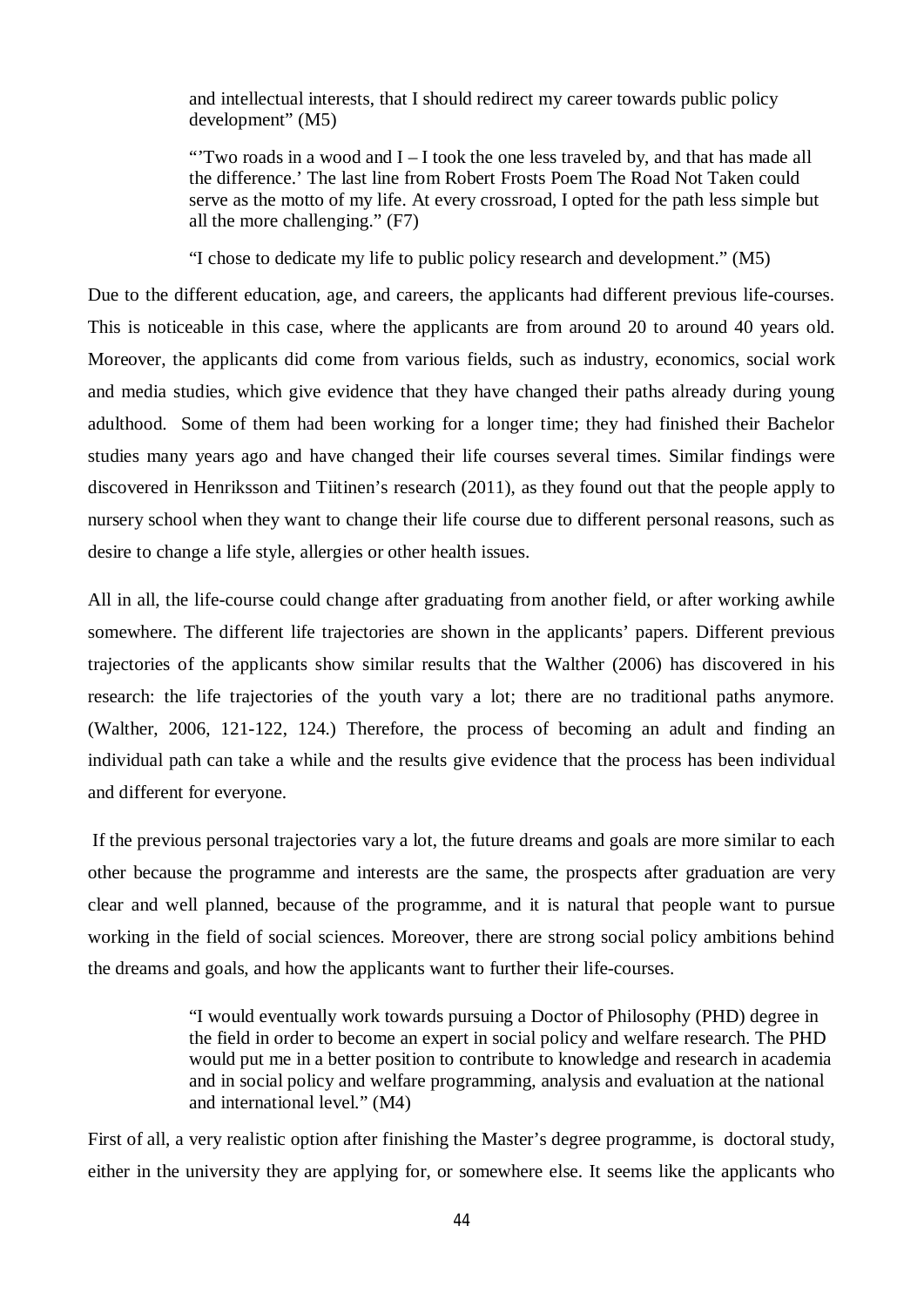are planning to do doctoral studies after finishing the programme, have already thought about where to complete their doctoral studies. For some of the applicants, that was the reason to apply for the programme. These applicants have certainly thought about the future prospects after graduating from COSOPO.

> "I would like to dedicate my career to social policy research and analysis in one of the EU institutions." (F6)

"I intend to pursue career in the applied research or policy design institutions such as government agencies, NGOs or international bodies." (M7)

"In order to pursue long term goals to research and respond to the evolving needs of Europe's poor and vulnerable communities, I would like to apply to the Masters programme in Comparative Social Policy and Welfare. Having observed the current trends of migration from developing countries, I would like to explore the potential roles for partnerships between local community groups and state welfare provision in European contexts, where these community groups include people with international backgrounds and non-Western development experience." (M9)

In year 2011 social policy graduate students from University of Tampere have found their job either in public sector or private sector. In addition, the municipality has given some jobs for the graduates. Moreover, non-governmental organizations are seen as a possible place to work for the people who have a degree from the field of social sciences. Even though the results are from Tampere, it gives a guide of where the students of social sciences could integrate after graduation. (Tampereen Yliopisto, Ura- ja Rekrytointipalvelut.)

The findings of Tampere University research are similar to the wishes and plans of the applicants. The public sector was strongly presented in the motivation letters, as a longer goal in working life and in life-course. Another typical way to integrate to the labour market is to work in nongovernmental organizations. The private sector was mentioned only in few papers. Perhaps, this could mean that the applicants want to strongly to categorize themselves as a competent social policy student and they really want to work to create something good in the public sector or with NGOs. On the other hand, the field of social policy is so broad that it is hard to imagine what kind of job opportunities it could offer and therefore the private sector is not that clear for the applicants. It is desirable and approvable for social scientists to want to change the world. However, everyone seems to have the same individualistic ideas about their future. It could be true that they are truly willing to change the world but on the other hand, they have to create a certain image for the reader. Who would want to write that they want to make as much money as they can after graduation, or something similar.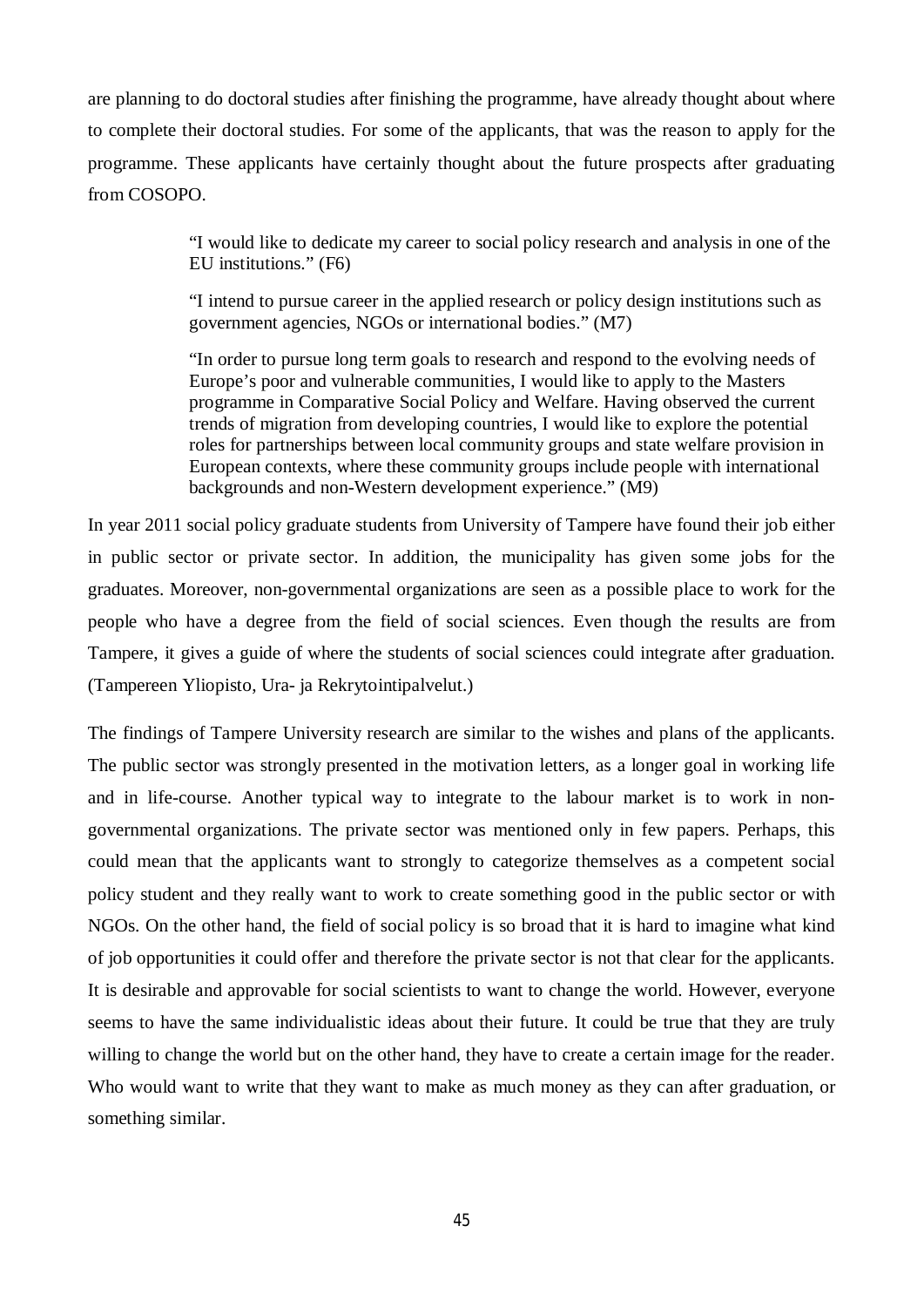Despite the fact that the applicants were describing their future in the field of public sector and NGOs, they also had some future plans to work in an international field of social policy. This is also a realistic plan, since the programme is international and it gives good working tools to study abroad or in international environment.

> "Thirdly, I reckon on finding a good job in Finland after graduation from the UTA."(M3)

 "I want to take part in developing and building a strong social welfare system for the 21st century. I think the communication of needed changes and amendments and even alterations is highly important and not taken into account as much as needed nowadays. I want to change this in order to ensure the preservation of a social welfare system where nobody shall fall through the social net and which guarantees equal changes for everyone regardless of financial or social background." (F7)

Many of the applicants stated that they would like to stay in the country where they completed their Master's studies. On the other hand, applicants coming from third world countries, wrote, that they wanted to bring the knowledge that they have learned to their country of origin and develop the country and improve its social policies. According to Garam (2009 ) the idea is to integrate the students to Finnish society so that they would stay in Finland after the graduation, because the Finnish labour market needs a highly qualified foreign work-force. However, as the studies have shown, not that many students find a job in Finland after graduation. Often, students graduating from universities have problems finding job related to their studies. (Garam, 2009, 58.)

One aspect of their future plans was to change the world. In these cases, everyone had a strong social policy profile, good knowledge of welfare systems and what would be the best for the world or one part of the world. However, at some point strong opinions about changing the world and creating new social welfare systems seem to be too utopian and therefore one has to read the motivation letters with certain critical eye.

### <span id="page-49-0"></span>**5.4. Summary**

I have concluded all the main findings to table one (1) to show what kind of competent social policy student- category the applicants are creating in their motivation letters. A competent social policy student has social ideas and ideals, previous social and political activity and personal trajectories. They are very aware of the structure of the social policies and they have a good understanding of justice. In addition, they are interested to do something for the society, and give their own contribution. Furthermore, they have worked previously in social and political organizations, such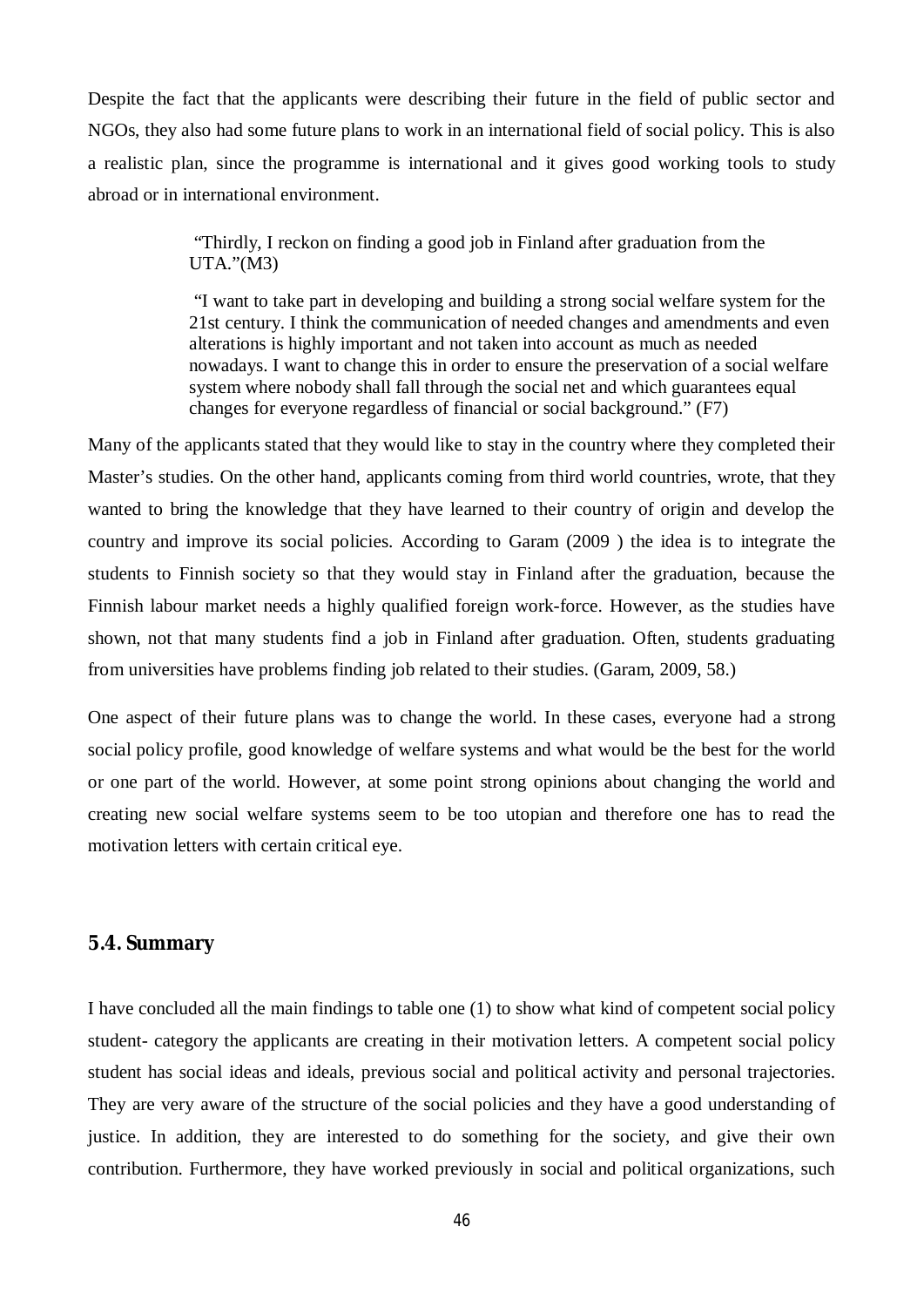as non-governmental organizations and for political parties. They are highlighting for the motivation letters their personal trajectories such as their own individualistic choices, such as individualistic choices which they have done in the past, how they have travelled, and lived abroad.

| Subcategory 2                | Subcategory 1             |
|------------------------------|---------------------------|
|                              |                           |
| Social ideas &               | Political activity as a   |
| ideals                       | heritage                  |
|                              | Fighting against inequity |
|                              |                           |
|                              |                           |
| <b>Previous social &amp;</b> | Working in a political    |
| <b>Political activity</b>    | organization              |
| <b>Personal</b>              | Individual choices        |
| trajectories                 |                           |
|                              |                           |
|                              |                           |
|                              | <b>Life Course</b>        |
|                              |                           |

Table1: A competent social policy student, conclusions

In addition, they explain to the reader what kind of a life-course they have experienced. How they have been unsatisfied with their career so far, or how they want to do something positive for the society and thus have decided to study further. Some of the applicants share even more personal information about their lives, such as who in their family has inspired them to study further. They are representing their ideas about the future goals they have, what they want to achieve after graduation and how the degree will help them to pursue their career prospects after graduation. As a conclusion, a competent social policy student social ideas and ideals, has previous social and political activity and has personal trajectories which have pushed him/her towards studying social policies.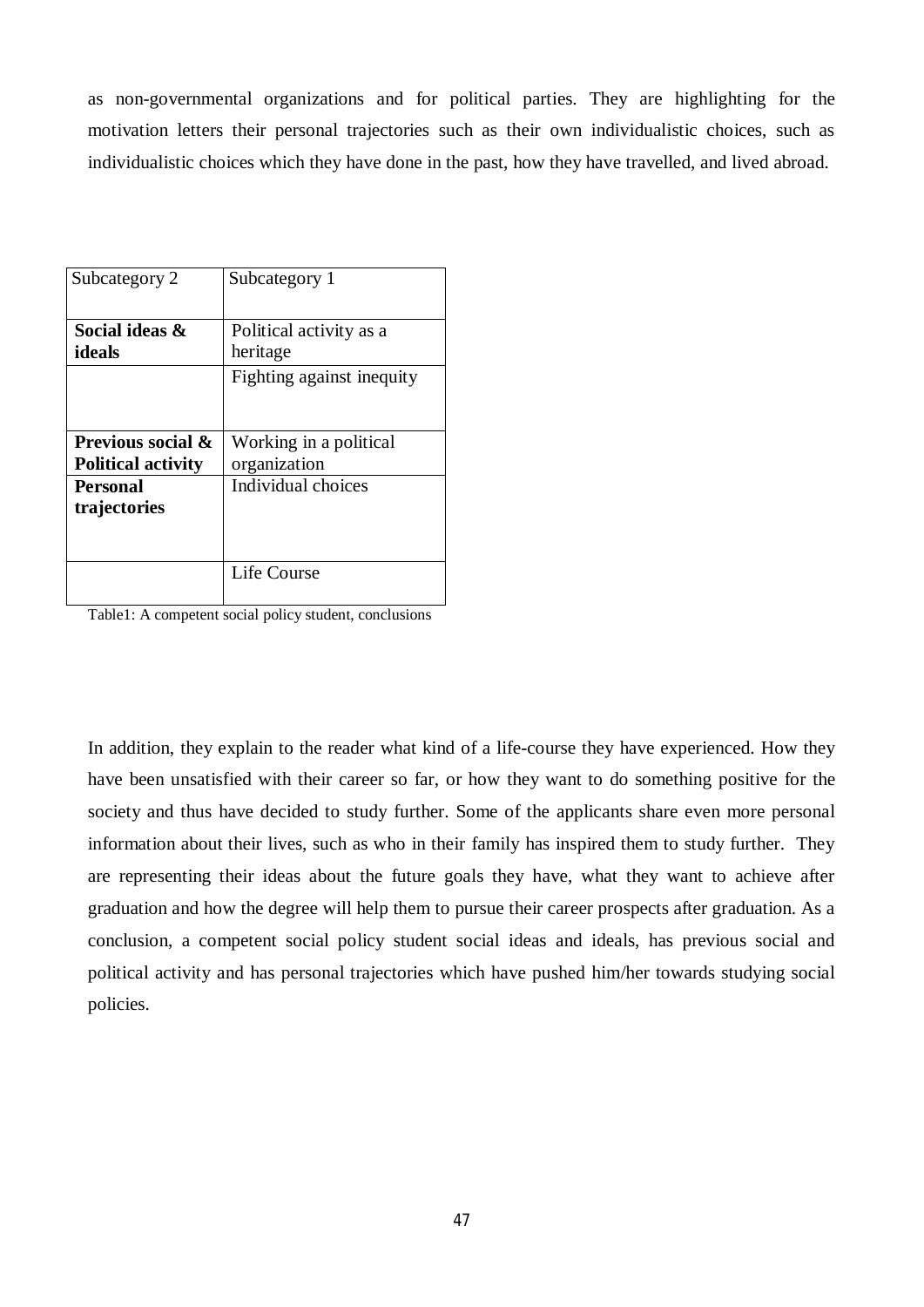## <span id="page-51-0"></span>**6. AN IMAGE OF AN ACTIVE STUDENT**

It is worth highlighting that the images can be bilateral. Whilst, the applicants are trying to give a certain image about themselves, they can however represent the images they have about the country or city or the programme and it is difficult to say, whether they are trying to promote a positive image of themselves and their knowledge, or if that is just the knowledge they have.

The applicants have different images about the country, city or university. However, they also have to give an image to the person, who will accept or reject them onto the programme. It could be difficult, because the impression can be harder to make through a letter than seeing the people in person. Therefore, it is important to promote a good image and make a good first impression. After all, the motivation letter, plus the Bachelor Degree, and proper English and other language skills, were the only requirements. Therefore, it seems like the motivation letter could be the defining thing to get to the programme. In general, the applicants are promoting a positive image of themselves. They are writing in a positive way about their studies, previous work, and their dreams. In several letters, the applicants are discussing very openly about these aspects. Actually, in every letter, it was possible to identify some kind of image; some of them are more personal than others. The whole category and subcategories can be seen in appendix 2 (67).

### <span id="page-51-1"></span>**6.1. Language skillsƬinternational experiences**

One of the most important parts of creating a positive image for the university staff, are language skills. Even though the applicants sent the TOEFL, or other language test, results with the application and motivation letter, it is important to notify language skills in the motivation letter as well. Moreover, it is important to let the university staff know that they are interested in other cultures and languages, and more importantly show a willingness to learn other languages.

> "…I have lived in Finland for half a year, so I can communicate in Finnish quite fluently." F1

"…the opportunity to rapidly improve my German…"

 Dearforff's (2006) results in her research were similar. The university staff and scholars explained that language skills are very important to be successful in international studies. (Deardorff, 2006, 247.) In the motivation letters, the applicants are describing their language skills, even though it is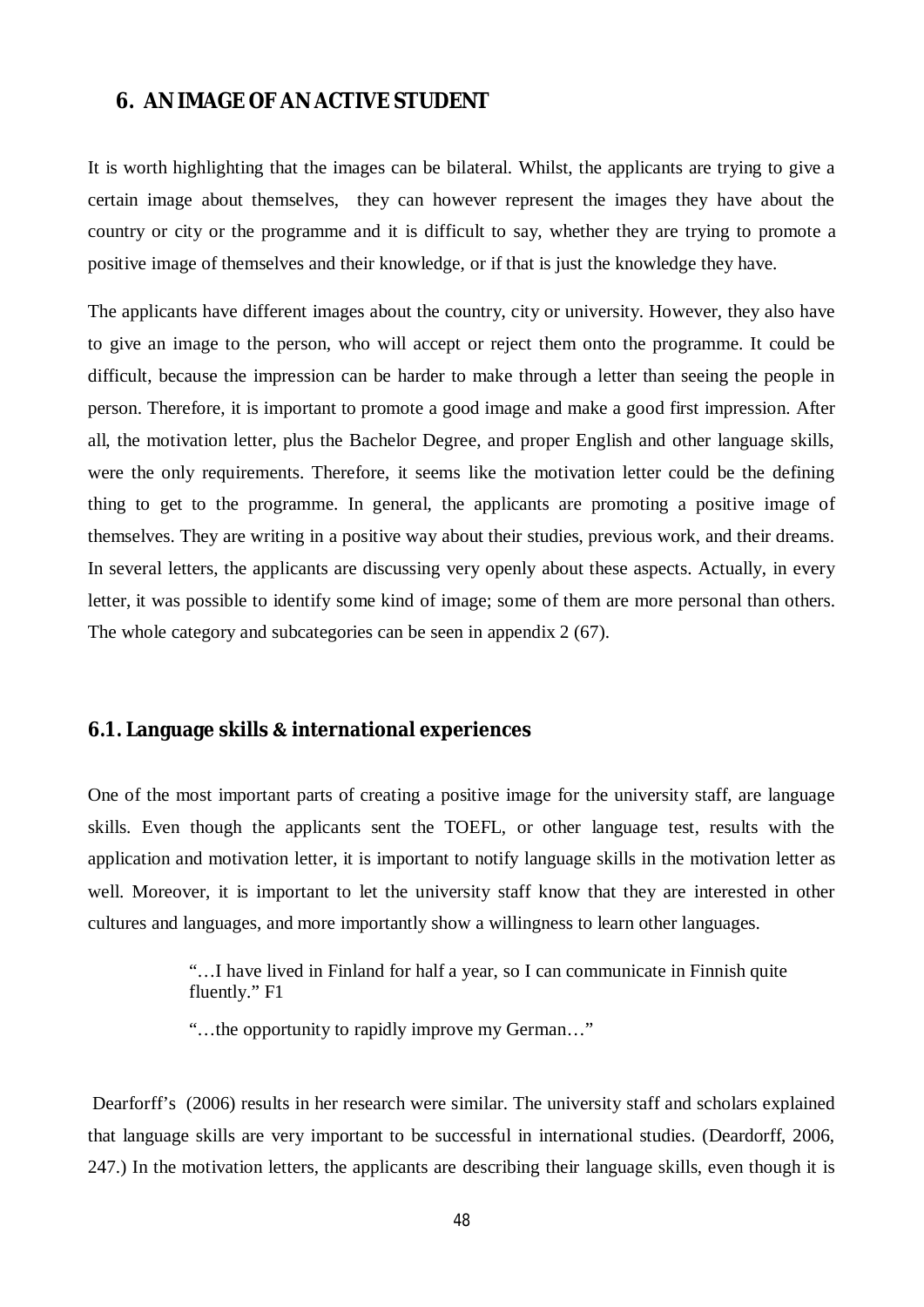easy to see from the motivation letters, that they are good writers and they have good language skills, not only in English but also in Finnish. Moreover, that they are willing to learn more languages, such as Finnish and German. On the other hand, it is good to point out that some of them spoke English as a mother tongue and therefore they might have better skills to describe themselves in the letters. From that point of view the competition has been little bit unequal for some of the applicants, however, there is no need to go further analysing the language skills in this context.

One reason that could attract the applicants is the internationality of the programme. Furthermore, an image of a global applicant could be seen as a positive thing for the applicant, and it could be a qualification that the university staff would notice from the motivation letter. Perhaps, the global way of living could prove that they want to continue living that way by joining the programme.

"…at the age of 16 I lived one year [abroad]." (F1)

"Being third year student I was admitted to study at (university, abroad) for academic year as a visiting student." (F5)

"I have also lived (abroad) for some while and I have job (abroad) if I want to work there… yeah and a place to live of course." (M6)

Amongst the good language skills, the applicants have had several international experiences in the past. This is also a part of their life-courses and personal trajectories. Travelling and experiencing new cultures gives skills to understand different cultures and explore new things. Nowadays, it is easier for young people to go abroad and experience different cultures. Moreover, sometimes one can meet new cultures without moving abroad because of globalization. Deardorff's research (2006, 253) showed that previous international skills and intercultural competence are very important and highly valued. It showed also that people are interested in foreign cultures and it is not that difficult to adjust to foreign cultures. Most of the applicants had already completed exchange periods during their high school years or during their Bachelor studies. In addition, some of them had been working abroad for a while. They are really showing, how they are already international, and will have no difficulties living abroad. They have plenty of international experiences and they want to continue exploring new cultures and it is showing that they want their life trajectories to go towards international paths. At least, that is the image they want to give to the reader.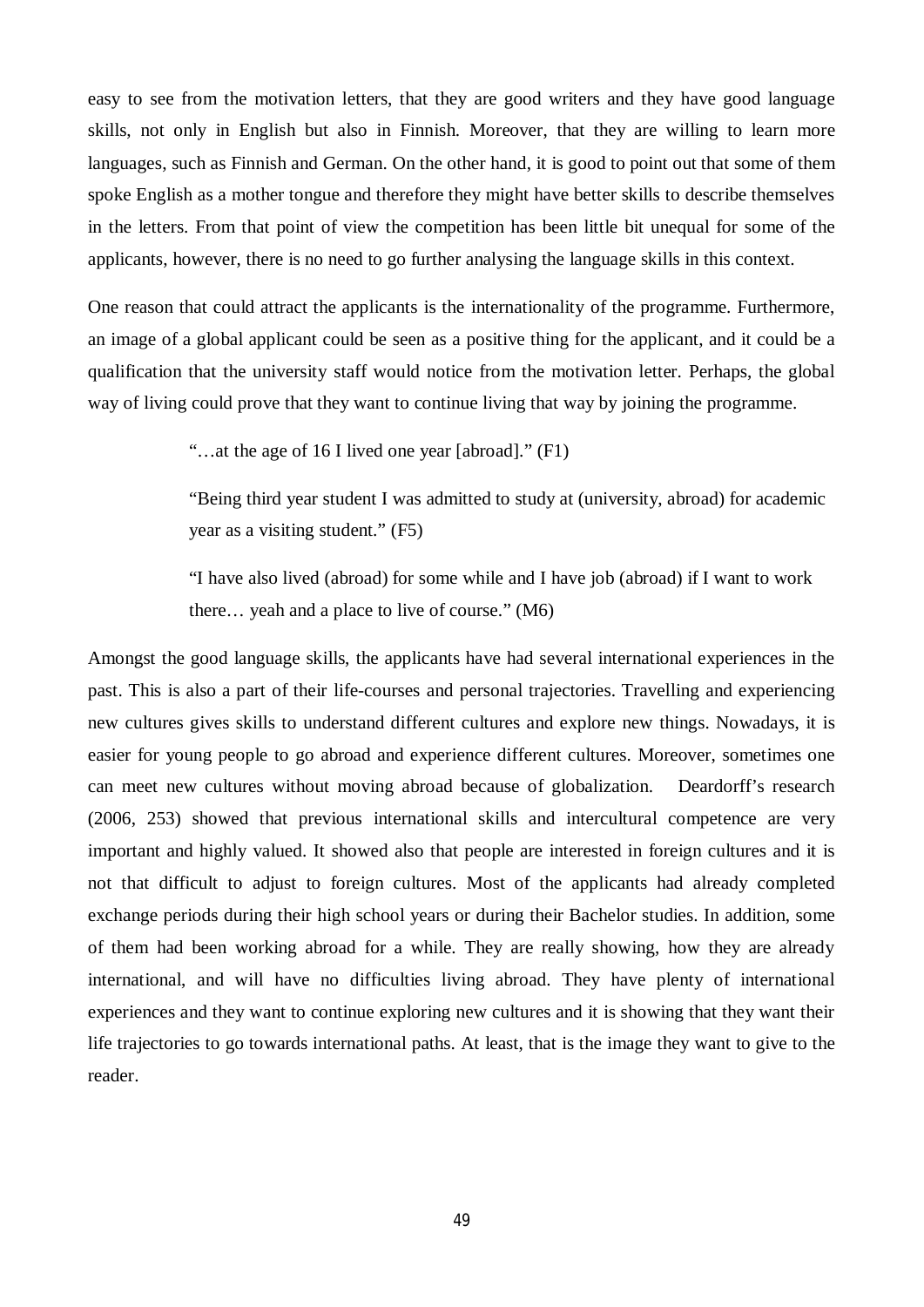## <span id="page-53-0"></span>**6.2. Information about the foreign culture**

When someone is applying to a programme, which is abroad, one has to get some information about the city and country, where the programme takes place. Especially, if they has never been there before, it would be good to know, what kind of climate there is, whether the country is expensive or not, and what kind of possibilities there are for a student. The applicants will be entering a new culture; therefore they need to be sure what is ahead. The applicants' images about Finland are very traditional and it could say that most of the images are very general and well known around the world. For instance, Finland is a very cold country in the winter and it is possible to ski and do other sporting activities here in Finland.

> "I cannot help but to think of the beautiful winter and peaceful life, which make Finland a popular destination for travellers, though I feel the University of Tampere is a more attractive destination for me."( F3)

"I have been doing skiing for 5 years already. I was happy to read from the website that in the UTa I'll have the opportunity to do mounting skiing on Mustavuori and Hervanta ski slopes." (M3)

Perhaps, further knowledge is that Finland is a democratic country and Finland has a good education system, which is free of charge at the moment. The good education system that is known all around the world is probably one of the reasons why applicants are applying for the programme.

> "Finland is a country with a culture funded willpower, mutual respect, and equal opportunities for everyone to success in life appeals to me." (F7)

 "Finland is also noted as one of the leading democratic countries in the world where fundamental human rights and freedoms, the rule of law and quality of life are guaranteed to all irrespective of race and color." (M4)

"During my staying in Finland I got to know, probably for the first time in my life, what it is like to live in a country with such a developed system of welfare and social policies." (F1)

In the motivation letters, Finland is represented as a very democratic country, with good equal opportunities for both men and women and internationally highly appreciated education. What is interesting is that in those letters, which were sent to Johannes Kepler Universität, the applicants did not compliment Austrian society, the education, and welfare system, or culture in a way that it was complimented in the motivation letters sent to University of Tampere. If there were more letters from Austria, there might have been more variation. Motivation letters gave a good image that the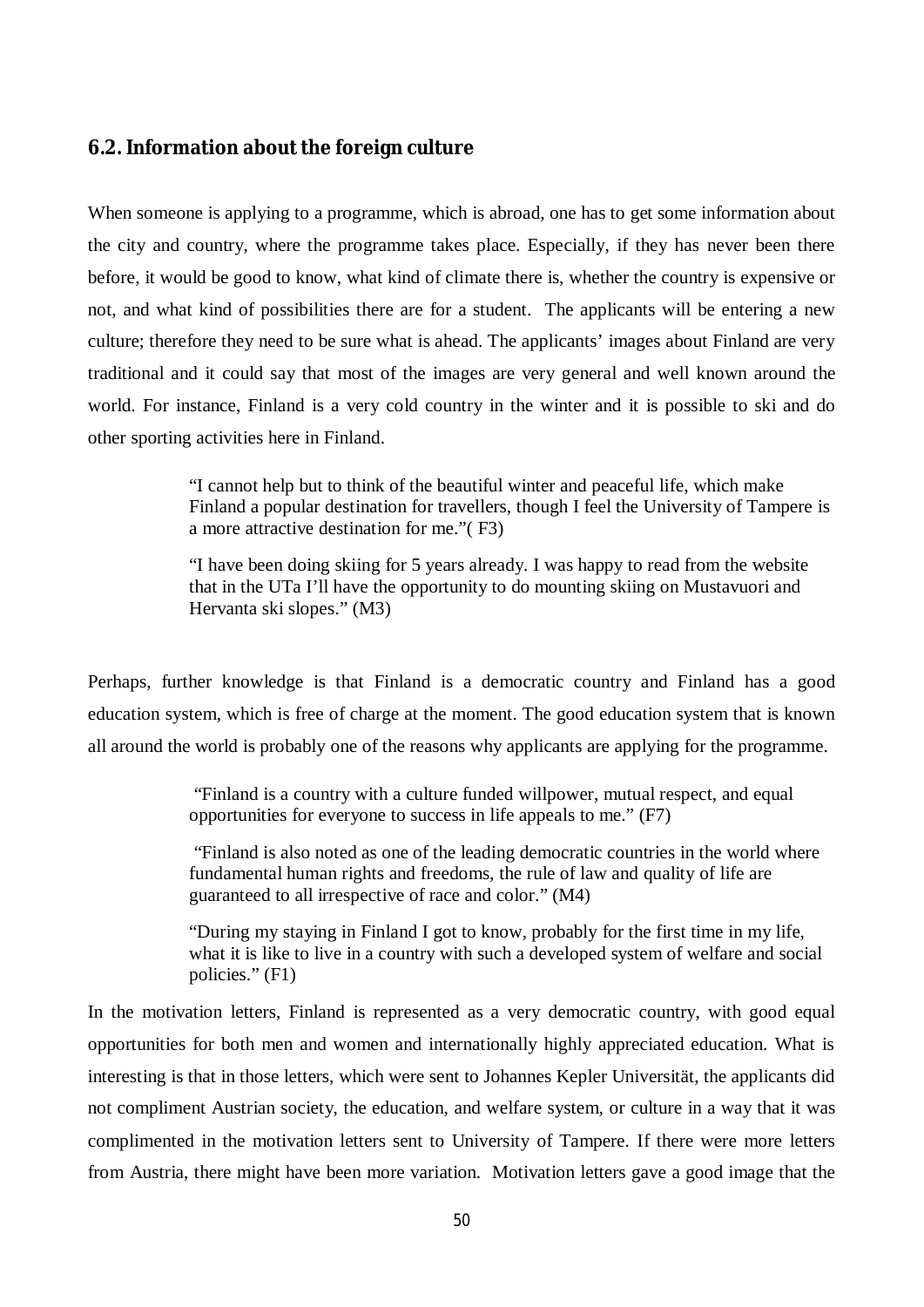writers have a positive image of the country they are applying for and possibly moving to. Cuzzocrea (2009) wrote in her article, how different booklets suggest and give certain images for new graduates in England and Italy. In a similar fashion, applicants advertise themselves to the reader, and are putting themselves into a position of a good and motivated student. By advertising themselves as a person who knows what kind of a country they are applying for and perhaps moving to, they know what they are facing when they move in, even if they are talking only about all the positive things about Finnish society.

The University and the Comparative Social Policy and Welfare –programme seem to be well known all around the World. In the image of the applicants, the University of Tampere or Johannes Kepler Universität are respected and qualified universities. Students think that the University of Tampere has a good reputation and it is one of the best universities at the European level.

> "Another value I aspect in the programme at the University of Tampere is the strong emphasis on case studies." (F7)

> "As one of the larger academic institutions in Finland, University of Tampere manifests its excellence through outstanding academic achievements and diversified research fields." (F3)

> "I am also highly impressed with the quality of academic staff, facilities and serene environment within which it is situated." (M4)

"Having looked into other Comparative Social Policy courses, I recognize the value of the partnership between the universities in Linz, Finland and Lithuania in providing a broad resource base for comparative research." (M9)

Internationality is highly appreciated among the applicants. For instance, the applicants think that the universities are giving internationally qualified teaching and that internationality is one of the main reasons to apply for the programme. These results are very close to Deardorff's (2006) findings, because the applicants are willing to experience foreign cultures; they are value and appreciate the university system and the country itself. Moreover, they have good knowledge to where they are applying. An interesting aspect was that the applicants mentioned the internationally respected COSOPO- programme. However, during the application process, there was no first round or the first round was still running. Maybe the applicants did have an image of qualified international programmes in general, not only COSOPO.

What is surprising, no one mentioned the free university education that Finland offers for foreign students. However, that could be only one of the reasons to apply to Finnish universities. The applicants mention the equal opportunities and a high standard of education. One reason to apply to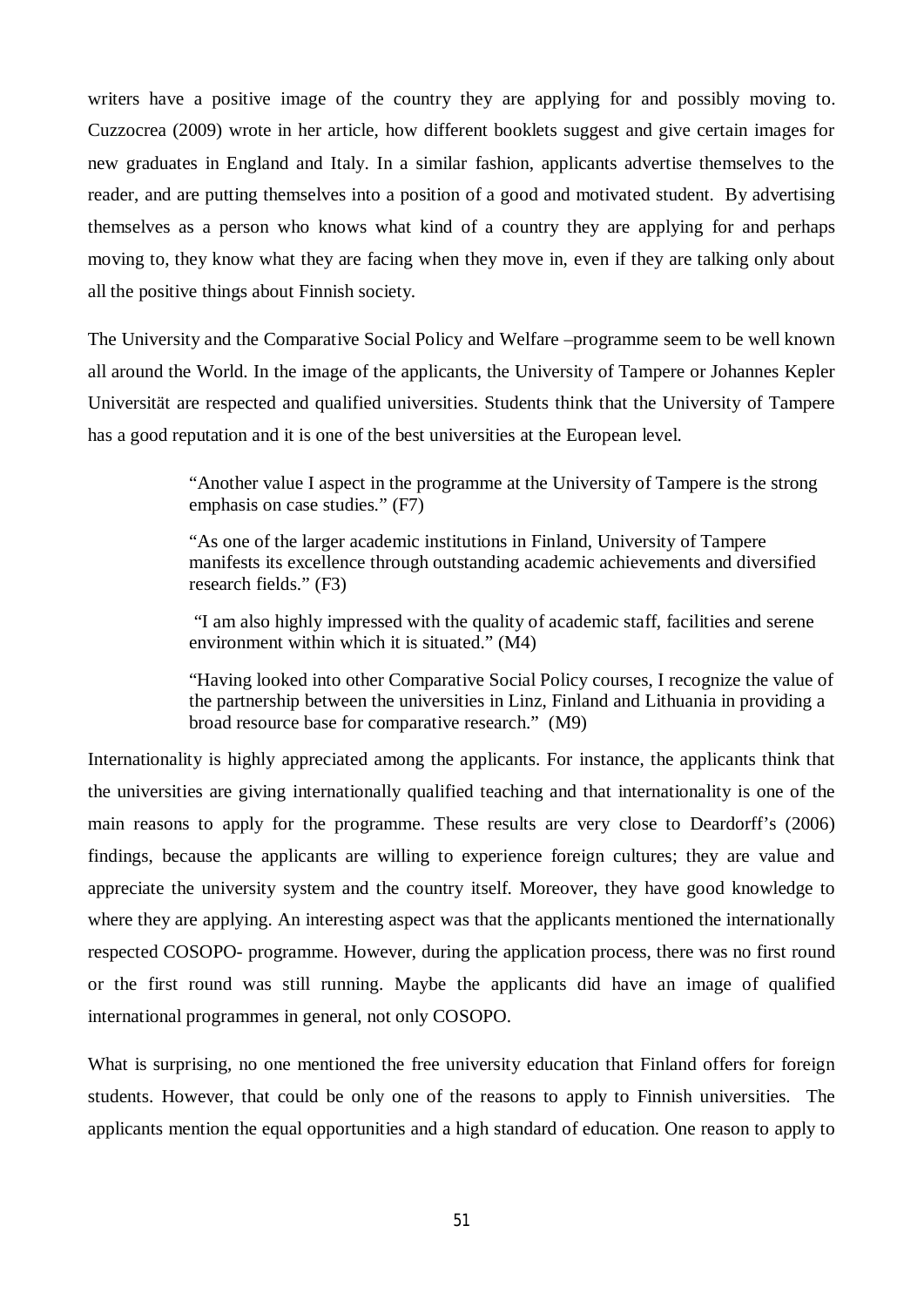Finland could be also the freedom to educate oneself without paying high university fees. Especially, if looking from which countries and parts of the world the applicants are coming from.

> "I also like the fact that the programme is jointly run by three universities in different settings."(M4)

"Second, the programme is respected internationally and will contribute to my long term career goals in the public sector." (M5)

"The degrees awarded by the university are of top quality and also internationally recognized." (M4)

Some criticalness has to be presented here at this point of the analysis. Sometimes the applicants are trying very hard to make an impression to the university staff and it seems like many of them exaggerate a little bit. They use very vivid expressions to describe their information about the country as well as the information about the university and the COSOPO-programme itself. Though they have a good expression of Finnish, or Austrian school system, either the information they have is rather false, or they are exaggerating it to make a better impression. For instance, even though the programme is international and joint by three good universities perhaps it is too much said that it is respected internationally during the time, when no one had even graduated from the programme. Moreover, several applicants admire University of Tampere as one of the leading universities in Europe, although this could be true but there is no quantifiable truth presented in the motivation letters. Perhaps it is because the Finnish education system in general is highly valued at the international level. Furthermore, the information they have regarding Finland is very typical information from advertisements and travel guides. Finland does sound attractive, but maybe the sources they have used are designed for travelers rather than people who are planning to move to Finland. In some ways, it is portrayed as a nice winter vacation instead of living and studying in Finland.

It seems like experiencing foreign cultures and language skills are highly valued among the applicants. Everyone has language skills; they are internationally experienced already and have had the opportunities to travel around the world or study abroad previously. Therefore, they seem to be perfect applicants for the programme. Despite the criticalness above, the applicants value the comparativeness in the programme and the options that the joint degree programme is offering to them.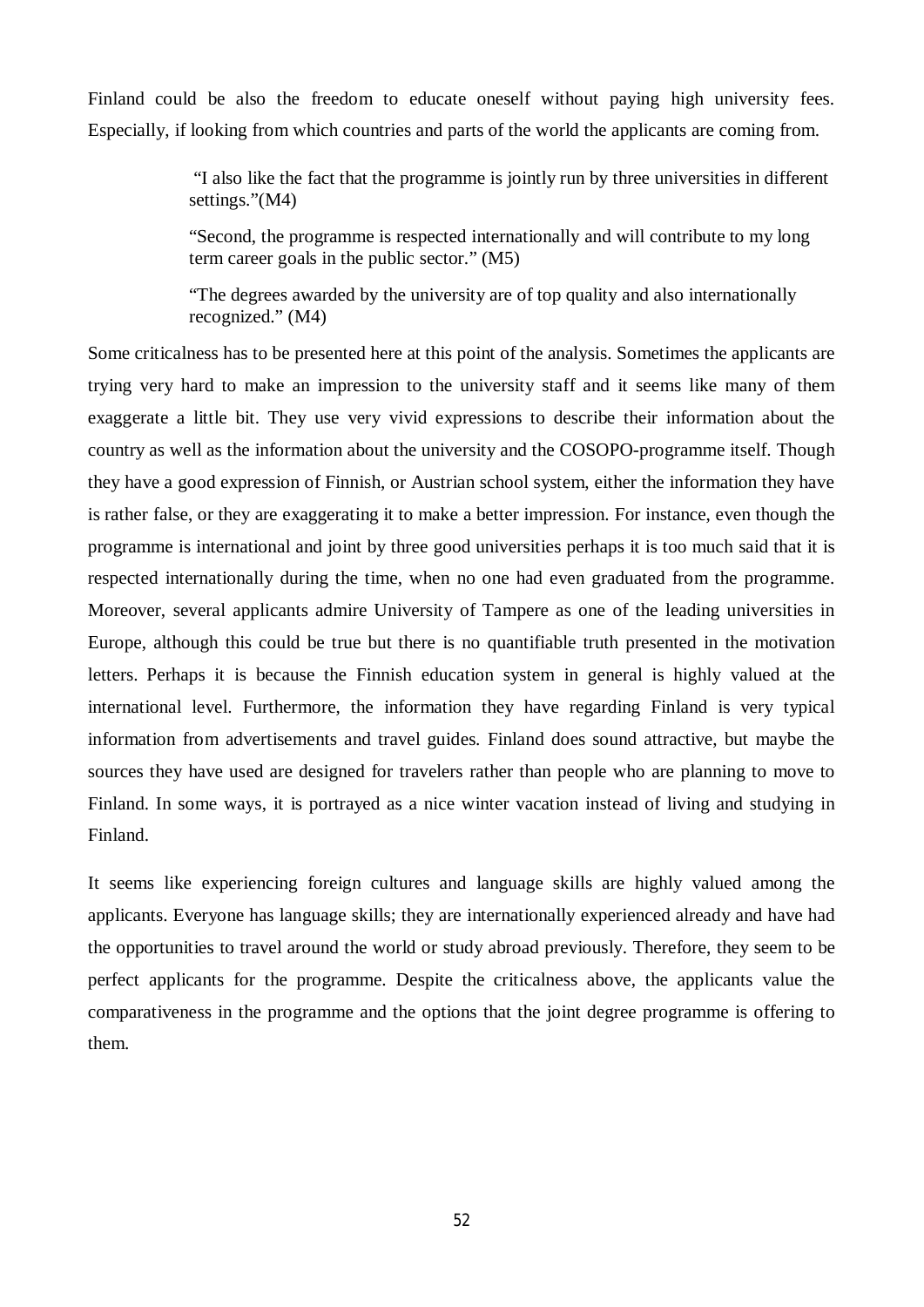### <span id="page-56-0"></span>**6.3. An active student**

The applicants give an image that they are hardworking students, not only at the university but also during their free time. It is a good thing to create an image of hard working student, who has got good grades in previous studies, and who has several recognized work places on their Curriculum Vitae. Especially regarding, how the previous studies have gone, could be potentially important when applying for the programme. In addition, if there is working experience from the field of social policy, social work or other relevant job place, it creates an image of a person who is really devoted to the field and it is not just an experience a person wants to try, to see whether the field is interesting or not.

"I completed my Bachelors… with a good grade of 3.26 out of 4." (M1)

 "I used to perform some propositions on annual conference for students and postgraduates. And I even won  $1<sup>st</sup>$  place once for my report." (M3)

The applicants are willing to discuss their different working experiences. These experiences could help them to get into the programme. Most of the applicants do have impressive working experiences from internationally respected organizations, or nationally well-known organizations or companies. In addition, some of the applicants have experiences doing a volunteer work, which has been seen as highly appreciated in the field of social sciences.

> "My proudest achievement was to successfully accomplish international support for UNESCO Convention as a policy advisor with the Government [country of origin]." (M5)

 "I have worked in the international charity foundation for 6 years now and worked as a delegate of [country of origin] in the international conference. I have been working for the same foundation... [abroad] as well. I work as an international expert and deal with different kind of people from all around the world." (M6)

"I assure you that I am a quick learner, hard working and a dedicated student." (M1)

"I think that entering the university of Tampere (UTA) on this program will be very useful both for me and the UTA." (M3)

Several applicants are stating that they are learning quickly, hardworking and they have a good working ethic which can be proved by teachers. One applicant states that he is willing to study in the international contest. These sentences could be closure for the motivation letters, because some of them are very strong. Another example is when one applicant wrote that getting into the programme would be useful both the applicant and the university. It gives an image that for the university it could be useful to have the applicant to study in the university. If the university decided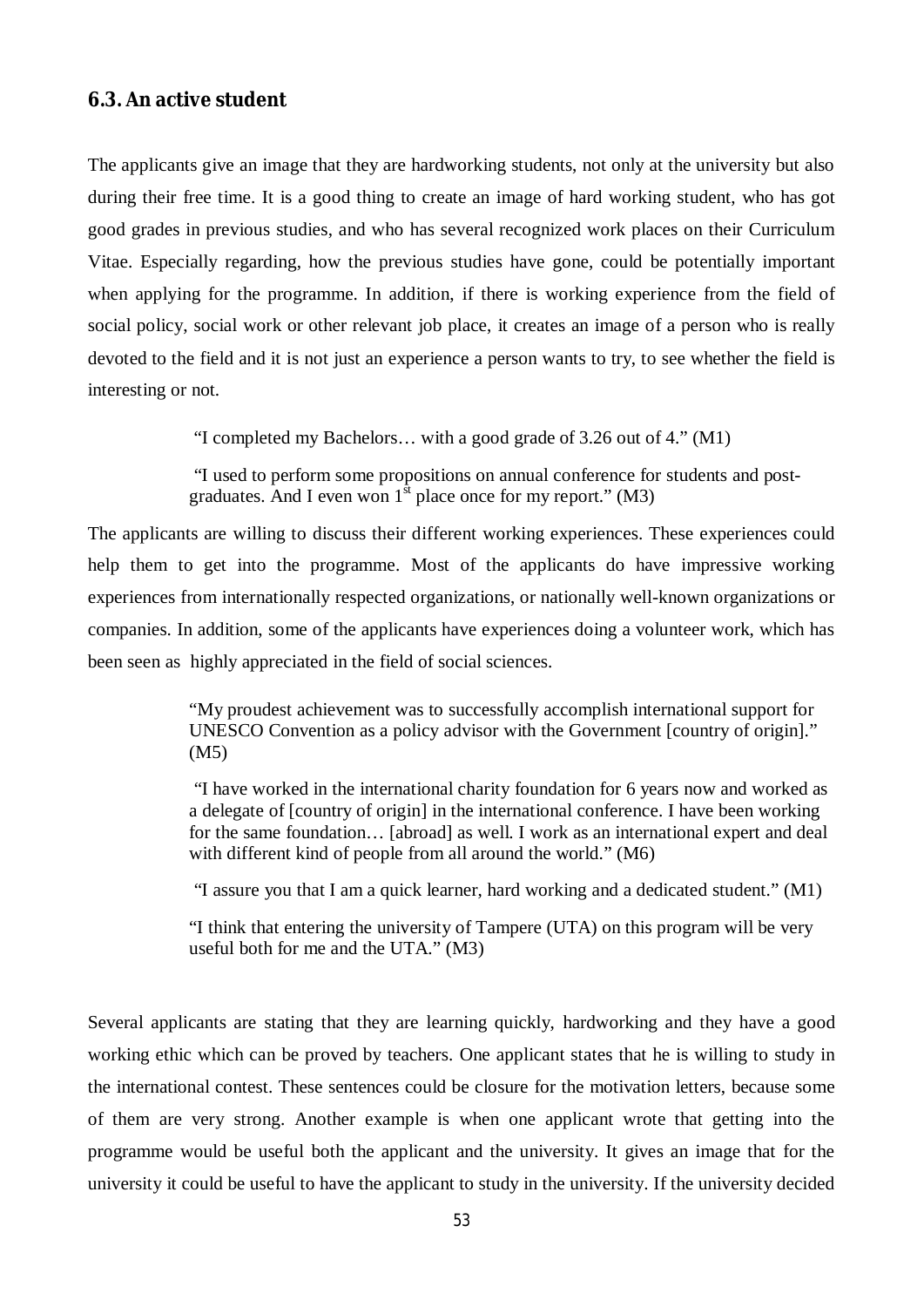to fail the application, then it would be their loss. In a way, the applicants are selling an image like Cuzzocrea's article, where the booklets are trying to sell certain images for young graduates. (Cuzzcrea, 45.) In Cuzzocrea's booklets (2009, 45-46), the positive image came with certain word layout, dynamic titles and influential pictures. In a similar way, the motivation letters are trying to sell an image with a good word layout but at the same time the motivation letters suggest to the reader that this is the best motivation letter and applicant that there is.

There are several master degree programmes starting every year all around the world. When students search for interesting master degree programmes, there are several web pages helping them to find suitable universities for them. Moreover, there can be similar programmes running every year; therefore it can be assumed that the applicants are applying to several programmes, not for just one.

### "To study economics at the University of Helsinki from a European and Finnish perspective, would be a personal and intellectual dream come true." (M5)

The competition between the applicants is so hard that one has to apply to several schools. What could make Finland very attractive is not only the beautiful winter, but perhaps the option to study for free. This is a good example of how people have to apply to several universities and motivation letters are even 'copied and pasted' to several universities. It seems like the applicants write one motivation letter and sends it to several universities and at the end they get to choose which university is the best for their desires. This creates a key thinking point of, if the motivation letter is the only way to measure the motivation and willingness to study on a certain programme,

### <span id="page-57-0"></span>**6.4. The image ofsophisticated students**

I discovered some other interesting features from the motivation letters, which do not fit into any of the categories I have mentioned above. However, the features I observed are meaningful and important to the applicants. In addition, these features show how differently the applicants understand the concept of a motivation letter. For instance, the applicants are trying to persuade and give statements as to why they want to study on the COSOPO programme. I decided to call this subcategoryas the image of a sophisticated student, because in some of the motivation letters the applicants were representing their knowledge about well-known professors or intellectuals. Moreover, they were referring to famous writers, a book or even a Disney character. Furthermore,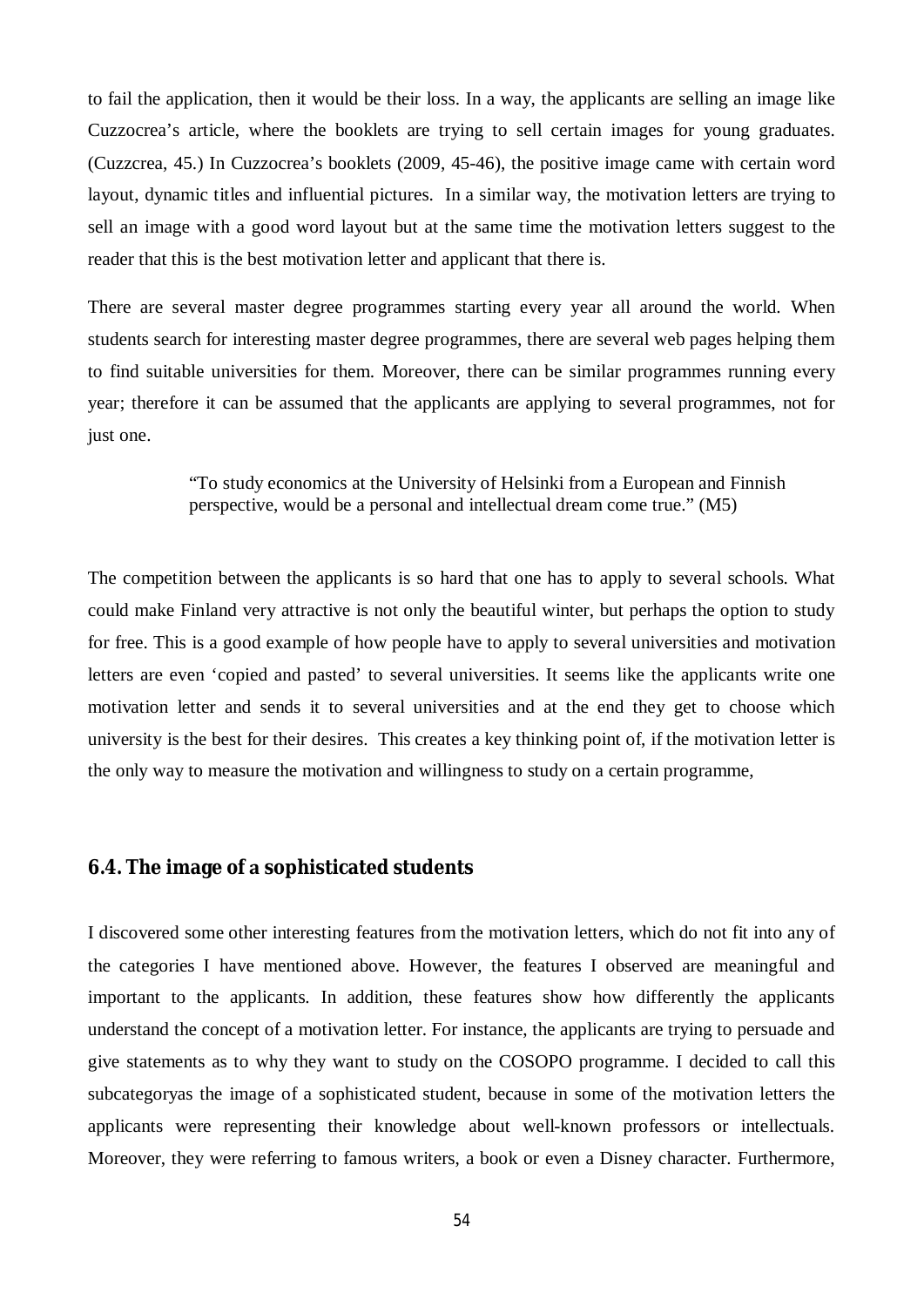some of them were referring to his/hers relative. Perhaps, the applicants really enjoy reading and quoting someone famous. Another option could be that it could create an impression that the students are sophisticated, have been reading a lot, not just during their studies but also during their free time. On the other hand, they might have been impressed by someone famous and his/hers thoughts and ideas about life. However, these quotations and references fit into the motivation letters. The quotes describe how the applicants have understood the life course for instance. If someone has said it already quite well, why try to create another expression to say it. Certainly, these quotes and references describe how the applicants come from different (study) backgrounds.

> "Two roads in a wood and  $I - I$  took the one less travelled by, and that has made all the difference.' The last line from Robert Frosts Poem The Road Not Taken could serve as the motto of my life. At every crossroad, I opted for the path less simple but all the more challenging." (F7)

> "I believe what Aristotle means, 'Educating the mind without educating the heart is no education at all.'( F3)

"As professor… once said 'my freshman course on the principles of economics opened my eyes to a new way of thinking' it also stimulates me to think differently about the fields I am involved with."( F3)

"Just as Aladdin, my favorite Disney character, says, I will show you the world, shining, shimmering, and splendid." (F3)

"Since I feel that it would be reasonable to improve my knowledge in the field of social policy, I am studying in these days 'The Student's Companion to Social Policy'(edited by Pete Alcock, Margaret May and Karen Rowlingson in 2008)." (F6)

As seen above, a few applicants quoted to someone famous or a popular person to make his or her ideas and opinions more actual or powerful. On the other hand, they were trying to prove that they are motivated enough already to start learning and improve their knowledge immediately. It could be one way to prove that they are serious with the application. However, perhaps they are trying to show that they have a way of looking things from a different point of view and they can be even playful for that matter and everything is not that serious, not even the application. Deardorff (2006) observed in her research, that the university staff appreciates if the students have the possibility to look the world from another perspective as well, to understand other cultures, other people's opinions etcetera. (Deardorff, 2006, 247-248.) In addition, perhaps this is the place where the applicants have had some individual thoughts in general. After all, many of the themes that are represented in the two chapters of analysis are represented in most of the letters. However, sometimes the quotations seem to be irrational from the other text and the reader is wondering what the meaning of the quotation of Aladdin is for instance, in this context. Therefore, the quotations are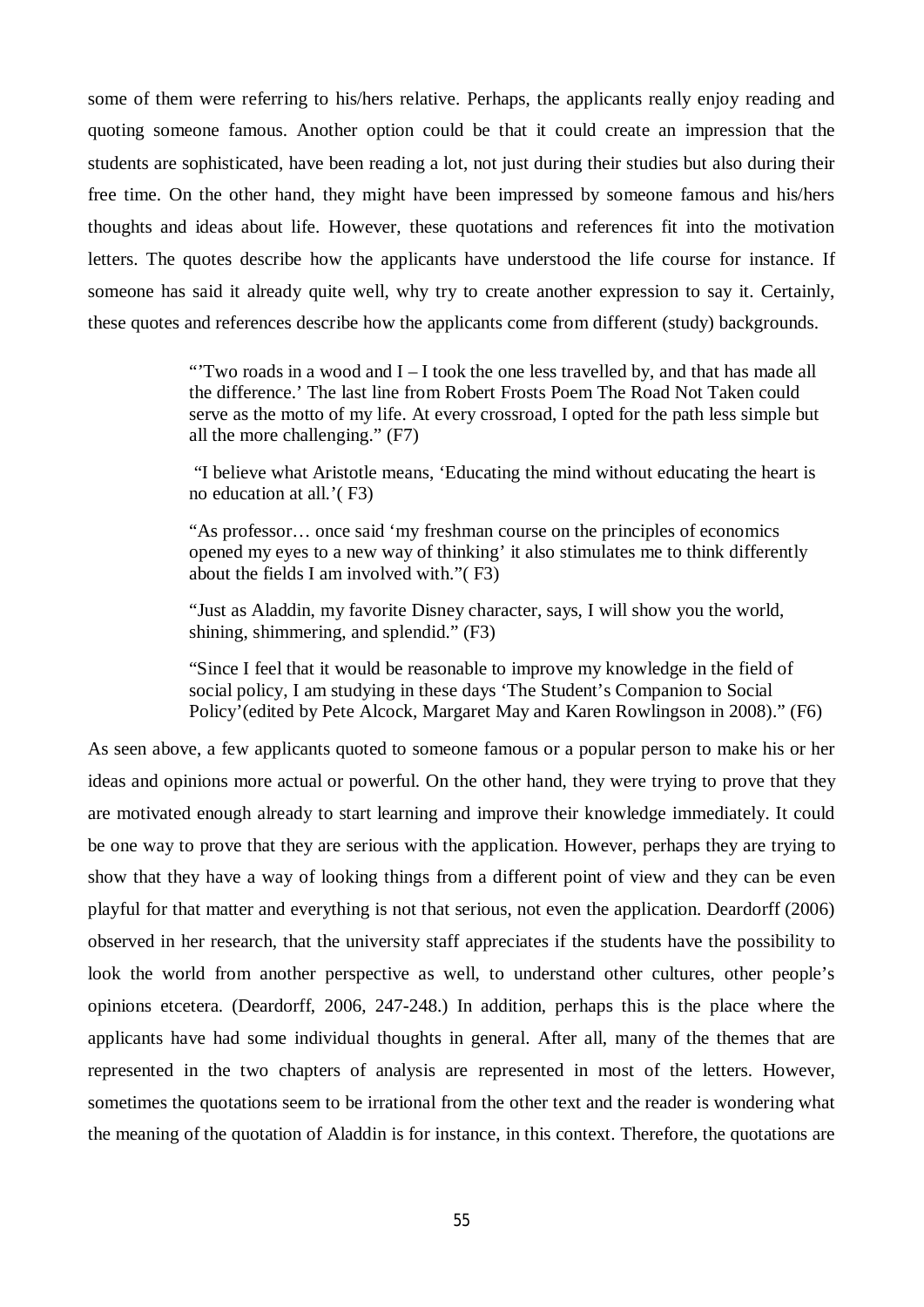there to prove that they are sophisticated and they have read philosophers' books or poems or are influenced by other famous authors and they put them to the motivation letter to impress the reader.

## <span id="page-59-0"></span>**6.5. Summary**

In the motivation letters, the applicants want to create a certain image of them and make the university staff that is choosing the students, convinced that they are the most suitable and the best applicants for the programme. In a way, in the motivation letters, the applicants try to sell their experiences, ideas and motivations and influence the university staff. Perhaps some personal stories could impress the university staff. In addition, good knowledge of Finland or Austria, and the university itself could create a picture of a student who has been doing some research before applying to the programme. Furthermore, there could be some cultural knowledge the applicants are trying to present. Another thing is that applicants who are representing their achievements, previous working experiences and so on, are trying to create an image of active, hardworking student who has several hobbies and free time activities. The findings of the chapter five (5) can be seen in the table 2 below where all the findings are summarized to the table. The main category is "an image of an active student" and under it there are subcategory 1 and 2.

It is unsurprising that people are promote a positive image of themselves, and give an impression that they know certain things about the programme, because they have to promote themselves, to be chosen for the programme. However, it must be mentioned, that in the motivation letters of Johannes Kepler Universität there were not so many of the positive images of the university and the country, as there were for the University of Tampere,. One possible reason could be that the instructions for how to write a motivation letter were different. On the other hand, there were impressions of an active worker but they did not explain that strongly why they wanted to apply to Johannes Kepler Universität, or why they choose to study in Austria.

I observed that the motivation letters from the first COSOPO- round were hollower than the motivation letters from the second round. This could be that there were different instructions for the second round and perhaps there were no proper instructions for the motivation letters during the first round, because the content and the structure of the letters were different. In the motivation letters from the first round, the applicants represented their previous studies and if they had previous studies abroad. In addition, they explained how they are going to cover their expenses during their stay in Finland. Contrary to that, during the second round, the motivation letters were more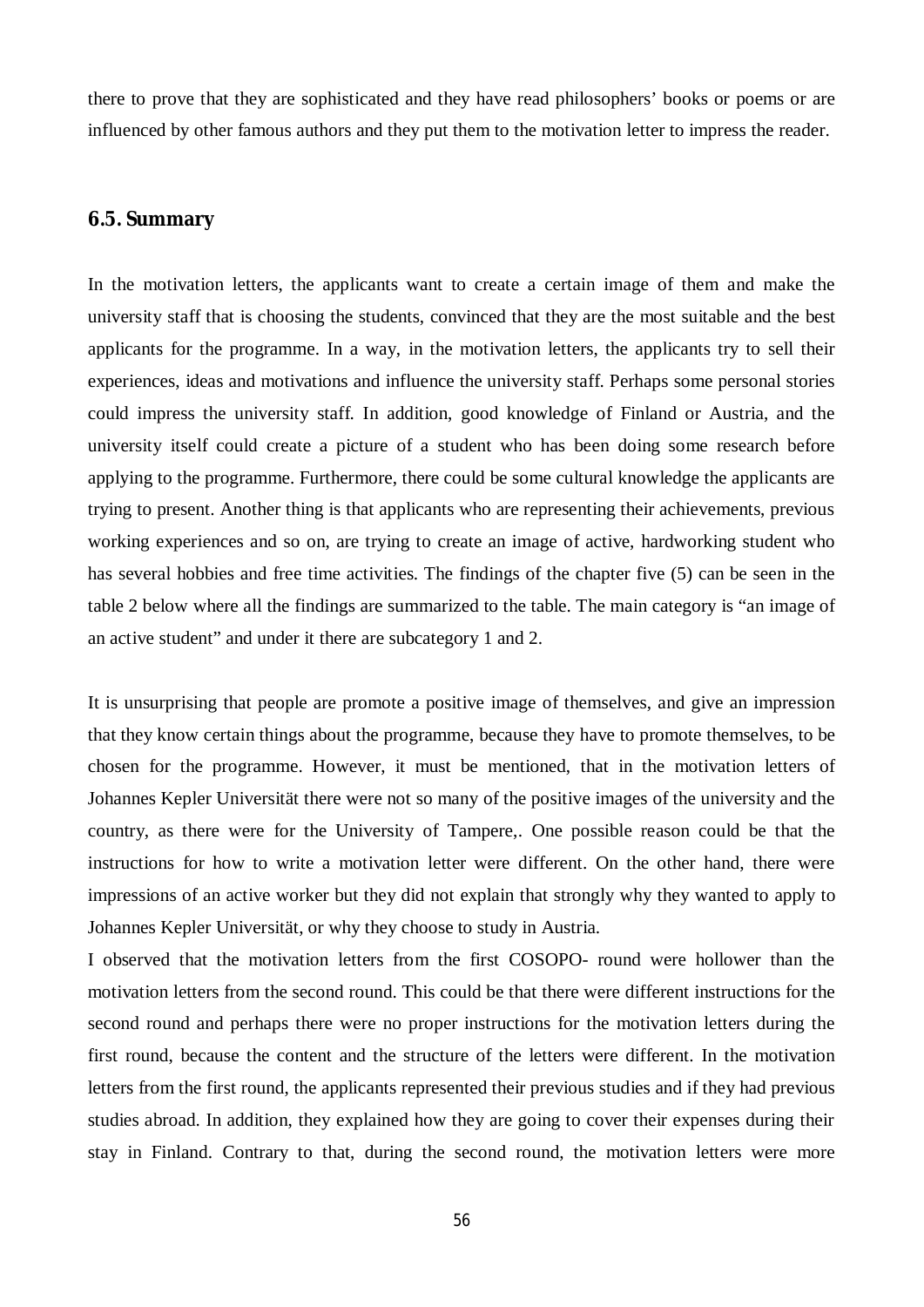personal. Especially,the applicants really told about their life course, individual choices and why they wanted to study in Comparative Social Policy and Welfare – programme.

| Subcategory 1              | Subcategory 2               |
|----------------------------|-----------------------------|
| Language skills            | Good English, Finnish,      |
| and                        | Germany                     |
| internationality           |                             |
|                            | Travelling & living abroad  |
| <b>Active as a student</b> | Working hard both at school |
|                            | and during free time        |
|                            | Sophisticated impression    |
|                            |                             |
| "World                     | Knowing a lot about foreign |
| <b>Knowledge/Interest</b>  | culture                     |
| towards other              |                             |
| societies/social           |                             |
| systems                    |                             |
|                            |                             |
|                            |                             |
|                            | University & school system  |
|                            | knowledge                   |

Table 2: Final conclusions about an image of an active student

I observed that the motivation letters from the first COSOPO- round were hollower than the motivation letters from the second round. This could be that there were different instructions for the second round and perhaps there were no proper instructions for the motivation letters during the first round, because the content and the structure of the letters were different. In the motivation letters from the first round, the applicants represented their previous studies and if they had previous studies abroad. In addition, they explained how they are going to cover their expenses during their stay in Finland. Contrary to that, during the second round, the motivation letters were more personal. Especially,the applicants really told about their life course, individual choices and why they wanted to study in Comparative Social Policy and Welfare – programme.

All in all, the letters represent the results that Deardorff, for instance, outdetermined out in her research. They have language skills, they are interested about other cultures, they have a good knowledge of themselves, what they have done and what do they want to do in the future. Moreover, they also value others and their perspectives. Furthermore, the letters are very similar to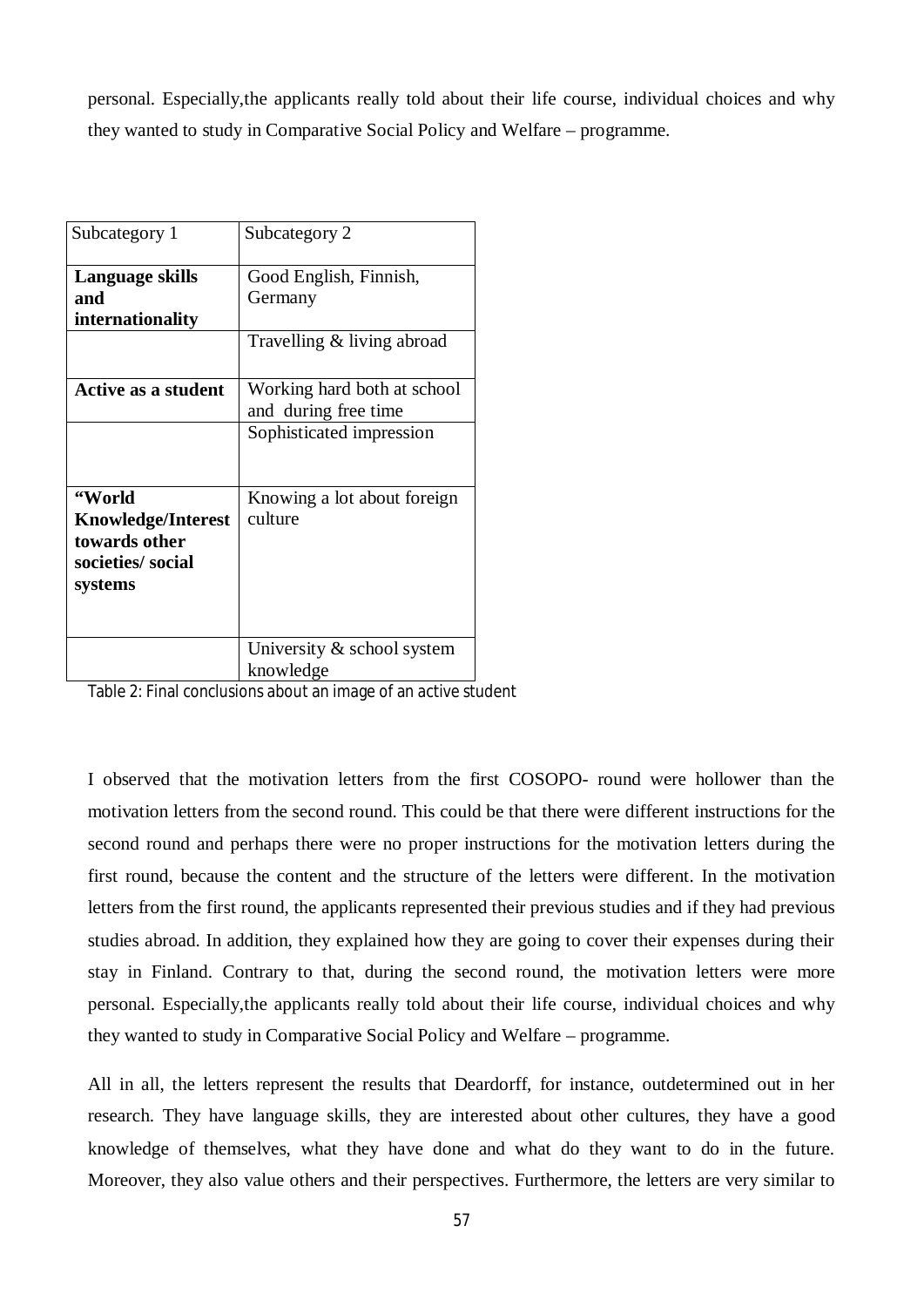the guidebooks about what consists of a good motivation or cover letter. The applicants have written about their personal experiences, their future plans and why do they want to apply for the Comparative Social Policy- programme.

The applicants were trying to make an impression to the university staff that they are active students and working hard not only in the university but also during their free time. On the other hand, they showed the crucial competition in the university world, where there are only few places available in the universities and hundreds of great applicants all around the world. Therefore people had to try even harder and perhaps that is the reason why they had to exaggerate their information and achievements.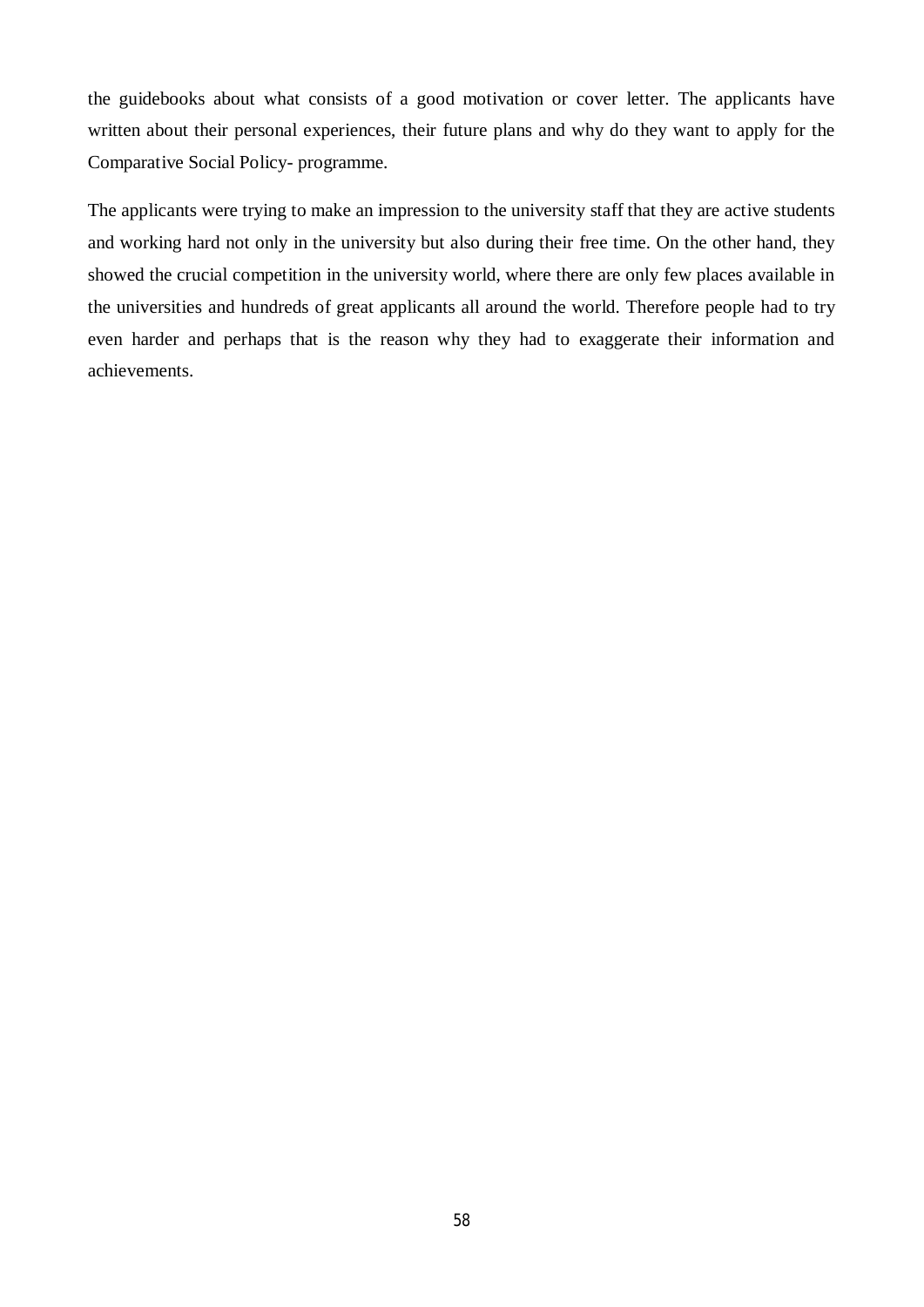## <span id="page-62-0"></span>**7. DISCUSSION**

This Master's thesis investigated what kind of transitions and life-courses young adults were reflecting in their motivation letters when applying to a Master's degree programme for the University of Tampere and Johannes Kepler Universität in 2008 and 2010. By analysing the motivation letters the thesis sought to find answers to the research questions: how the applicants categorized a competent social policy student and represented it in their motivation letters. They also created images of an active student in their motivation letters and positioned themselves to these images.

The results did show that the applicants categorized themselves as competent social policy students who have social ideas and ideals. Social ideas and ideals come from heritage, when parents or other relatives have been working in politics. In addition, they are willing to fight against inequity. Furthermore, they have had previous social and political activity, such as working in a political organization. One important category is the personal trajectories, such as individual choices from the past and the individual choices in the future. They seem to think individualism is something that means they can act freely and independent, travel abroad, and freely choose the university they want to study at. Zygmunt Bauman find view the individualism in the same way, it is about unique and individual choises, what young people do in their lives. (Bauman, 2001.)

Life-course is very important subcategory for the applicants and through life-course they were not only reflecting the past but also the reasons why to apply to the Comparative Social Policy and Welfare –programme, but reflecting to the future as well. The life trajectories are easy to see in the motivation letters as well as the emerging adulthood that, Arnett (2004) discusses. In the motivation letters people seek a suitable life-course, and a suitable study place for their personal background. At the same time they are seeing plenty of options but are still thinking about serious adult matters, such as how they are going to survive financially in Finland or Austria. (Arnett, 2004.) The motivation letters support the statement of Andreas Walther (2006), that there are no similar pathways to adulthood anymore. Everyone has unique and personal paths, which most certainly have cultural and historical backgrounds. (Walther, 2006, 121-122, 124.)

The applicants created an active student and tried to take up a position in that active student model. They had language skills and previous international experience; they had good English skills and they had travelled, lived or worked abroad at some point in their life. This support Deardorff's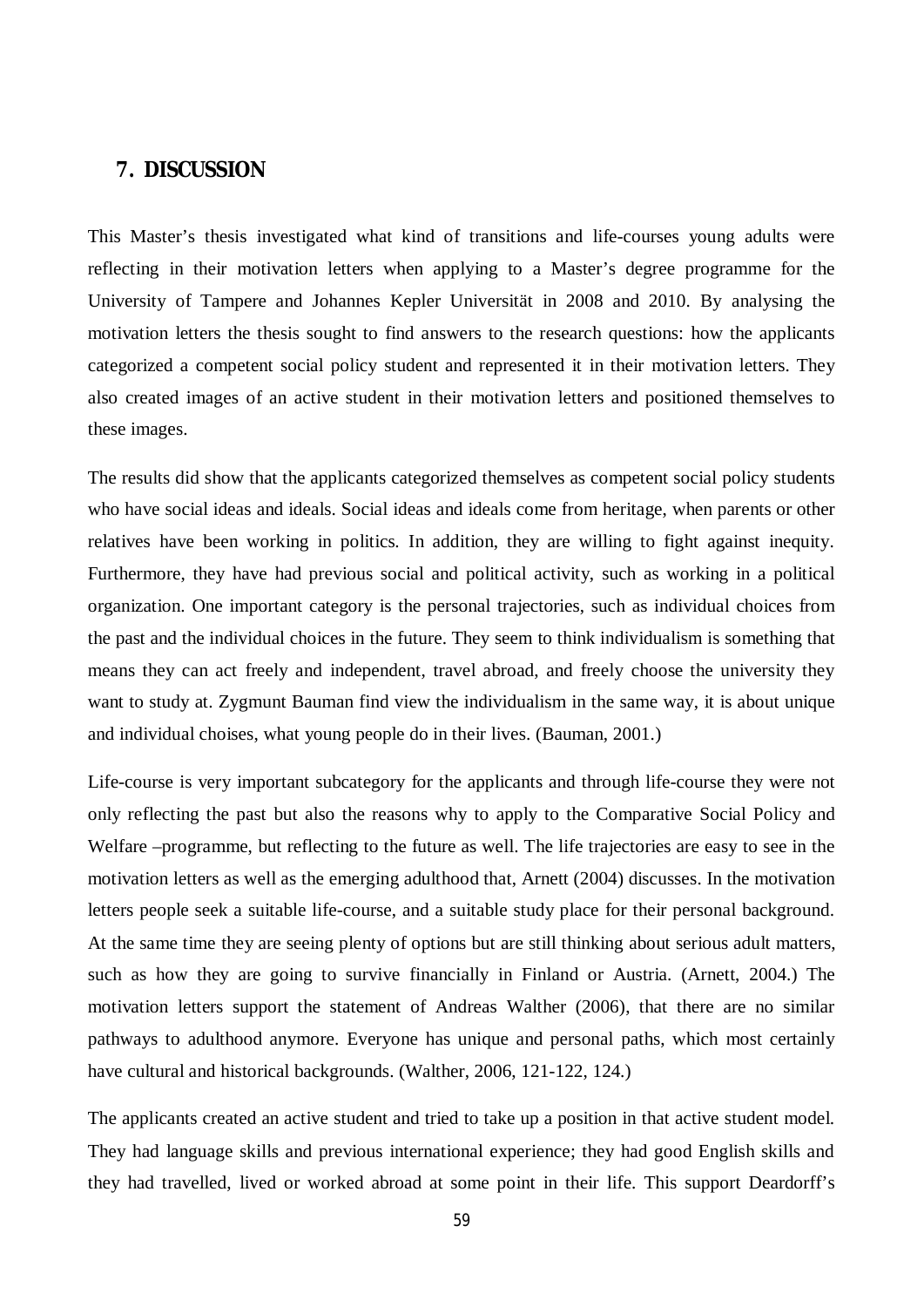(2006, 247) findings on how university staff appreciated the students having good language skills and experience from abroad.

Furthermore, they categorized themselves as active students, who were hard working, not only in the university but also during their free time. In addition, they were giving a sophisticated impression to the readers. Cuzzocrea (2009) states the same thing in her article that with careful statements and pictures, it is possible to sell different images to the readers. They had a certain world knowledge category in their motivation letters. Moreover, they wanted to give an image that they knew a lot about different cultures and others societies. In addition, they knew a lot about the school and university system they were applying to and were trying to impress the reader with their knowledge, which is related to Deardorff's (2006, 247-248) findings with understanding of others cultures.

As the study results above show, the learning process has been interesting and meaningful for the field of social policy. There have been only few studies, which have used motivation letters to study how the applicants categorize a competent social policy student. A potential weakness of the research might have been the limited amount of motivation letters, which might not bring out the widest amount of results, and the fact that there were no motivation letters from Mykolas Romeris University. On the other hand, with only 16 motivation letters, it was possible to discover enough important answers for the research questions. Furthermore, with more data, there is always a risk of being overwhelmed with categories and not being able to coherently separate the key factors that make up a positive image of the student. Which is why this weakness, could also be strength, with a smaller data sample, the research is more focused and specific, allowing more depth.

Young people have very individualized paths and they have more freedom to choose (Roberts, 1996, 227-228). Moreover, the emerging adulthood, time before adulthood has become more prolonged and it is time when people can discover who they are and what they want to do with their lives, for instance, they can decide, what profession they want to study and where they should study it, it can be in the country of origin or abroad. One could say that for the emerging adulthood, the sky is the limit because there are so many options and so many ways to reach the goals. (Arnett, 2004, 8.) Perhaps, this is the reason; why especially in Finland young adolescents are having a year off after graduating from upper secondary school, because they are seeking their options (Helsingin Sanomat). Similar thoughts arise from the motivation letters as well, even if the applicants did have their education from some relevant field, they were searching for other options to improve their knowledge, but get more life experiences as well.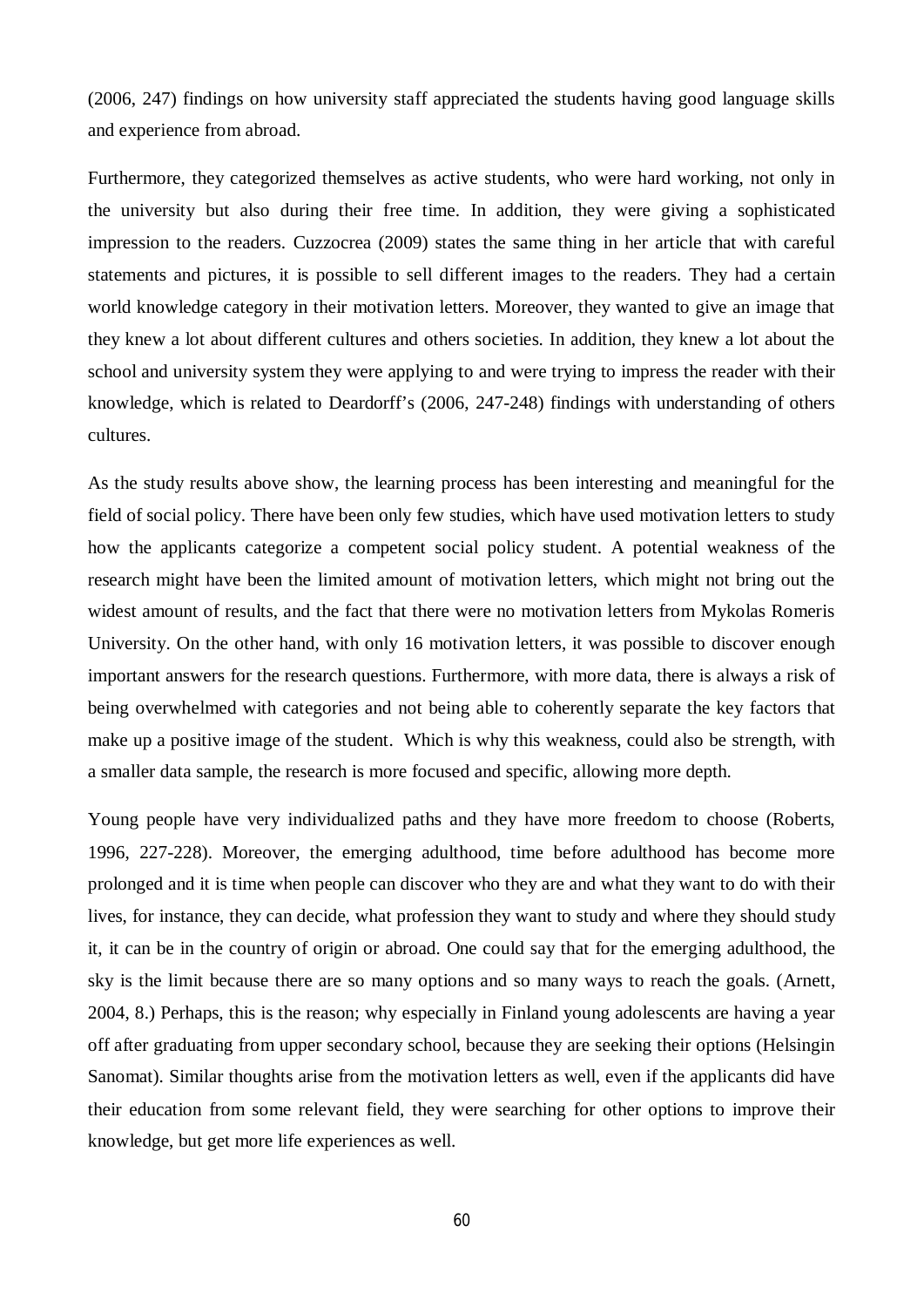It is justifiable to say, that there is a place for international degree programmes and more specified Master's degree programmes in the field of social sciences, because young people need options for their career paths. By doing individualistic decisions and having the freedom to choose (Bauman, 2001), they can create their unique career paths and follow their career dreams such as studying and working abroad. However, one can question if the motivation letter is the only option to test the motivation of the applicant. With a motivation letter the applicant can create a certain image, which most certainly is flattering and giving an image of a competent student for the study field. However, they might fail to exaggerate during the writing process and the motivation letter and diploma might give unilateral image of the applicant to the university staff. Therefore, it is worthwhile to think, could there be some other procedures to test the motivation of the applicants, such as recommendations from the professors from home university, an idea paper for the thesis or something else. Furthermore, the analysis method shows that students and teachers could use it in other fields as well, to measure what students expect from their studies and what do they want to achieve with their studies. Nevertheless, no matter what the procedure is in the end, the emerging adults still have the freedom to choose and change the direction even if they got accepted to the programme and search something completely opposite, because they can.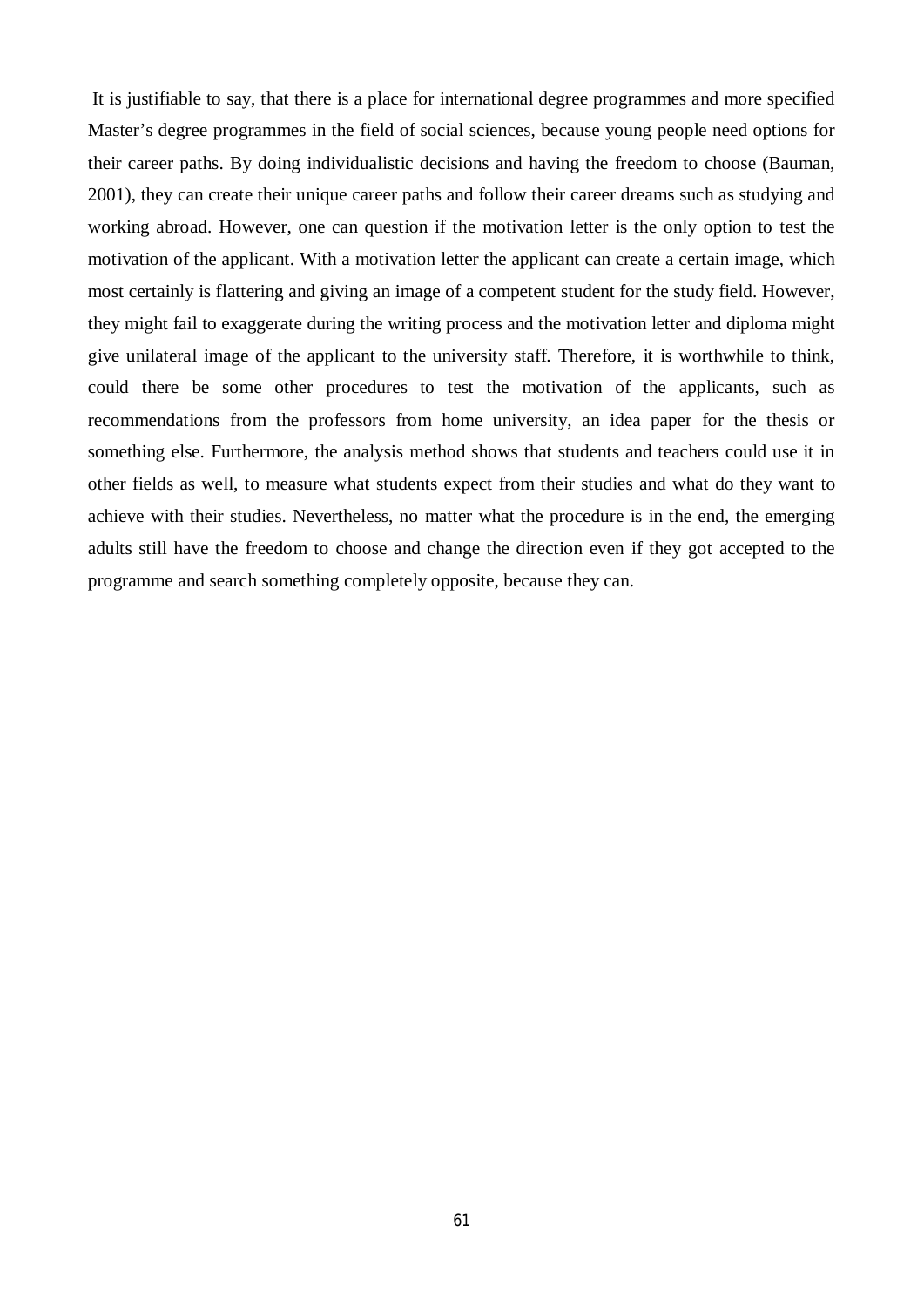## <span id="page-65-0"></span>**BIBLIOGRAPHY**

Alasuutari, Pertti 1995. Researching Culture. Qualitative Method and Cultural Studies. SAGE Publications, London, Thousand Oaks, New Delhi

Arnett, Jeffrey Jensen 2004. Emerging Adulthood: The Winding Road from the Late Teens Through the Twenties. Oxford University Press, United States

Aurelie, Mary 2012. The Illusion of Prolongation of Youth. Transition to Adulthood among Finnish and French Female University Students. Nuorisotutkimusverkosto/Nuorisotutkimusseura, julkaisuja 130. Tampere University Press

Bauman, Zygmunt 2001. The Individualized Society. Cambridge Polity

Bauman, Zygmunt 2005. Liquid Life. Cambridge Polity

Beck Ulrich & Beck-Gernsheim Elisabeth 2001. Individualization. SAGE publications London.

Biggart, Andy & Walther Andreas 2006. Coping with Yo-Yo-Transitions. Young Adults' Struggle for Support, between Family and State in Comparative Perspective. From the book A new Youth? Young People, Generations and Family Life. Leccardi, Carmen & Ruspini Elisabetta (eds.) Ashgate, England

Coffey, Amanda & Atkinson, Paul 1996. Making Sense of Qualitative Data. Complementary Research Strategies. SAGE publications.

COSOPO-Admission Criteria, read 7.5.2012

[http://cosopo.mruni.eu/index.php?option=com\\_content&task=view&id=20&Itemid=35](http://cosopo.mruni.eu/index.php?option=com_content&task=view&id=20&Itemid=35),

COSOPO- Application material, read November 2011 from the COSOPO web page. Not visible online at the moment because there are no call for COSOPO programme at the moment

[http://cosopo.mruni.eu/index.php?option=com\\_content&task=view&id=23&Itemid=38](http://cosopo.mruni.eu/index.php?option=com_content&task=view&id=23&Itemid=38)

COSOPO – Eligibility Requirements

[http://cosopo.mruni.eu/index.php?option=com\\_content&task=view&id=19&Itemid=34](http://cosopo.mruni.eu/index.php?option=com_content&task=view&id=19&Itemid=34), 7.5.2012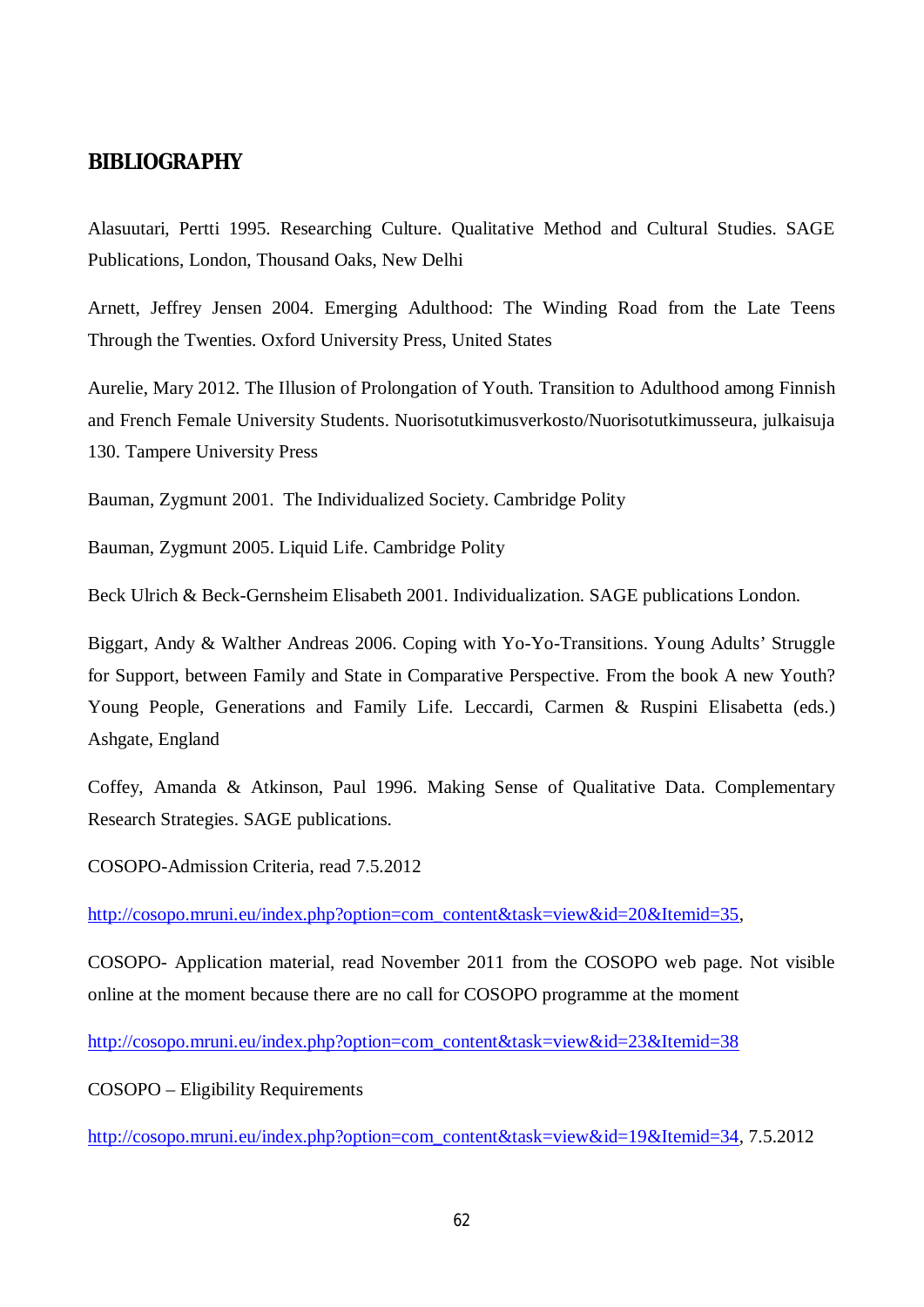COSOPO – The joint master's programme in comparative social policy and welfare, about the programme

[http://cosopo.mruni.eu/index.php?option=com\\_content&task=view&id=32&Itemid=47](http://cosopo.mruni.eu/index.php?option=com_content&task=view&id=32&Itemid=47), 3.11.2011

Cuzzocrea, Valentina 2009. Careers in the Shaping – Experiencing Graduate Career Propaganda in Italy and England. From the book Emerging systems of Work and Welfare. Pertti Koistinen, Lilja Mosesdottir & Amparo Serrano Pascual (eds.) P.I.E. Peter Lang S.A, Brussels, Belgium

Crossley, Michael 1999. Conspeptualizing Comparative and International Education. Compare, Vol 29, No 3, 1999. British Association of International and Comparative Education.

Deardorff, Darla K. 2006. Identification and Assessment of Intercultural Competence as a Student Outcome of Internationalization. Journal of Studies in International Education 10:3 (2006), Pp 241- 266

Ecclestone Kathryn, Blackmore Theo, Biesta Gert, Colley Helen & Hughes Martin 2005. Transitions Through the Lifecourse: Political, Professional and Academic Perspectives. School of Education & Lifelong learning. United Kingdom

Erasmus Mundus Student Handbook, [http://www.em](http://www.em-a.eu/fileadmin/content/Student_Handbook_Final.pdf)[a.eu/fileadmin/content/Student\\_Handbook\\_Final.pdf,](http://www.em-a.eu/fileadmin/content/Student_Handbook_Final.pdf) 9.10.2012

Garam, Irma, 2009. Vieraskieliset tutkinto-ohjelmat suomalaisissa korkeakouluissa. Tietoa ja tilastoja- raportti 1/2009. read, 15.11.2012

[http://www.cimo.fia.innofactor.com/instancedata/prime\\_product\\_julkaisu/cimo/embeds/cimowwws](http://www.cimo.fia.innofactor.com/instancedata/prime_product_julkaisu/cimo/embeds/cimowwwstructure/15461_vieraskieliset_tutkinnot.pdf) [tructure/15461\\_vieraskieliset\\_tutkinnot.pdf](http://www.cimo.fia.innofactor.com/instancedata/prime_product_julkaisu/cimo/embeds/cimowwwstructure/15461_vieraskieliset_tutkinnot.pdf) 

Garam Irma, 2010. Kansainvälinen liikkuvuus yliopistoissa ja ammattikorkeakouluissa 2009. [http://www.cimo.fia.innofactor.com/instancedata/prime\\_product\\_julkaisu/cimo/embeds/cimowwws](http://www.cimo.fia.innofactor.com/instancedata/prime_product_julkaisu/cimo/embeds/cimowwwstructure/17967_kv-liikkuvuus_korkeakouluissa_2009.pdf) [tructure/17967\\_kv-liikkuvuus\\_korkeakouluissa\\_2009.pdf](http://www.cimo.fia.innofactor.com/instancedata/prime_product_julkaisu/cimo/embeds/cimowwwstructure/17967_kv-liikkuvuus_korkeakouluissa_2009.pdf) read 1.4.2012

Garfinkel, Harold 1967. Studies in Ethnomethodology. Polity Press, Cambridge.

Giddens, Anthony 1991. Modernity and Self-Identity. Self and Society in the Late Modern Age. Polity Press

Helsingin Sanomat, 3.6.2012. Haaveita, töitä ja festareita. Anna von Hertzen, Jukka Harju and Susanna Kosonen, page A5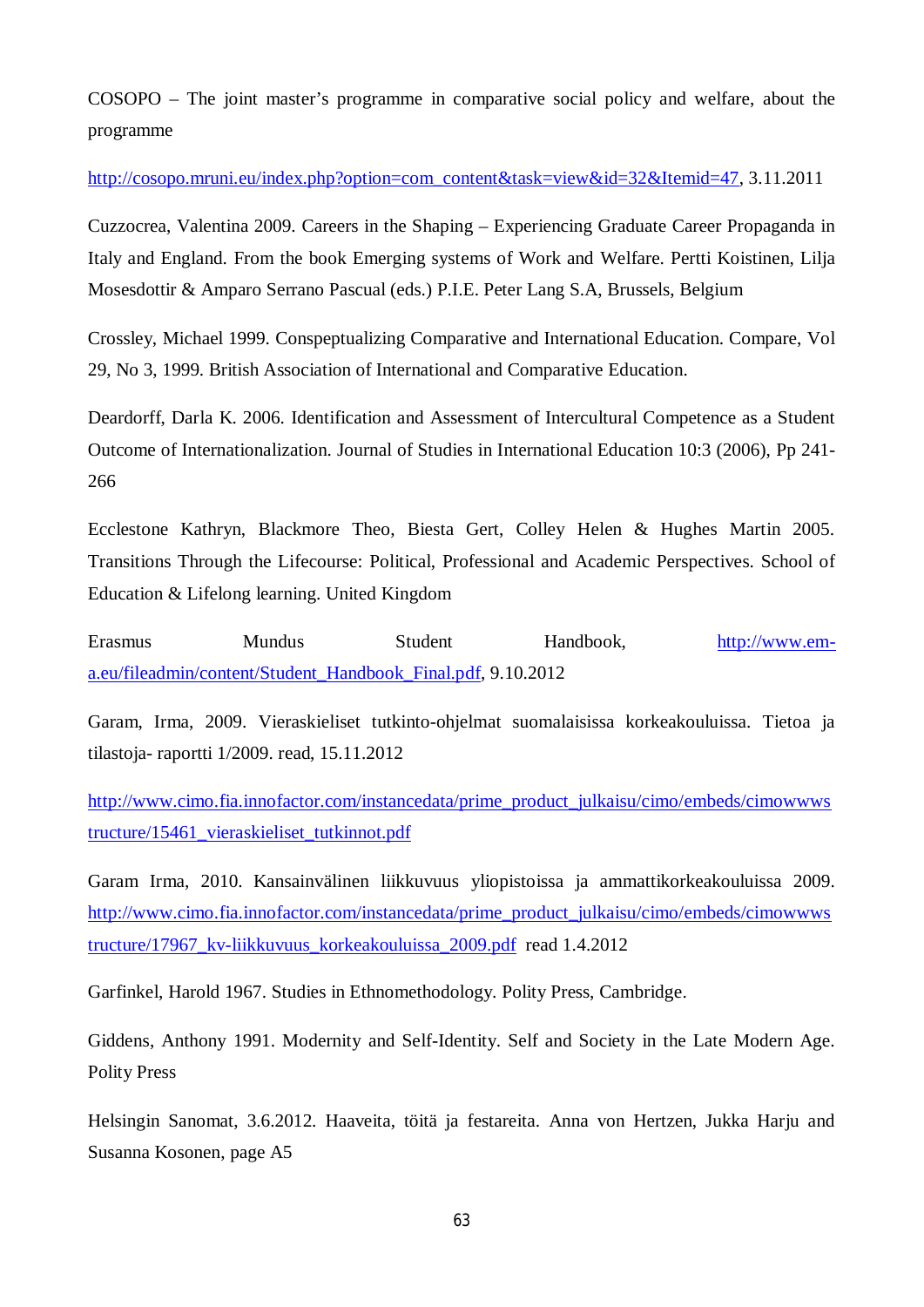Henriksson, Lea & Tiitinen, Sanni 2011. Lähihoitajan ammatti elämän risteysasemana: haastattelututkimus alalle hiljattain valmistuneista. Työelämän tutkimus – Arbetslivsforskrning 9(2) – 2011

Hester, Stephen & Eglin, Peter (editors) 1997. Culture in Action. Studies in Membership Categorization Analysis. International Institute for Ethnomethodology and Conversation Analysis & University Press of America, Washington D.C.

Jarvis, Peter 2007. Globalisation, Lifelong Learning and the Learning Society. Sosiological Perspectives, Volume 2. Routledge, London & New York

Jokinen, Arja, Juhila Kirsi & Suominen Eero 2012. Kategoriat, kulttuuri ja moraali. Vastapaino, Tampere

Littleton Suellen M., Arthur Michael B. & Rousseau Denise M. 2000. The future of boundaryless careers. From the book The Future of Career, edited by Audrey Collin & Richard A. Young. Cambridge University Press

Mason, Robin 1998. Globalising Education. Trends and applications. Routledge studies in distance education, London and New York

Mastersportal EU, Write a successful motivation letter for your Masters, 18.10.2012

<http://www.mastersportal.eu/students/articles/write-a-successful-motivation-letter-for-your-masters/>

McAdams Dan P., Bauer Jack J., Sakaeda April R., Anyido Nana Akua, Machado Mary Anne, Magrino-Failla Katie, White Katie W. & Pals Jennifer L 2006. Continuity and Change in the Life Story: A Longitudinal Study of Autobiographical Memories in Emerging Adulthood. Journal of Personality 74:5, October 2006

OECD- Participation in voluntary work and membership of NGOs for young adults, read 17.5.2012

## <http://www.oecd.org/dataoecd/1/25/43200164.pdf>

Roberts, Ken 1996. Individualisation and risk in East and West Europe. From the book Youth and Life management – Research perspectives, Helena Helve & John Bynner (ed.) Yliopistopaino Helsinki University Press

Sacks, Harvey 1992. Lectures on Conversation. Volume II. Blackwell, Oxford UK & Cambridge US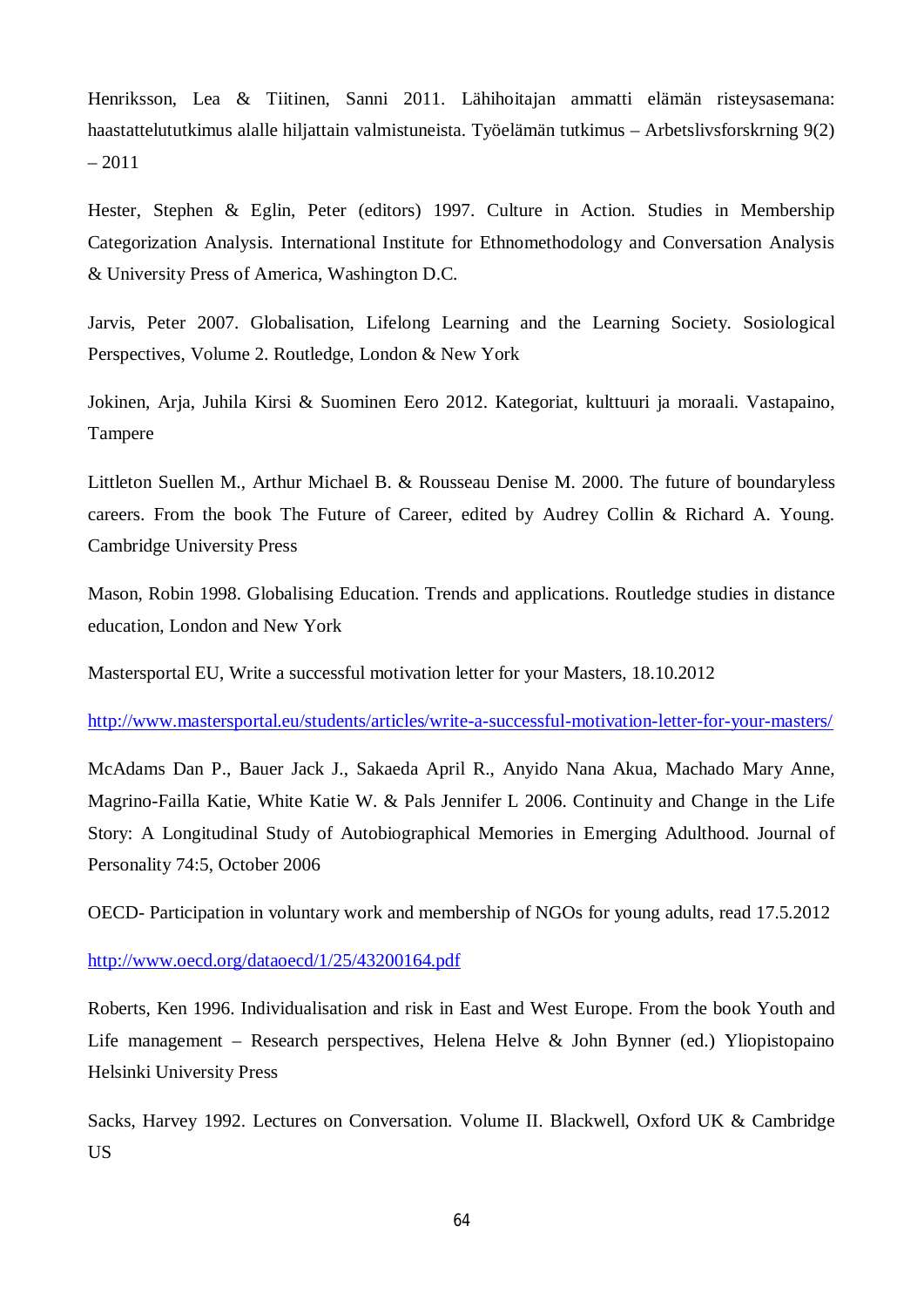Strauss, Anselm 1987. Qualitative analysis for social scientists. Cambridge University Press, United **States** 

Tampereen Yliopisto, Kansainvälistyminen – keino parantaa yliopiston toiminnan laatua, read 18.11.2012

[http://www.uta.fi/esittely/yliopiston\\_esittely/yhteistyo/index/Kansainv%C3%A4listymisohjelma%2](http://www.uta.fi/esittely/yliopiston_esittely/yhteistyo/index/Kansainv%C3%A4listymisohjelma%20210611.pdf) [0210611.pdf](http://www.uta.fi/esittely/yliopiston_esittely/yhteistyo/index/Kansainv%C3%A4listymisohjelma%20210611.pdf) 

Tampereen Yliopisto, Ura ja Rekrytointipalvelut 2011. Tampereen Yliopistosta Keväällä 2011 Valmistuneiden Työelämään Sijoittuminen, 29.10.2012

[http://www.uta.fi/opiskelu/tyoelama/seurannat/maisterit/index/sijoittumisseuranta\\_kevat2011.pdf](http://www.uta.fi/opiskelu/tyoelama/seurannat/maisterit/index/sijoittumisseuranta_kevat2011.pdf)

The New York Times, 18.8.2010. What is it about 20-somethings? Robin Marantz Henig, read 26.12.2012

http://www.nytimes.com/2010/08/22/magazine/22Adulthood-t.html?pagewanted=all& r=0

Tuomi, Jouni & Sarajärvi, Anneli 2003. Laadullinen tutkimus ja sisällönanalyysi. Kustannusosakeyhtiö Tammi, Helsinki.

Walther, Andreas 2006. Regimes of youth transitions: Choices, flexibility and security in young people's experiences across the different European contexts. Sage Publications

Weber, Robert Phillip, 1990. Basic Content Analysis. Sage Publications, United States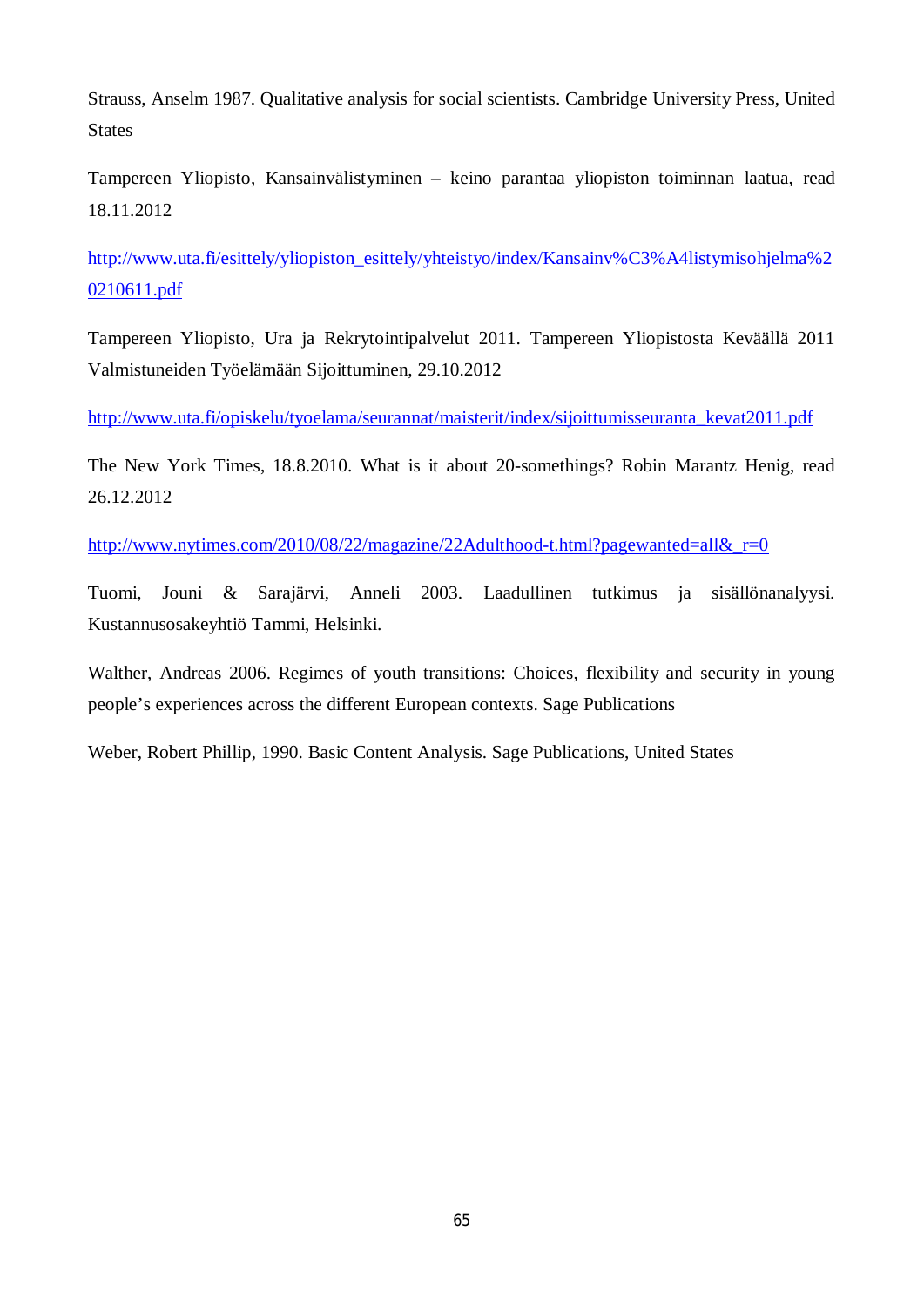# <span id="page-69-0"></span>A Competent social policy student

| Subcategory 2                           | Subcategory 1                                    | Examples                                                                                                                                                                                                                                                                                                                                                                                                                                                                                                                                                                                                                                                       |
|-----------------------------------------|--------------------------------------------------|----------------------------------------------------------------------------------------------------------------------------------------------------------------------------------------------------------------------------------------------------------------------------------------------------------------------------------------------------------------------------------------------------------------------------------------------------------------------------------------------------------------------------------------------------------------------------------------------------------------------------------------------------------------|
| Social ideas &<br>ideals                | Political activity as a<br>heritage              | "My grandfather was minister for labour and<br>social affairs" $(F7)$<br>"Both my parents have retired from<br>government education departments." F2                                                                                                                                                                                                                                                                                                                                                                                                                                                                                                           |
|                                         | Fighting against inequity                        | "I studied a lot about the fundamental rights<br>whereas everyday I see violations of human<br>rights in every part of country. This fact<br>always made me eager to do some thing about<br>it." $(MI)$<br>"My ambition was to do something important<br>and beneficial for the society." (M8)                                                                                                                                                                                                                                                                                                                                                                 |
| Previous social &<br>Political activity | Working in a political or<br>social organization | "I worked as a volunteer at a women's<br>shelter." $(F4)$<br>"I have also started a voluntary community-<br>based social programme in my home town, to<br>help combat the increasing spate of alcoholism<br>and other social vices among the youth of the<br>area." $(M4)$<br>"I worked at the party executive committee of<br>the [country of origin] Social Democrats."<br>(F7)                                                                                                                                                                                                                                                                              |
| Personal<br>trajectories                | Individual choices                               | "Already at age 17 I had the change to<br>undergo an intercultural programme as an<br>exchange student in the United States." $(F6)$<br>"I believe the ability to take the initiative, to<br>act independently and to consider the different<br>opinions of the others are skills that will help<br>me succeed in my studies." F4<br>"I chose to dedicate my life to public policy<br>research and development." M5                                                                                                                                                                                                                                            |
|                                         | Life Course                                      | "Dissatisfied with the direction my career had<br>taken, I decided to consult a public sector<br>career councellorThe councellor found,<br>based on my own personal qualities and<br>intellectual interests, that I should redirect my<br>career towards public policy development."<br>(M5)<br>"My future aim is to work in the social welfare<br>section with an active research role." (M2)<br>"As a leader I'm looking forward not only to<br>find the job but to start my own business. It<br>will be a center of sociological researches,<br>information and analytics. If I will manage to<br>do it, I'm going to expand it in the whole<br>Europe." M3 |